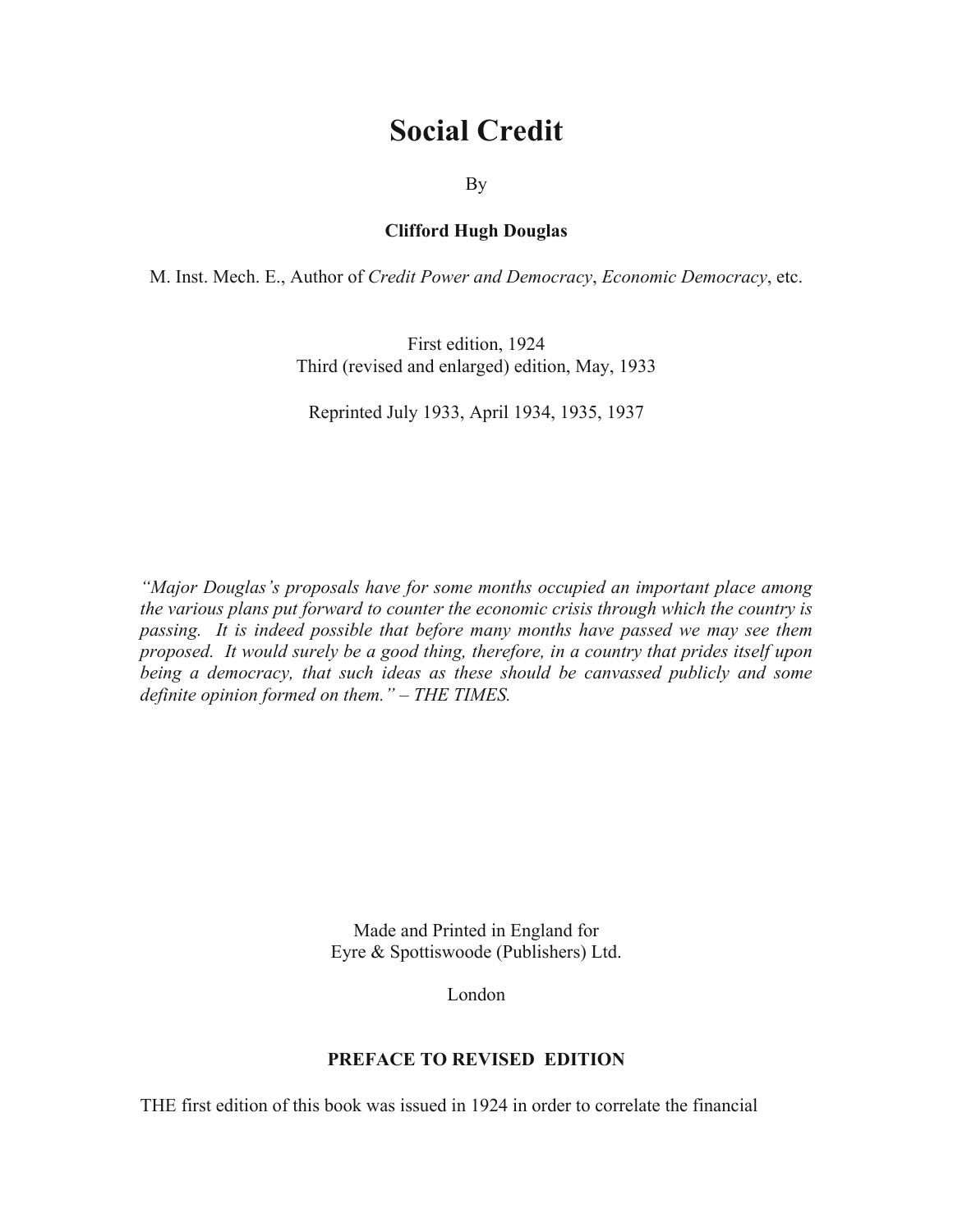theories, which have since become widely known under the same title, with the social, industrial, and philosophic ideals to which they are appropriate.

At the time that it first appeared (in 1924), it was generally assumed that the world was entering upon a period of increasing prosperity, and such prosperity in a material sense did accrue in the United States to an extent never previously experienced.

It will be noticed that the view that this prosperity could be of long duration was not held to be consistent with the theories of Social Credit, so long as the conditions imposed by the existing financial system remained unchanged, and it was suggested that such prosperity would be followed by a crisis of the first magnitude. The same views were expressed in a long cross-examination before the select Committee of the (v) Canadian House of Commons on Banking and Industry in 1923, and have unfortunately proved to be only too well founded. The pressure of the world crisis, and the fear that it may develop into forms threatening the extinction of civilisation, have brought home to large numbers of people in every country the instant necessity of finding an explanation of the paradox of poverty amidst plenty, with its accompaniment of social and political stress and strain, as well as the urgency of a remedy.

In every country of the world, and more particularly in the British Dominions overseas, the financial system has been brought to the Bar of Public Opinion as the chief factor in world unrest, and there is little doubt that the jury has confirmed the Verdict somewhat rhetorically expressed by Mr. William Jennings Bryan in his famous election speech: "The money power preys upon the nation in times of peace, and conspires against it in times of adversity. It is more despotic than monarchy, more insolent than autocracy, more selfish than bureaucracy. It denounces, as public enemies, all who question its methods, or throw light upon its crimes. It can only be overthrown by the awakened conscience of the nation."

The present edition of the book has been (vi) completely revised, and new matter has been added to amplify the meaning it was intended to convey, but the main thesis remains substantially unaltered as a result of the confirmation which events have supplied as to its essential soundness.

C. H. DOUGLAS.

TEMPLE, .... *May* 1933. (vii)

### **PREFACE TO THE FIRST EDITION**

THERE is an ancient saying (which will bear consideration in these days of change and unrest) that the devil is God upside down. A consideration of many of the injurious and tyrannical practices which obtain support in Great Britain and America under the cloak of such words as Justice and Democracy, and the object lesson provided by Russia, and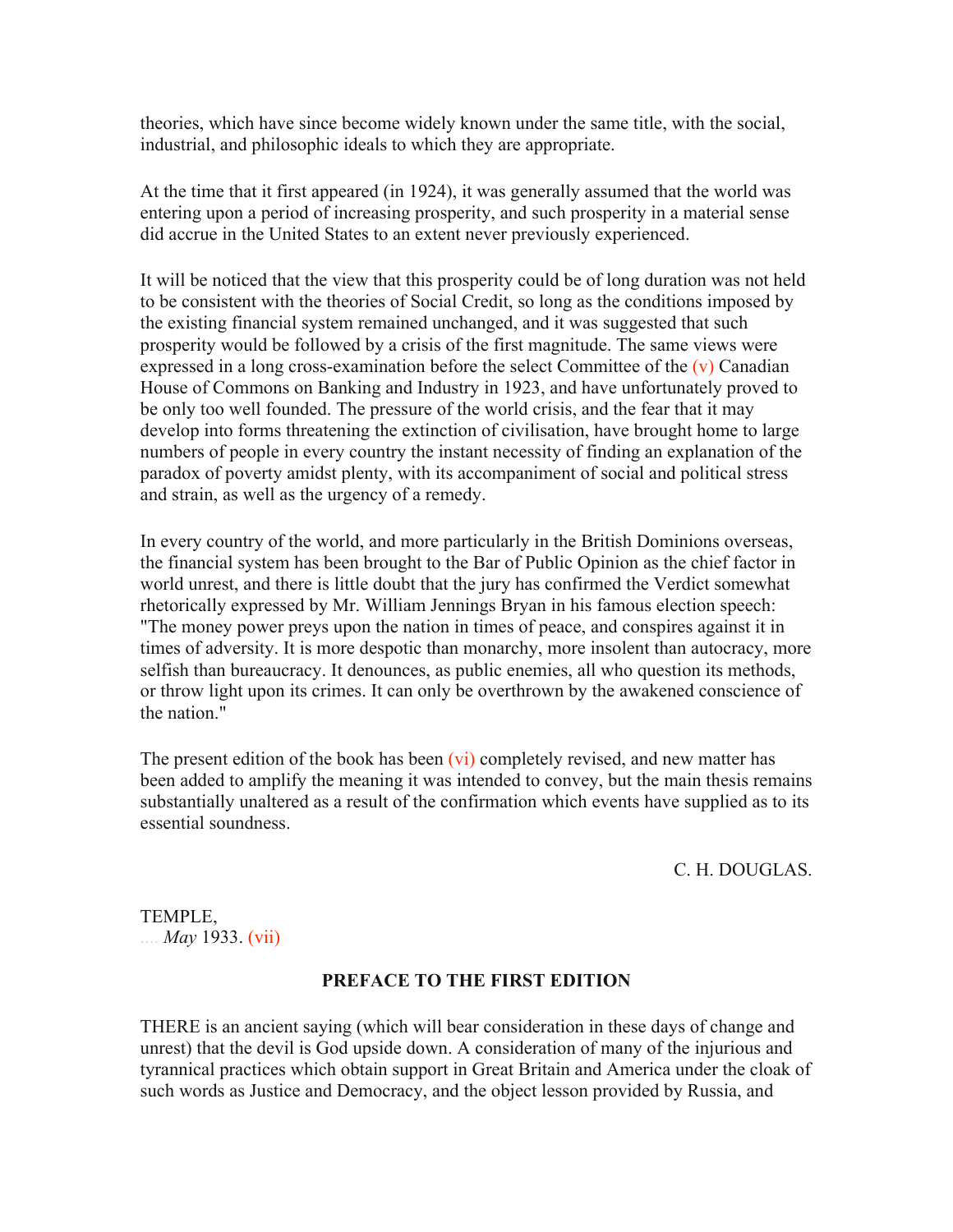possibly by Italy and Spain as the consequences of their extension, may serve to emphasise the necessity for clear thinking in this matter.

In the following pages an endeavour has been made to indicate the general lines which, it would appear, are essential in dealing not only with the concrete problems, but the perverted psychology which, in combination, threaten civilisation.

### C. H. DOUGLAS.

# **TEMPLE** …. *January* 1924 (ix)

#### **CONTENTS**

### **PART I**

# CHAPTER PAGE I. STATIC AND DYNAMIC SOCIOLOGY . . . . . . . . . . . . . . . . . . . . . 4 4 II. INDUSTRY—GOVERNMENT OR SERVICE? . . . . . . . . . . . . . . 14 III. THE RELATION OF THE GROUP TO THE INDIVIDUAL .....24 IV. FREEDOM OF ASSOCIATION ..................................34 V. SABOTAGE AND THE CULTURAL HERITAGE ............ 44 VI. THE THEORY OF THE SUPREME STATE . . . . . . . . . . . . . . . . . 52 52 VII. THE NATURE OF MONEY . . . . . . . . . . . . . . . . . . . . . . . . . . . . . . . 60 60 VIII. THE COMING OF POWER . . . . . . . . . . . . . . . . . . . . . . . . . . . . . . . 66 66

#### **PART II**

| I THE WORKING OF THE MONEY SYSTEM $\ldots$ $\ldots$ $\ldots$ $\ldots$ 78 |
|--------------------------------------------------------------------------|
|                                                                          |
|                                                                          |
|                                                                          |
|                                                                          |
|                                                                          |
|                                                                          |

### **PART III**

### **APPENDIX**

| THE DRAFT SCHEME FOR SCOTLAND  205 |  |
|------------------------------------|--|
| $\overline{(\overline{x})}$        |  |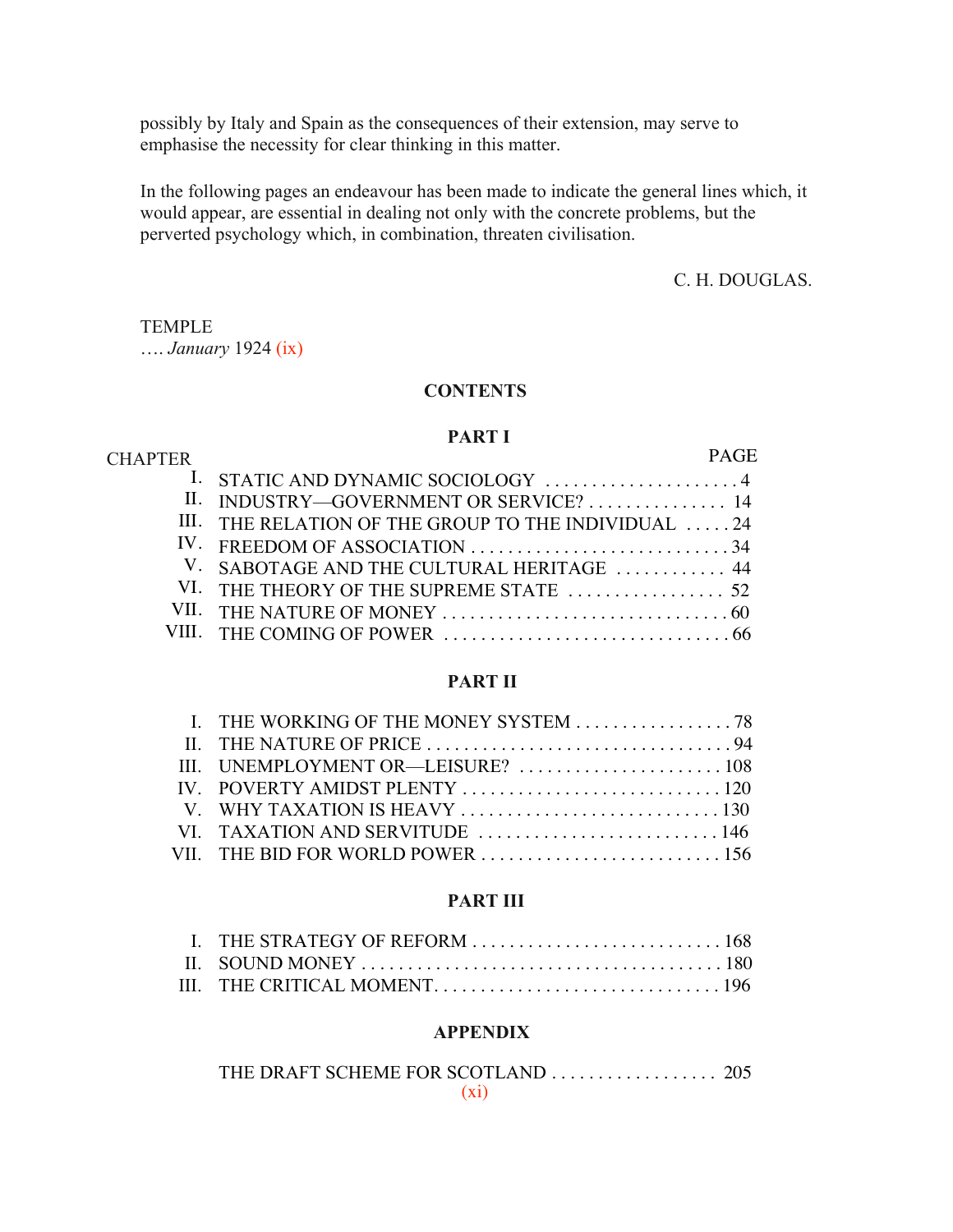### **PART I: PHILOSOPHY**

# CHAPTER I

# STATIC AND DYNAMIC SOCIOLOGY

WE have in England, probably to a greater extent than elsewhere, two distinct systems of education flourishing side by side. The distinction is clearly marked in the public schools and universities; but it is traceable through every grade of educational institution by the arrangements which are made to prepare candidates for public and other examinations. These two systems in the Public Schools are the Classical and the Modem sides, and have their equivalent Triposes and Honours Schools in the universities. One of these systems is Aristotelean, the second is Baconian.

Now, it does not seem to be so clearly realised as it should be, that these two systems of education are, considered separately, incompatible. The classical system is the embodiment of an attractive and artistic ideal or conception of the nature of society, and the conditions under which society lives, moves, and has its being. It is above, outside, possibly in advance of, (4) facts. The modern school, of which inductive natural science, based upon the experimental ascertainment of fact, is the backbone, has not essentially to do with ideals at all. It is realistic; its first postulate is that forces act in a similar manner when placed in a similar relation to each other. It refuses to admit, as a fact, anything which cannot be demonstrated, and as a theory, anything which does not fit the facts. For example, the classical ideal contends that men "ought" to be good, brave and virtuous. The modern, that it does not understand the meaning of goodness, that bravery and virtue are not capable of exact definition, and, that so far as the word "ought" has any meaning, it postulates the existence of a force so far undemonstrated.

It will be recognised on a moderate consideration, that the effect on the everyday world of these two philosophies cannot fail to be disruptive. The logical outcome of the classical ideal is to lay the emphasis of any observed defects in the social organisation on defects in the characters of the persons composing the society. Wars occur because people are wicked, poverty, because people are idle, crime, because they are immoral. Material progress, which in its essence is applied Science, is repulsive to the (5) Classical mind, because it does, in fact, stultify the rigid Classical ideal. Conversely, the scientific attitude tends to the opposite extreme, towards what is called Determinism; that people's actions, thoughts, and morals, are the outcome of more or less blind forces to which they are subjected, and in regard to which, both censure and praise are equally out of place.

It is probable that, as in many controversies, there is a good deal to be said for both points of view, but it is even more probable that approximate truth lies in appreciation of the fact that neither conception is useful without the other. It is probable that in the less fortunately situated strata of society, a theory of economic Determinism would be a sound and accurate explanation for the actions of 98 per cent of the persons to whom it might be applied; that those persons are, in fact, obliged to act and think in accordance with limitations which are imposed upon them by their environment. In short, that their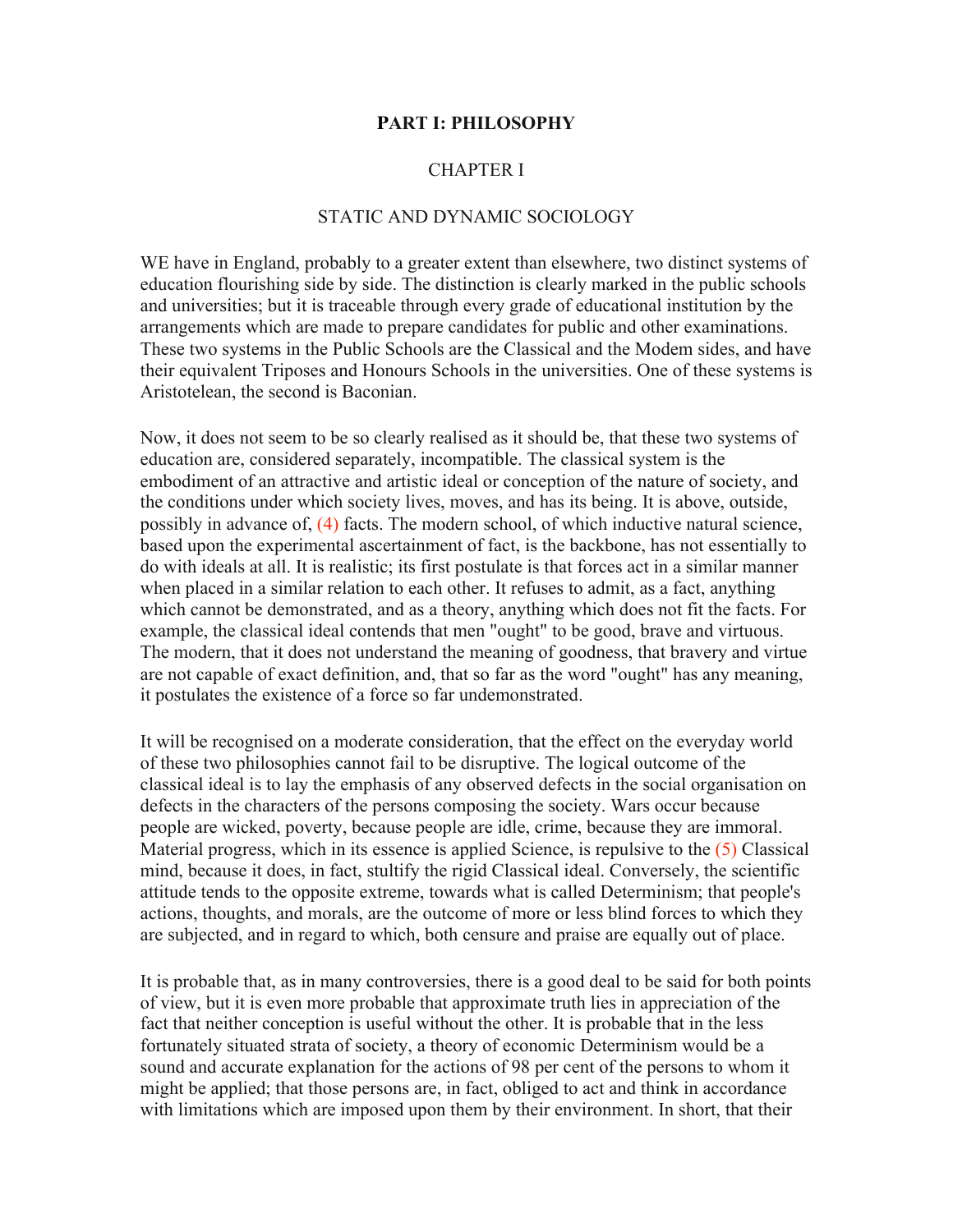environment is more powerful in shaping them, than they are in shaping their environment. But this is not true of their more fortunate contemporaries. There are, without a doubt, circumstances in the world, in which the personal conceptions of individuals can have powerful and far-reaching consequences (6) on their immediate and even national or continental environment. It seems reasonable to believe that a Napoleon, a Washington, or a Bismarck have, in effect, changed the course of history, just as it is certain that a James Watt, a George Stephenson, or a Faraday, have altered the centre of gravity of industrial and economic society.

All this is sufficiently obvious, but the important idea to be drawn from it, is that before human ideals (including the Classical and religious ideals) can be brought into any effective relationship with and control by the great mass of the population, that population must be released from the undue pressure of economic forces. It is quite arguable that Napoleon was a curse to Europe, but it is not reasonably arguable that a Napoleon, if living at this time, would be sure to repeat the history of the late eighteenth and early nineteenth centuries. It is reasonably arguable also, that no man could reproduce the career of Napoleon or Bismarck in a country in which the majority of the inhabitants were both economically independent, and politically contented.

A clear understanding of the circumstances in which personality is of importance in effecting environment, and, on the other hand, the (7) circumstances in which it is unreasonable to expect the development of personality which may be considered satisfactory in a pragmatic sense is of the first importance to a balanced consideration of the difficulties and dangers which beset the civilised world at the present time, as well as to the framing of proposals to meet the situation. No one, having devoted any consideration to the subject, can fail to feel exasperation at the exhortations of the sentimentalist forever clamouring after a "change of heart." What effect on his particular difficulties is it going to have, if the miner, abandoning self-interest, goes to his employer and offers to accept half his present wages? Or the mine-owner, faced with a loss, who raises his men's wages? What effect on the dividends of the shopkeeper already in debt to his bank, and in doubt as to the source from which he shall pay his next week's rent, and meet the difference on his overdraft, does it have, if smitten with the sudden desire to apply the golden rule to business, he sells his goods at half their cost to him, because he knows his clientele, who are coalminers, cannot afford more; thus accelerating his progress to the bankruptcy court and the cessation of his activities as a distributor? What is the use of epileptic addresses on the crimi- (8) nality of war, when the enemies' aeroplanes, if not stopped, propose dropping poison gas-bombs on a population which has, probably, not the faintest understanding of the *casus belli*.

On the other hand, no one who has attempted to obtain a hearing for concrete proposals of a social nature from persons who seemed from their position in the world to be favourably situated in respect of their furtherance, can fail to have realised that a difficulty is always met with, in establishing a common point of view; that in fact, it is a condition of executive position-holding, that the point of view shall be in the highest degree, and in the narrowest sense, conservative. It is not an unfair description of the situation to say that those persons who in the main are anxious for changes in the social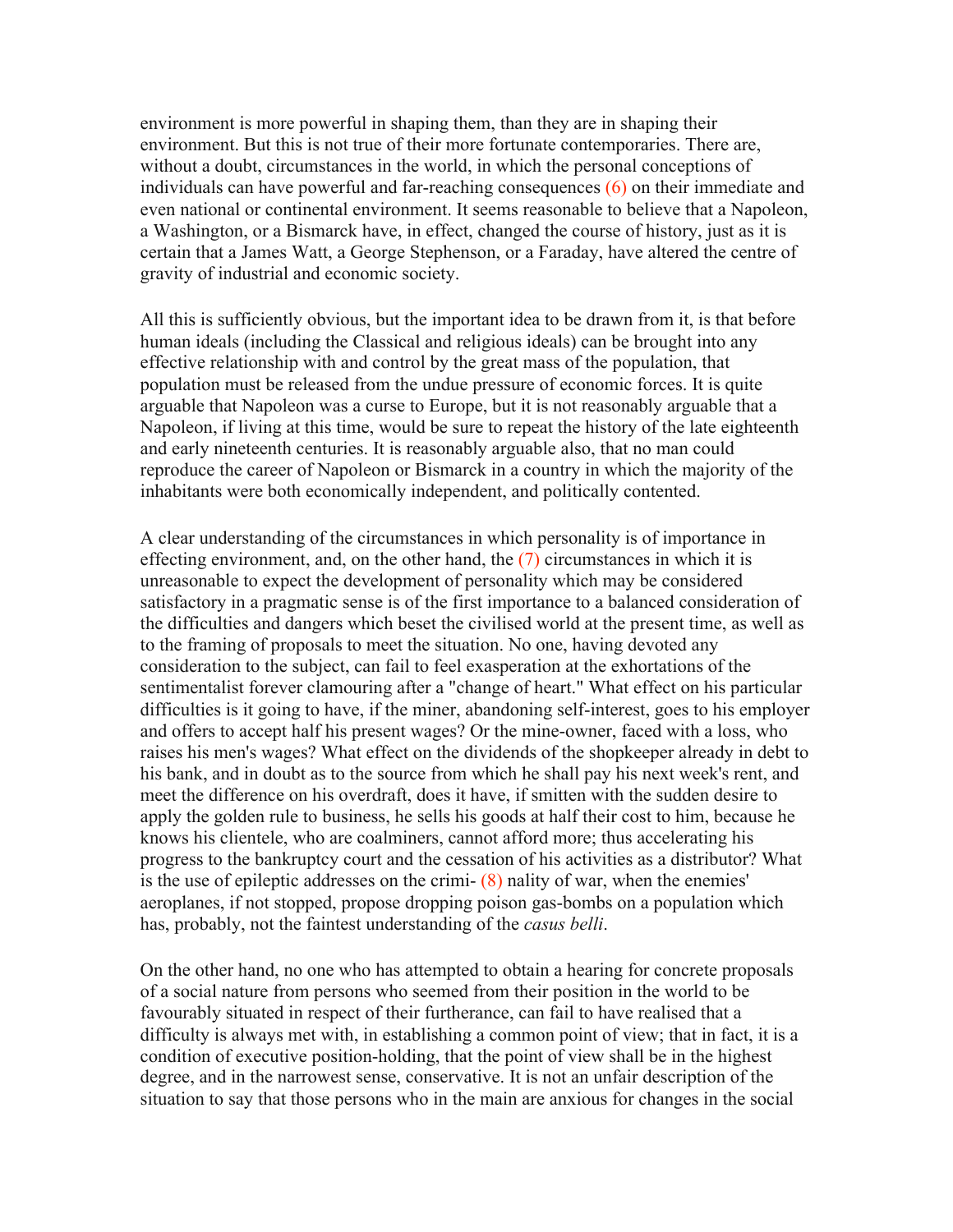structure are powerless to effect them, while persons more favourably situated to bring them about, are rarely anxious to do so. There is not much difference in the "heart" of the two descriptions of person; the difference in behaviour arises from the fact that one is reasonably satisfied with his lot, the other is not.

This is not an abstract problem, it is a practical problem of the first importance. It can be stated in general terms as the problem of bringing together of desire and the means of (9) fulfilment, in relation to the largest possible number of individuals. At every step it is complicated in the practical world by the interjection of so-called moral issues. The courageous bishop who stated that he would rather see England free than sober, may, or may not, have realised that he was postulating in an attractive form, an issue which challenges the idea that a good end can excuse a bad means. The same issue is raised by the endeavour (a successful endeavour), to exhibit "unemployment" as a symptom of industrial breakdown, rather than, as it should be, a sign of economic progress.

Closely interwoven with the classical and moral theory of society, is the theory of rewards and punishments. So familiar is this idea, through education and experience, to most people, that it is only with some difficulty that they are brought to realise that it is an artificial theory and not inherent in the nature of things; that the statement "be good and you will be happy" does not rely for any truth it may possess on any fixed relation between the abstract qualities of goodness and happiness, but upon the fixed relation of cause and effect between certain actions to which the title "goodness" may arbitrarily be applied, and their reactions which we term "happiness." This may appear  $(10)$  to be word splitting, but when we realise that the whole of the industrial, legal, and social system of the world rests for its sanctions on this theory of rewards and punishments, it is difficult to deny the importance of an exact comprehension of it.

For instance, the industrial unrest which is disrupting the world at the present time, can be traced without difficulty to an increasing dissatisfaction with the results of the productive and distributing systems. Not only do people want more goods and more leisure, and less regimentation, but they are increasingly convinced that it is not anything inherent in the physical world which prevents them from attaining their desires; yet captains of industry favourably situated for the purpose of estimating the facts, are almost unanimous in demanding a moral basis for the claim put forward. That is to say, those persons whose activities at the present time are chiefly concerned with restricting the output of the economic machine to its lowest limit, while yet asking each individual to produce more, are determined that not even the over-spill of production shall get into the hands of a semi-indigent population, without some equivalent of what is called work, even though the work may still further complicate  $(11)$  the problem with which these industrial leaders are concerned. Nor is it fair to say that this attitude is confined to the employing classes. Labour leaders are eloquent on the subject, and with reason. The theory of rewards and punishments is the foundation stone of the Labour leaders' platform, just as it is of the employer whom he claims to oppose. The only difference is in respect of the magnitude and award of the prizes and as to the rules of the competition for them. To any one who will examine the subject carefully and dispassionately it must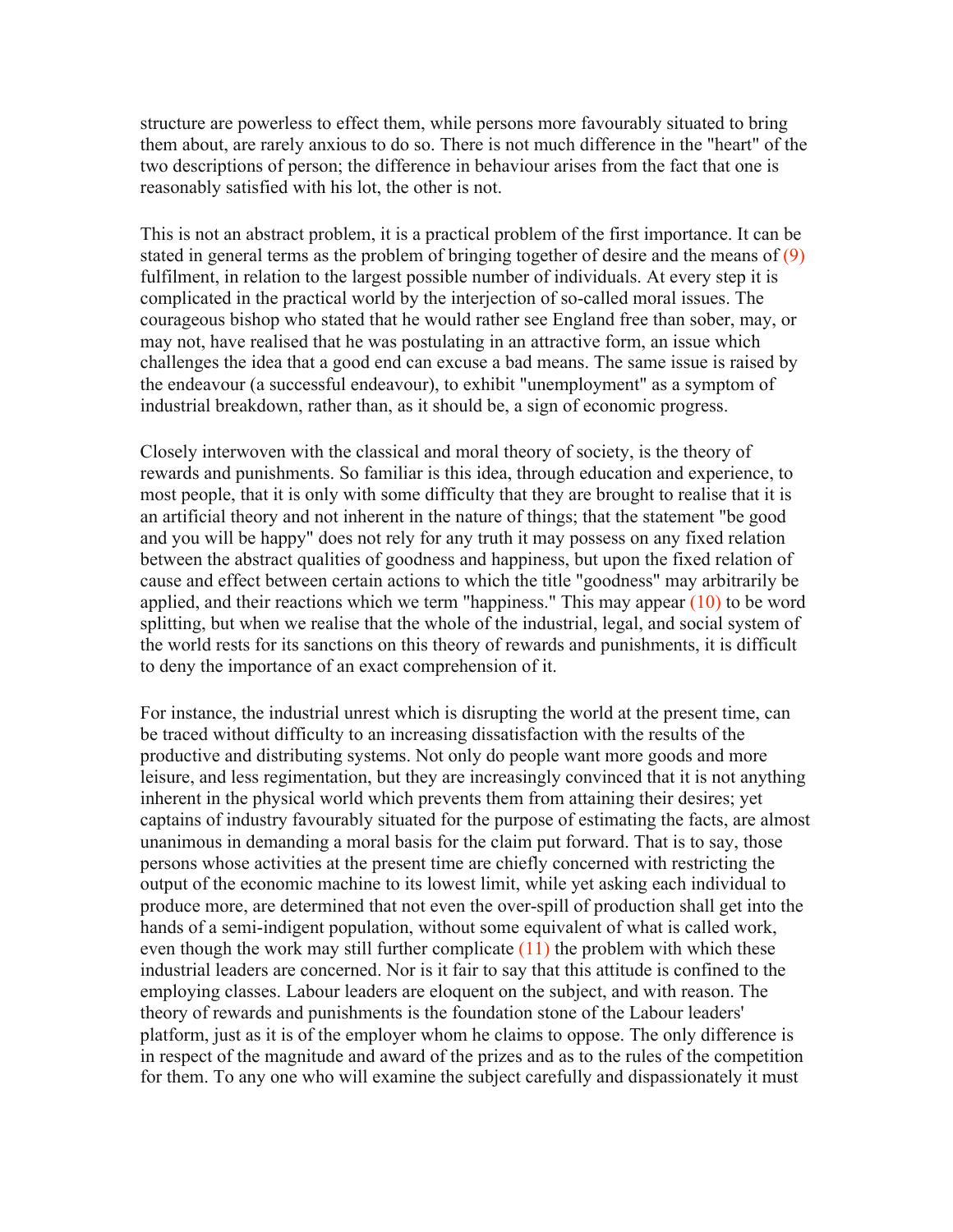be evident that Marxian Socialism is an extension to its logical conclusion, of the theory of modern business. (12)

### CHAPTER II

### INDUSTRY—GOVERNMENT OR SERVICE?

THE practical difference between the theory of rewards and punishments, and the modern scientific conception of cause and effect, can be simply stated. The latter works automatically, and the former does not. If I place my bare finger upon a red-hot bar, so far as science is aware, I shall be burnt, whether I am a saint or a pickpocket. That is the Modernist view. It is not so many hundred years ago since the Classical view held that I should only be burnt if I were a pickpocket or similar malefactor; and ordeal by fire was a ceremony conducted on this theory. It is alleged in select circles even yet, that it is possible to be so saintly, that fire loses its power over the human flesh. But a manufacturer of rolled steel rails, who laid out his factory on the assumption that it would be possible to hire enough saints to handle his white-hot product without apparatus other than saintliness, would undoubtedly experience labour trouble. (14)

That is the point. It is not necessary to have a contempt, or to be lacking in a proper respect, for qualities in human beings which add to the grace, dignity and meaning of human existence, to be quite clear that those qualities are not in themselves at issue in regard to many of the economic and industrial problems which confront the world at this time.

No one would contend in so many words, that the efficiency of the modern factory or farm, considered as a producing mechanism, is seriously handicapped by the lack of moral qualities in those employed. It is a familiar suggestion, brought forward for the consumption of a mystified and uninformed public that, *e.g.* "Ca' Canny" methods, Trade Union rules, and idle workers, are responsible for trade depression, but only sentimentalists and middlemen out of touch with production, pay serious attention to the idea. Such practices may complicate the general question, and their existence does enable the real causes to be masked in a babel of recrimination. At the present time, however, there is not a manufacturer of any consequence who would not feel himself capable of obtaining almost any output required of him, provided that all restrictions of price and cost were removed; or to put the matter as (15) shortly as possible, the difficulties with which the modern employer is confronted are not difficulties of production, they are difficulties in respect to the terms of the contract to which he himself, his employees and the purchasing public are all parties. If, therefore, a majority of persons so placed that they are in a position to impose their will on the remainder of the world, are determined to run the whole producing system of the world as a form of government, it is certainly not yet proven that they cannot do it. But it certainly is already clearly proven that they cannot, at one and the same time, make the producing and distributing systems a vehicle for the government of individuals by the imposition of rewards and punishments, which involves arbitrary restrictions on the distribution of the product, and at the same time be the most efficient and frictionless machine for the production and delivery of the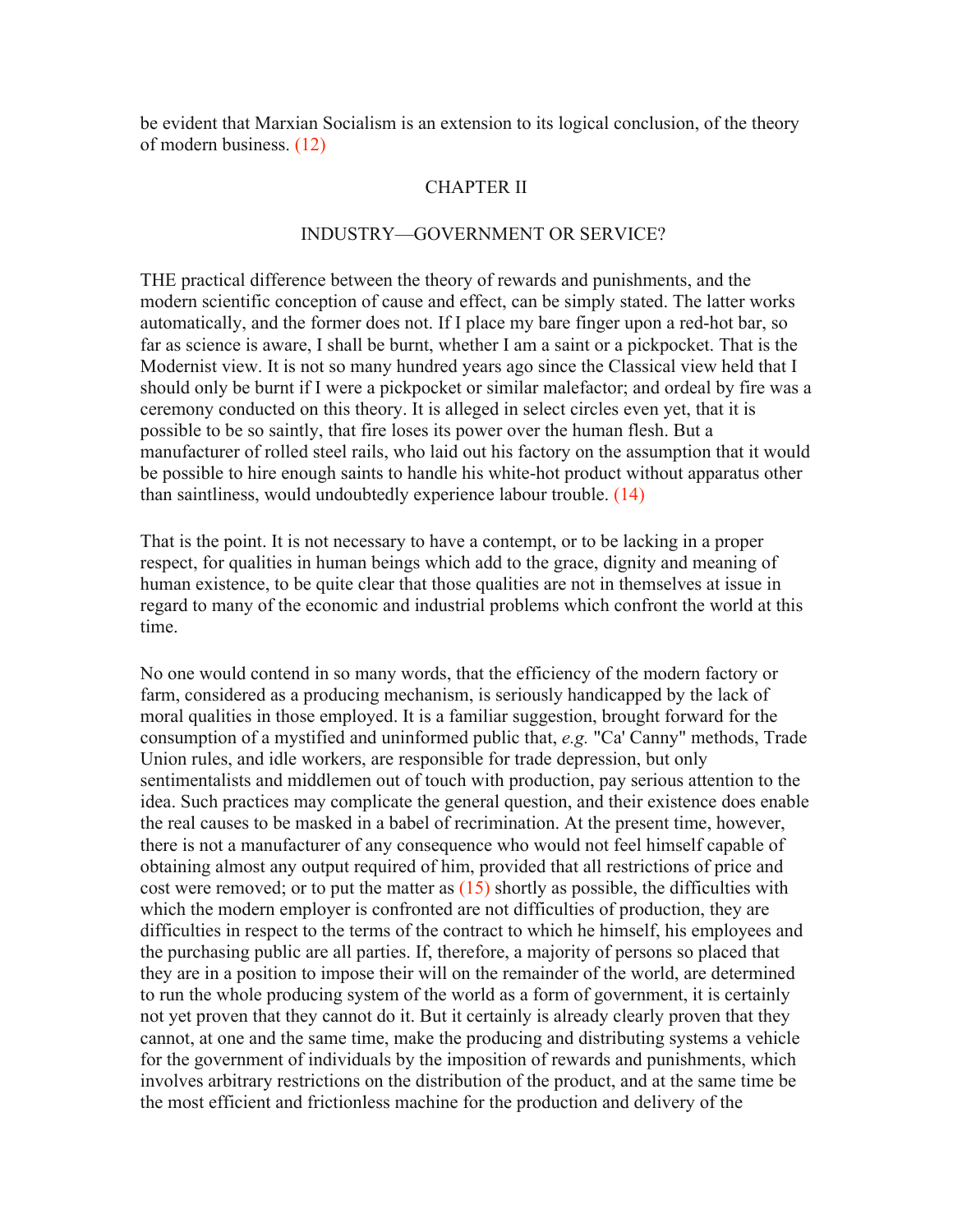maximum amount of goods and services with the minimum expenditure of time and labour on the part of those concerned in the operation. That is indisputable.

So far as this matter is ever discussed dispassionately, the argument is apt to proceed in a vicious circle. In the face of the patent and growing difficulty of finding employment in (16) ordinary economic avocations for those who at present cannot live without it, it is claimed that the introduction of any method by which the unemployed could live, *i.e.* be "rewarded" without being employed, besides being immoral, "demoralises them," *i.e.* renders them unsuitable for subsequent employment. Disregarding for the moment the circular nature of this argument, it is curious to notice how generally it is accepted in the face of a good deal of evidence to the contrary, and little evidence in support of it. It is notorious that some of the most successful and useful members of the community during the times of stress between 1914 and 1919, were young men and women of whom nothing but the worst was prophesied during their idle years which immediately preceded the war. It is true, nevertheless, that it is difficult to induce persons who have once enjoyed the expanding influences of increased freedom of initiative, to return to long hours of mechanical drudgery, offering no prospect of improvement or release, and it is not unfair to say that numbers of employers of a somewhat narrow outlook have this fact at the back of their minds when they bewail the demoralising influences which have been brought to bear upon their employees during the last decade. (17)

It is evident then that, before any solution to all these problems of world unrest can be put forward with any certainty of success, it is necessary to come to some understanding on matters of fact.

The primary fact on which to be clear is that we can produce at this moment, goods and services at a rate very considerably greater than the possible rate of consumption of the world, and this production and delivery of goods and services can, under favourable circumstances, be achieved by the employment of not more than 25 per cent of the available labour, working, let us say, seven hours a day. It is also a fact that the introduction of a horse-power-hour of energy into the productive process could, under favourable circumstances, displace at least ten man-hours. It is a fact that the amount of mechanical energy available for productive purposes is only a small fraction of what it could be. It seems, therefore, an unassailable deduction from these facts that for a given programme of production, the amount of man-hours required could be rapidly decreased, or conversely, the programme could be increased with the same man-hours of work, or any desired combination of these two could be arranged. But it is also a fact that, for a given programme, (18) increased production per man-hour means decreased employment. It is also a fact, that never during the past few decades have we been free from an unemployment problem, and it is also a fact that never during the past fifty years has any industrial country been able to buy its own production with the wages, salaries, and dividends available for that purpose, and in consequence, all industrial countries have been forced to find export markets for their goods.

So that we are confronted with what seems to be a definite alternative. We can say, as we are saying up to the present time, that the wages, salaries, and dividends system, with its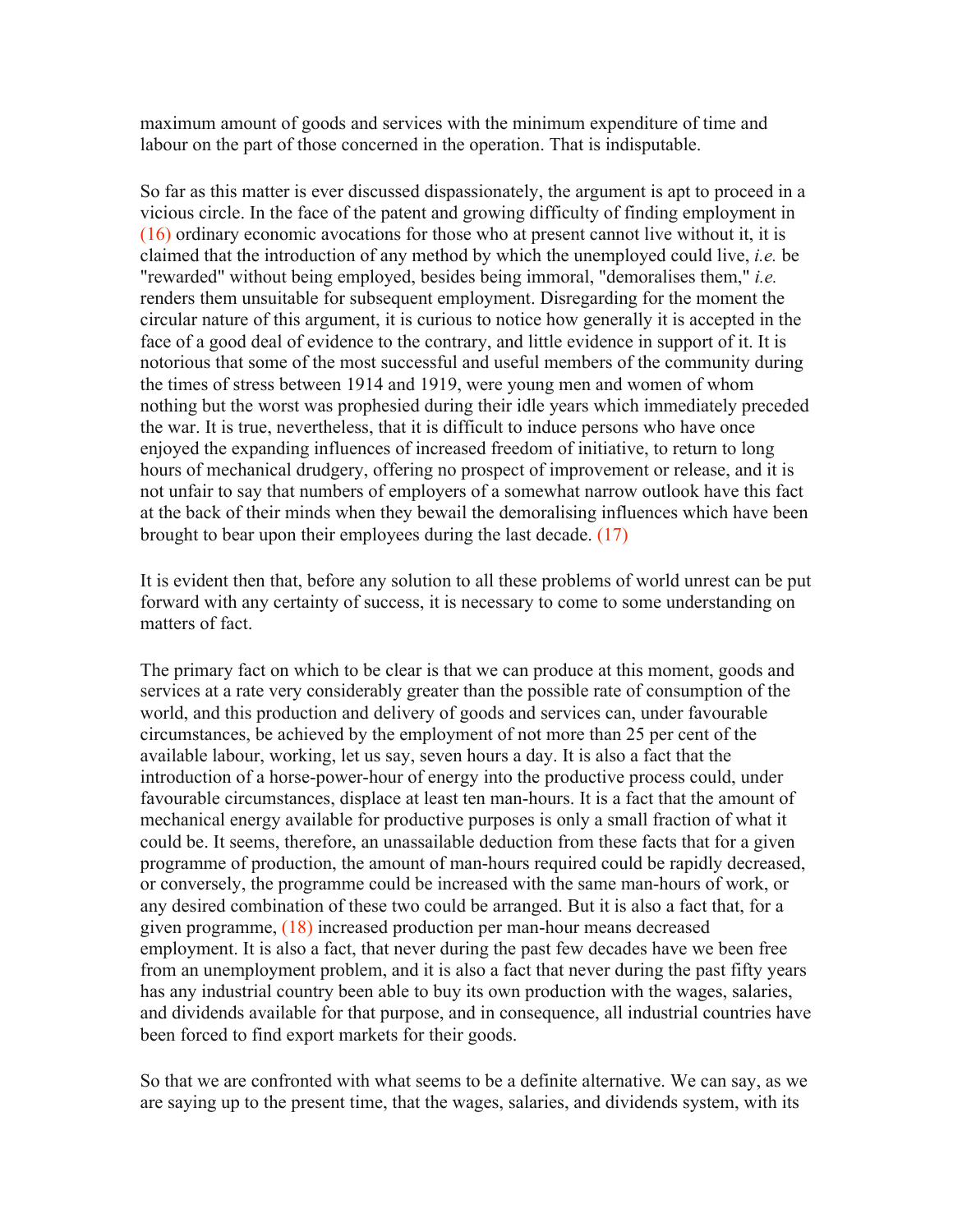corollaries of the employment system, as at present understood, and the moral discipline which is interwoven with all those things, is our prime objective. Having decided that, we have decided that the industrial system with its banks, factories, and transportation systems, exists for a moral end, and does not exist for the reason which induces individuals to co-operate in it, *i.e.* their need for goods; and that moral end can only be achieved through the agency of the system and its prime constituent—employment. And the practical policy to be pursued is one which has been frequently pointed out from diverse sources, and which was the basis, or (19) alleged basis, of the Russian Revolution. It is to make the man-hours necessary for a given programme of production equal to the man-hours of the whole population of the world, so that every one capable of any sort of work should, by some powerful organisation, be set working for eight or any other suitable number of hours a day. To achieve this end, the use of labour-saving machinery should be discouraged, all scientific effort should be removed from industry (as was at first done in Russia), and, in particular, modern tools, processes, and the application to industry of solar energy in its various forms should be vigorously suppressed. Failing an alternative, one should dig holes and fill them up again. All this is the logical outcome of the attitude, not merely of the orthodox employer (although he may not realise it), but of the orthodox socialist, and it ought to be clearly recognised. The world has not yet passed a deliberate verdict on the matter, and it ought to have the case and the evidence; and in the meantime the atmosphere of war and economic catastrophe in which the world is enveloped, should be accepted as a desirable means towards a high moral objective.

The other alternative, while recognising the necessity for discipline in the world, does not (20) concern itself with that necessity in considering the modem productive process. It surveys the facts, finds an inherent incompatibility between the substitution of solar energy for human energy, on the one hand, and the retention of a financial and industrial system based on the assumption that work is the only claim to goods, on the other hand, and takes as its objective the delivery of goods, making the objective always subordinate to human individuality. It is not concerned with abstractions, such as justice. It has no comment to make on the fact that one man does twice as much work as another, except to enquire whether he likes doing it; or that one man wants twice as much goods as another, except to investigate the difficulties, if any, in giving them to him. It observes, or thinks it observes, that it has sufficient data to predict not only that such a policy would work, but that it is the only policy in sight which would work.

The vast majority of discussions which take place in regard to industrial problems are prevented from arriving at any conclusion from the fact that the disputants do not realise the premises on which their arguments are based, and in many cases use words (and "justice" is an example of such words) which beg the whole (21) question at issue. It is not too much to say that one of the root ideas through which Christianity comes into conflict with the conceptions of the Old Testament and the ideals of the pre-Christian era, is in respect of this dethronement of abstractionism. That is the issue which is posed by the Doctrine of the Incarnation. (22)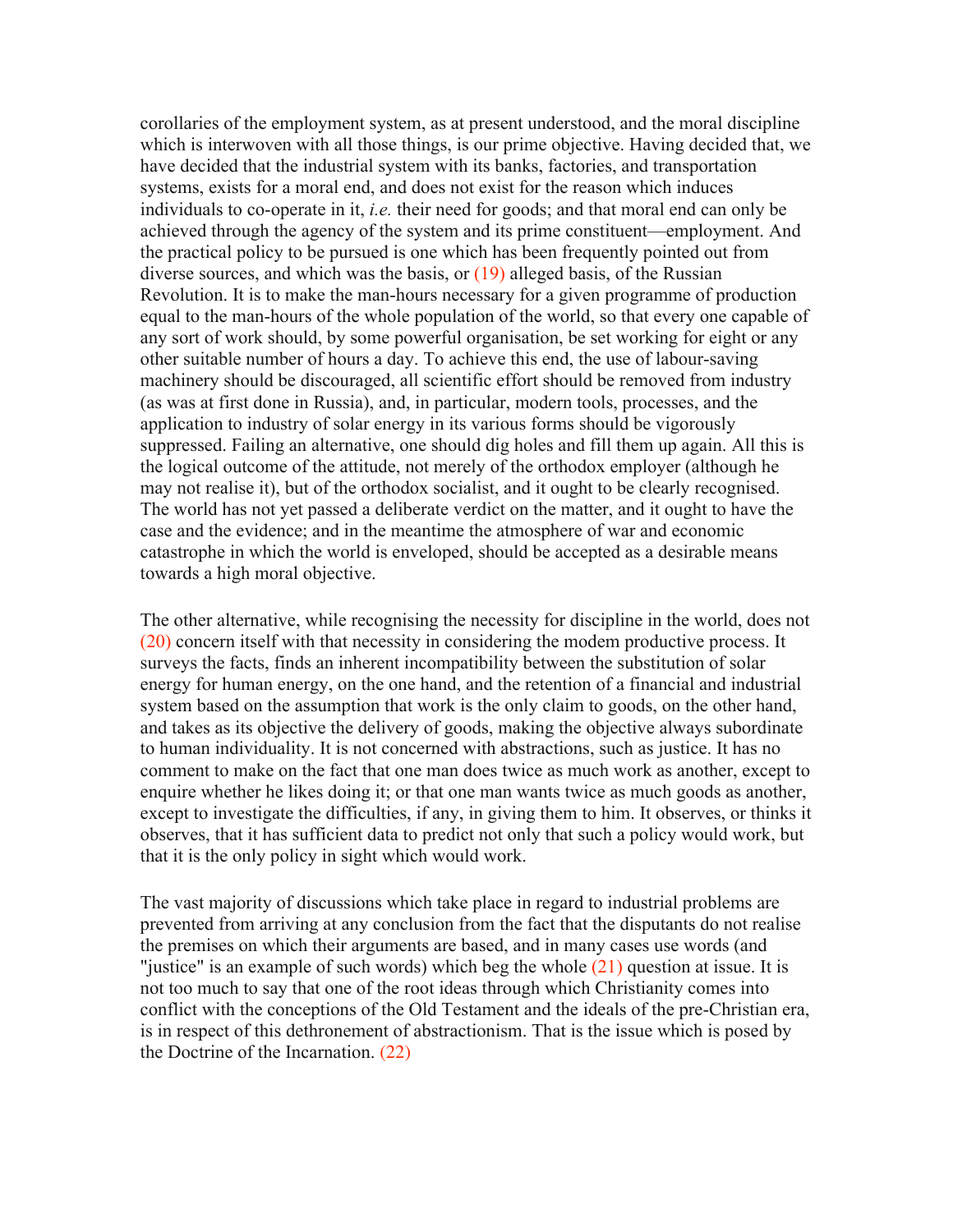# CHAPTER III

### THE RELATION OF THE GROUP TO THE INDIVIDUAL

WE live so close to a world shot through with the theory of rewards and punishments that the relation between the system and its results is apt to escape us. We are told for instance, with all the emphasis which can be given to the assertion by the prestige of names much in the public eye, that our present distress arises because we are a poor nation as the result of a great war. The idea inherent in this is that war is wicked, poverty is painful, and wicked people who went to war ought to endure pain, and, therefore, we ought to be poor. And because of this logical morality the idea is accepted almost unquestioningly by millions of people who only have to use their eyes to see the patent absurdity of it. Is there a manufacturer in this country, or for that matter in any other, who is not clamouring to turn out more goods if someone will give him orders for them? Is there a farmer who is complaining that his land and his stock are unable (24) to cope with the demands for agricultural produce which pour in upon him? If so, an explanation as to why nearly three million acres of arable land have gone back to pasture in the last twelve years, would be interesting.

On the other hand, it is patent that, in spite of this enormous actual and potential reservoir of the goods for which mankind has a use, a large proportion of the population is unable to get at them. What is it, then, which stands in between this enormous reservoir of supply and the increasing clamour of the multitudes, able to voice, but unable to satisfy their demand? The answer is so short as to be almost banal. It is Money. And as we shall see, the position into which money and the methods by which it is controlled and manipulated have brought the world, arises, not from any defect or vice inseparable from money (which is probably one of the most marvellous and perfect agencies for enabling co-operation, that the world has ever conceived), but because of the subordination of this powerful tool to the objective of what it is not unfair to call a hidden government.

Now it is impossible to conceive (in spite of a good deal of cynicism to the contrary) of a government which has not a policy, although that policy may be far from apparent. The (25) conception of government postulates that certain lines of action and conduct shall be inhibited, and that the persons governed shall be allowed to proceed only in some predetermined direction. In other words, government is limitation, and from the nature of the limitations it is possible to determine the policy of the organisation imposing the limitations. For instance, while it is true enough to say that extensive military preparations do not necessarily mean war, the qualification implied in this statement is that the main threat which such preparations constitute will be sufficient to achieve the desired result without the actual use of military force. The military preparations impose a limit on action in certain directions, and then become indications, and often valuable indications, of the policy of nations.

Similarly, if we consider dispassionately the situation to which reference has just been made (a world which is either actually or potentially overflowing with material riches, and, at the same time, a population which is prevented from obtaining them by a set of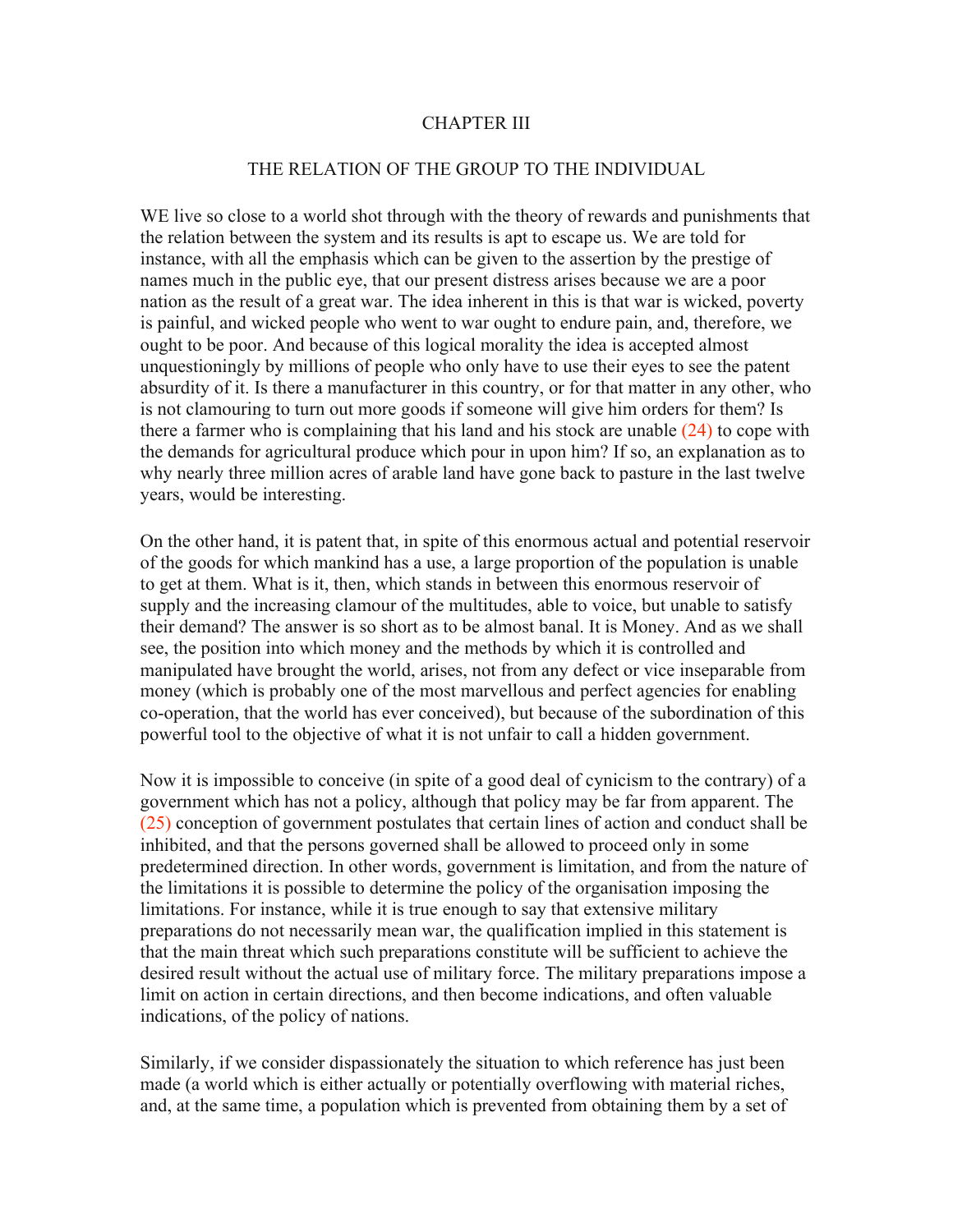rules supported by every possible device that legal organisation can devise), we can say that we are in the presence of an effective and active government, irrespective of the source of that government; and  $(26)$  that government must have a policy. For our immediate purpose, it is nearly irrelevant whether that policy is a conscious policy, in the sense of having been put into a clear and logical form by some body of men, however small, or whether it is unconscious in the sense that it is the outcome of something we call human nature. The important matter is to get a clear conception of what the policy is as a first step to supporting or opposing it, if it is agreed that we have any measure of self-government, or ought to have any.

One of the first facts to be observed as part of the social ideal which leans for its sanctions on rewards and punishments, is the elevation of the group ideal and the minimising of individuality, *i.e.* the treatment of individuality as subordinate to, *e.g.* nationality. The manifestations of this idea are almost endless. We have the national idea, the class or international idea, the identification of the individual with the race, the school, the regiment, the profession, and so forth. There is probably no more subtle and elusive subject than the consideration of the exact relation of the group in all these and countless other forms, to the individuals who compose the groups. But as far as it is possible to sum the matter up, the general problem seems to be  $(27)$  involved in a decision as to whether the individual should be sacrificed to the group or whether the fruits of group activity should be always at the disposal of the individual. If we consider this problem in connection with the industrial and economic situation, it is quite incontestable that every condition tending to subordinate the individual to the group is, at the moment, fostered. Institutions which would appear to have nothing in common and to be, in fact, violently opposed, can be seen on closer investigation to have this idea in common, and to that extent to have no fundamental antagonism. Pre-war Germany was always exhibited as being reactionary, feudal, and militaristic to an extent unequalled by any other great power. Post-war Russia is supposed by large masses of discontented workers, to be the antithesis of all this. But the similarity of the two is daily becoming more apparent and it is notorious that the leaders of pre-war Germany are flocking to post-war Russia in increasing numbers, in the lively hope of the fulfilment of the ideals which were frustrated by the Great War. The latest pronouncements on industrial affairs by Russian statesmen are indistinguishable from those of American, German, or British bankers (which statement is not intended as undiluted praise). (28) It is significant that the arguments voiced from all of these quarters are invariably appeals to mob psychology – "Europe must be saved," "Workers of the World unite," etc. The appeal is away from the conscious-reasoning individual, to the unconscious herd instinct. And the "interests" to be saved, require mobs, not individuals.

No consideration of this subject would be complete without recognising the bearing upon it of what is known as the Jewish Question; a question rendered doubly difficult by the conspiracy of silence which surrounds it. At the moment it can only be pointed out that the theory of rewards and punishments is Mosaic in origin; that finance and law derive their main inspiration from the same source, and that countries such as prewar Germany and postwar Russia, which exhibit the logical consequences of unchecked collectivism, have done so under the direct influence of Jewish leaders. Of the Jews themselves, it may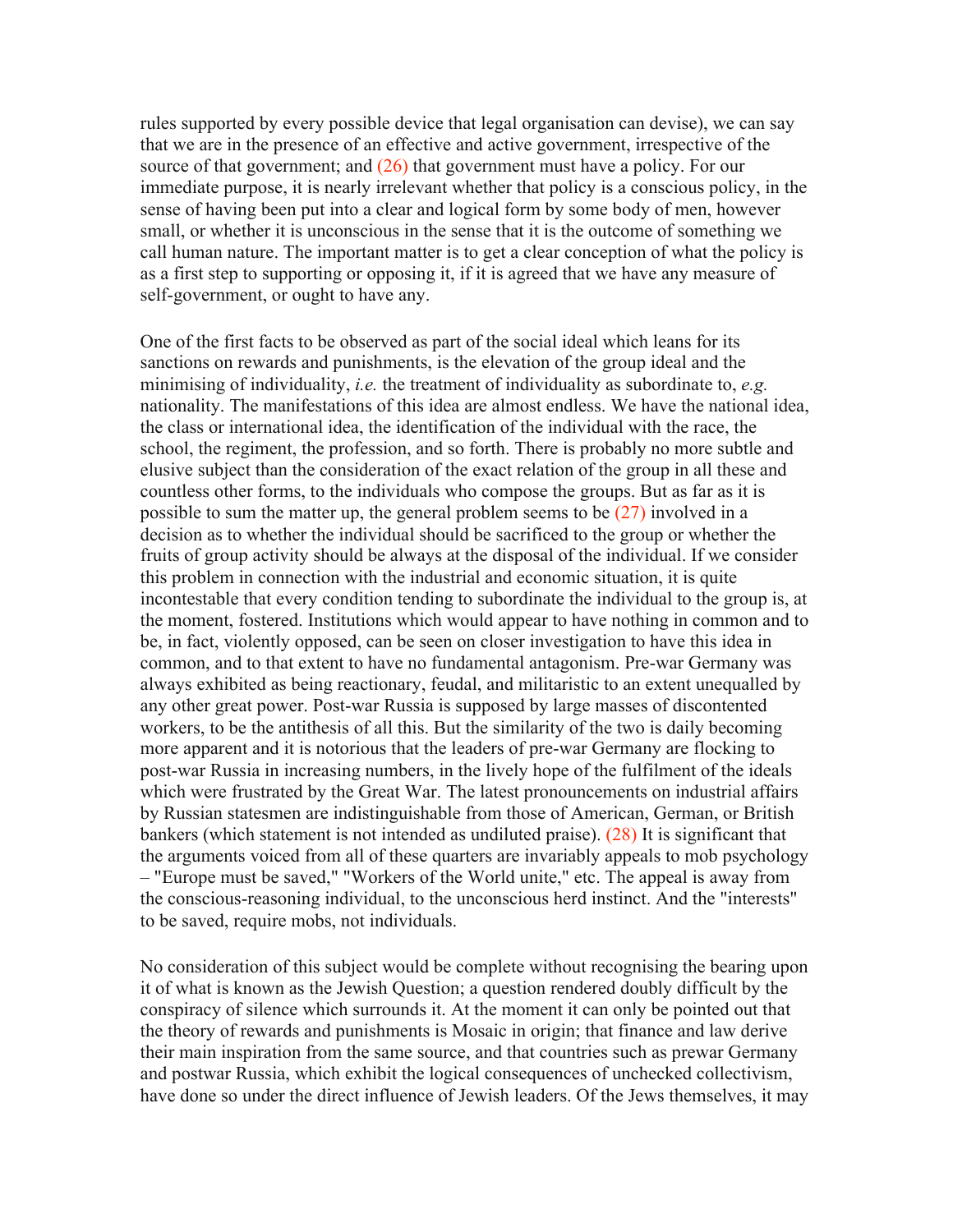be said that they exhibit the race-consciousness idea to an extent unapproached elsewhere, and it is fair to say that their success in many walks of life is primarily due to their adaptation to an environment which has been moulded in conformity with their own ideal. That is as far as it seems (29) useful to go, and there may be a great deal to be said on the other side. It has not yet, I think, been said in such a way as to dispose of the suggestion, which need not necessarily be an offensive suggestion, that the Jews are the protagonists of collectivism in all its forms, whether it is camouflaged under the name of Socialism, Fabianism, or "big business," and that the opponents of collectivism must look to the Jews for an answer to the indictment of the theory itself. It should in any case be emphasised that it is the Jews as a group, and not as individuals, who are on trial, and that the remedy, if one is required, is to break up the group activity.

The shifting of emphasis from the individual to the group, which is involved in collectivism, logically involves a shifting of responsibility for action. This can be made, it would appear, an interesting test of the validity of the theory. For instance, the individual killing of one man by another we term murder. But collective and wholesale killing, we dignify by the name of war, and we specifically absolve the individual from the consequences of any acts which are committed under the orders of a superior officer. This appears to work admirably so long as the results of the action do not take place on a plane on which they can be observed; but  $(30)$  immediately they do, the theory obviously breaks down. There may be, *ex-hypothesi*, no moral guilt attributable to the individual who goes to war; but the effect of intercepting the line of flight of a high-speed bullet will be found to be exactly the same whether it is fired by a national or a private opponent. Nations are alleged to have waged the first world war, but the casualties both of life and property fell upon individuals. There is no such thing as an effective national responsibility—it is a pure abstraction, under cover of which, oppression and tyranny to individuals, which would not be tolerated if inflicted by a personal ruler, escape effective criticism.

We do not know what is the automatic reaction consequent on the killing of one individual by another, as distinct from the non-automatic and artificial reaction involved in the trial and punishment of a murderer in a court of law. But we do know that over every plane of action with which we are acquainted, action and reaction are equal, opposite, and wholly automatic. Consequently, there is nothing to indicate that the automatic consequences of a given action will exhibit any difference if committed under the orders of a superior officer, or not. Further, it may be observed that non- (31) automatic "punishment" really constitutes a separate group of actions and reactions.

If we throw a stone into a still pool of water, the ripples which result are not eliminated by throwing in a second stone, although they may be masked, and to the extent that legal punishments represent, not the ripples from the first stone, but the casting of the second, it will be seen that a complicated situation is inevitable. (32)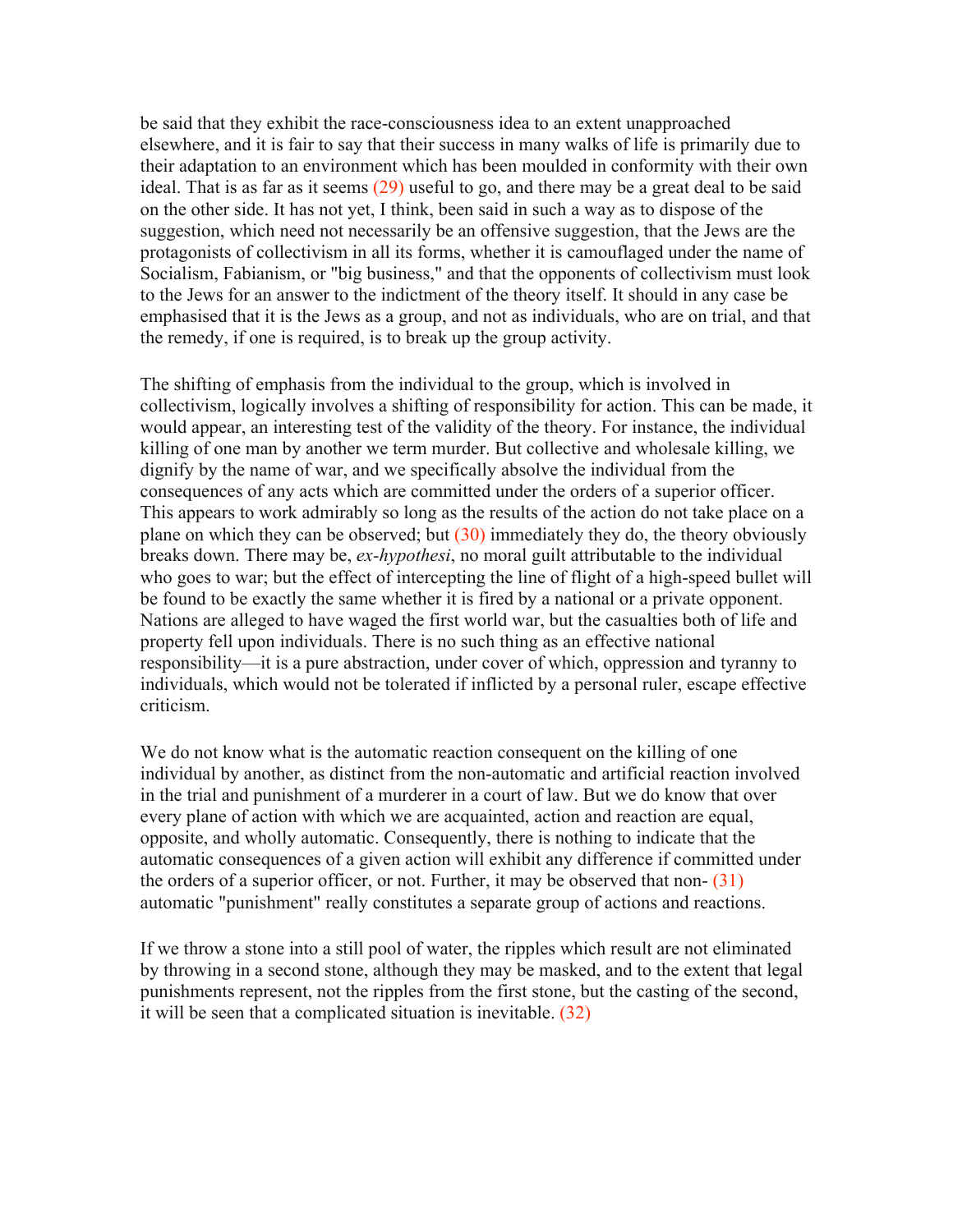#### CHAPTER IV

### FREEDOM OF ASSOCIATION

THE consequences of the exaltation of the group over the individual have often been pointed out in various forms of words, as well as having been demonstrated sufficiently in such countries as Russia and Germany, but it would be unduly optimistic to say that they are generally recognised or understood. And the reason for this is not far to seek. It is possible so to twist the meaning of words, that policies which result in conditions which are progressively obnoxious to the majority of persons affected by them, can yet obtain a considerable amount of support, by an appeal to high-sounding words such as democracy, justice, and equality. The emotion to which appeal is made, is that which was invoked to justify witch-burning. The point which is so hard to make clear to the masses affected, is that a group is an entity which has a life of its own; it is the body corporate of an "interest," *not* of the myriad interests of the (34) human units composing it, and the surrender of volition to a group means, quite inevitably, a surrender of the very things for which in most instances the individual is struggling. Yet this body cannot be kicked, nor can the group-soul be saved, save in the persons of the individuals who lend themselves to its purposes. Even the leaders of a group are only leaders so long as they serve the interests of the group, and to that extent are as much slaves of it, as the humblest member of the rank and file; a fact which it is well to bear in mind when attributing to captains of industry qualities which belong rather to their office than to the individuals themselves. It is, of course, true that "head" or supervising slaves are generally strong supporters of slavery as an institution.

And yet it is patent that the modern world can only be operated through a liberal use of the group idea. If we are to have great co-operative undertakings, by which alone, so far as we are aware, mankind can be freed from the necessity of devoting the major portion of his day to the acquisition of sufficient food, clothing, and shelter from the weather, there must be a submission by those concerned in such enterprises to a given policy, for instance, of production. This is, of course, common sense, and a (35) matter of common observation, and to the extent that there is a legitimate relation between the group interest thus formed, and the personal interests, is sound in every way. But there are two qualifications which can be made in respect of this submission. The first of these is, in plain English, bound up with the length of time per day or per year during which the submission is necessary, and it has already been observed that the free play of modern science and organisation would, under certain circumstances, tend to reduce this to a small minimum within a short time. The second qualification is involved in the phrase "freedom of association."

At the present time such a thing can hardly be said to exist outside the realms of sport. If I join a cricket club and find that I do not like the game, or the methods governing the conduct of the club itself, I am usually free to resign without further penalty than attaches to the loss of association, and the consequent facilities for playing cricket. But if I enter a profession or business and find that I do not like it, or the methods under which it is conducted, it is true that I am free to resign, but the penalty attached to resignation greatly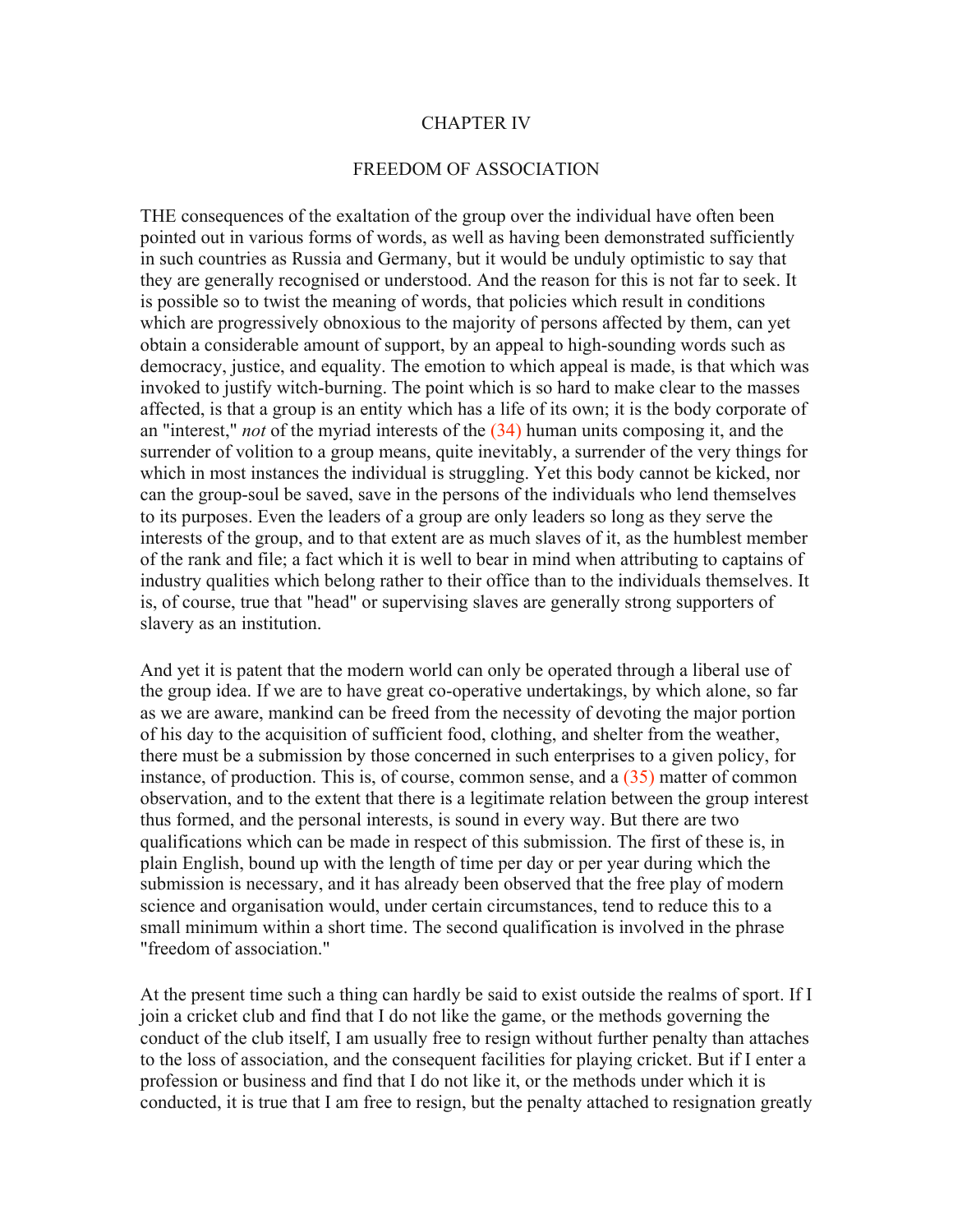exceeds the mere deprivation of association and the facilities to exercise the profession or business—it includes (36) economic catastrophe for myself and my family. In other words, I come up against the doctrine of rewards and punishments in an acute form, since it is absurd to suggest that if I resign, the necessary work previously done by me will remain undone. It will not, if it is tolerable work and done under tolerable conditions. An average consequence is that I do not either resign from, or criticise actively, my associations of this nature. In passing, it may be noticed that only recently has the absurdity of the "right to strike," as exercised under current financial methods, dawned upon the Labour Party and its constituents. Where one party to a controversy can only obtain the means of subsistence by "working" while the other party can continue, if not indefinitely, for a long time, by drawing cheques on institutions which, if necessary, can create their own deposits, the right to refrain from working merely amounts to a right to commit suicide. The decline of the practice of Hara-Kiri in Japan, as a means of inflicting injury on an adversary, would tend to show that suicide is losing its terrors for the onlooker.

There is probably more nonsense spoken and written around the words freedom and liberty, than in regard to any other two words in the (37) English language. As a result of this, we have been treated to a dissertation by Signor Mussolini, suggesting that liberty is an outworn and discredited word. Signor Mussolini is mistaken. Liberty will come into its own, although it is quite possible that two groups which appear to be enemies of it and have much in common, including quite possibly, a similar origin, *i.e.* Bolshevism and Fascism, may be necessary to clear the minds of the public of much of the misconception which surrounds the idea, by demonstrating what it is not.

Liberty is really a simple thing, although difficult to come by. It consists in freedom to choose or refuse one thing at a time. It is undeniable that every action has consequences. But by no means all the consequences of actions, as committed in everyday life, are necessary consequences. If I drive a motor-car at forty miles an hour on an open road, it is an artificial consequence if I am fined for exceeding the speed limit, though a natural consequence that I arrive at my destination quicker than if I drove at twenty miles an hour. If I pick up a red-hot bar, it is not necessary that I should be burnt. I can wear asbestos gloves. It is the hedging round of actions with conditions or "laws" of various descriptions so as to produce (38) an artificial or undesired train of consequences, which constitutes an infringement of liberty, and in a large number of cases, just as it is the Law which makes the Crime, it is stupidity which conceives the law.

If I say that, being a golfer, I wish to play golf all day, seven days a week, I am in effect demanding freedom from certain limitations which are normally imposed on me, such as the earning of a living, not to mention other social duties. Now the abstract criticism which is nearly always urged in connection with a hypothetical case of this sort is, that if everyone played golf all day seven days a week, the world would come to a standstill for want of the necessaries of life. But this line of approach is both fallacious and useless. The useful line of approach is to consider how many people if free to do it, want to do this thing to this extent, and what effect that number would have on the production programme. And the possibility of an increase in the real liberty of the subject depends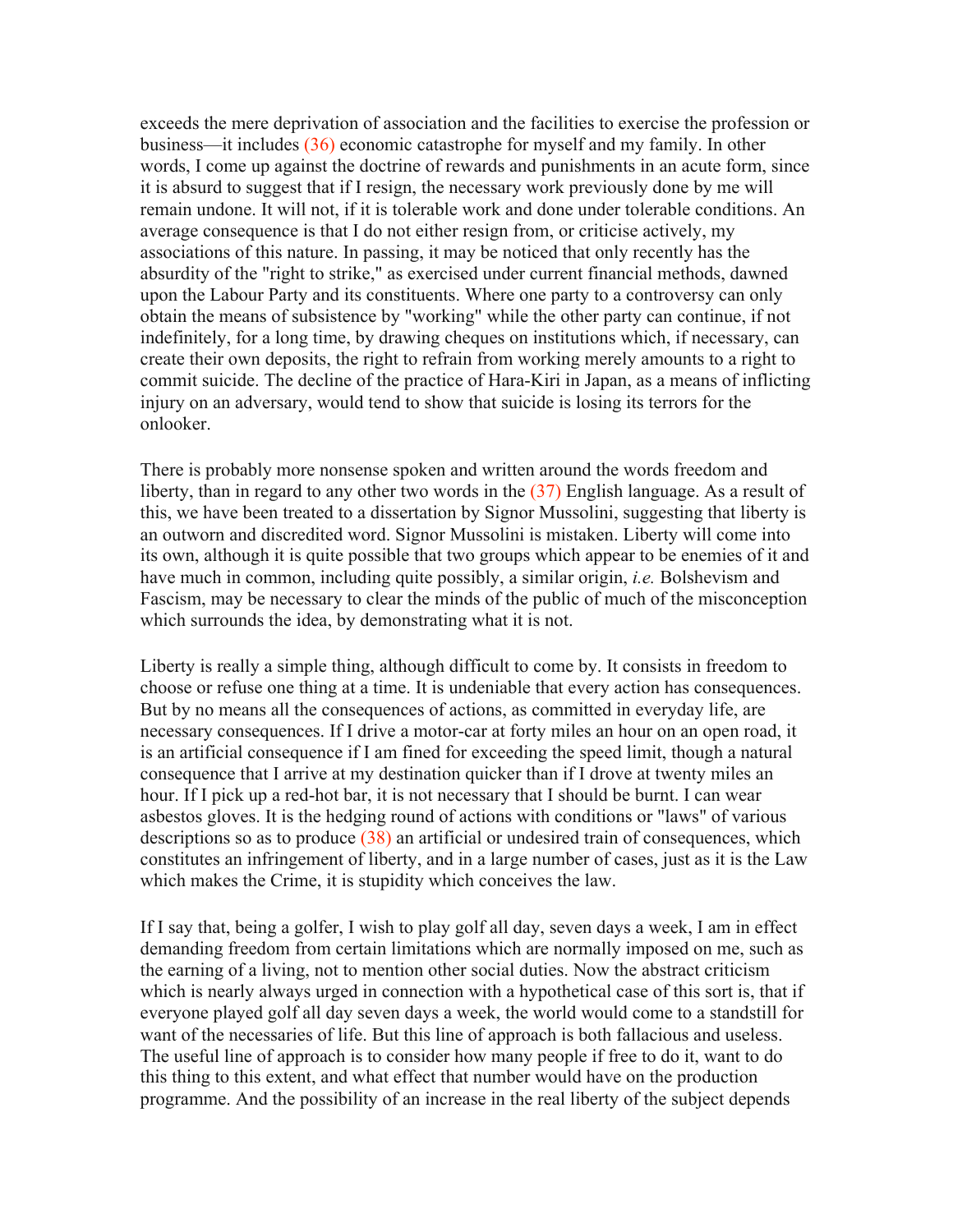not (as is so unceasingly proclaimed by the upholders of things as they are) in a continual compromise between individual rights, but in a continual attempt to remove limitations which are non-automatic, that is to say, do not proceed from what we call the laws of (39) nature. It must be confessed that a consideration of our machinery for putting regulations on the statute book, does not lead to any great optimism at the moment in this regard.

It is in the method of attack on its problems, that modern inductive science offers such a striking lesson to politics and legislation; in recognising the existence of certain forces in the universe which have real validity, and that in consequence its triumphs must be achieved by ascertaining the nature of these forces and, taking them as they are, employing and combining them to achieve the desired result. But the whole of our modem civilisation is hedged in, distorted, and confused by a number of limitations which have no validity other than that which we choose to give them. Let anyone who may doubt this statement, and its profound significance, take up a daily paper and consider the suggestions of correspondents and leader-writers in regard to any situation which may at the moment be engaging attention. Has there been a motor accident? Then a new law must be passed imposing fresh restrictions on the use of motor-cars. Has there been a strike in the East End? Laws should be passed to make striking illegal. The joint phenomena of several millions of unemployed and under-employed, (40) capable of road building, and willing to work, and the fact that 95 per cent of the motorcar accidents which occur are traceable to avoidable congestion of traffic and out-of-date roads, is apt to be the very last thing which is pointed out in relation to the first-mentioned problem; and the fact that the actual amount of goods which would be bought by the extra money necessary to keep the East End strikers at work, is trivial in comparison with the quantity available, is never even mentioned in regard to the second.

It should not be, but probably is, necessary, at this point, to observe that it would be fantastic and impracticable to destroy the whole fabric of legalism at one blow. There is a great deal of work to be done in deciding the nature and relation of physical and psychological limitations before anything so drastic is possible. But it is possible to recognise and to work towards the objective; and, moreover, it is urgent. Especially in America, legalism is becoming an obsession. Yet non-automatic laws rest upon a very insecure foundation. When we see, as we do, statements in leading European and American journals to the effect that civilisation is tottering, it may be inferred without much difficulty that it is this fabric of non-automatic rules (41) and regulations which seems to the writers to be in danger. The laws which govern the combination of oxygen and hydrogen, or the rate of acceleration of a stone dropped over a cliff, are never seriously endangered by any of the events to which so much importance is attached in Wall Street and Lombard Street.

This being so, the picture presented to the mind of any thoughtful observer must be that of a bridge which has been reared through the agency of scaffolding and false-work. Its completion has been delayed and its lines obscured by the failure to remove the structure which has enabled it to be built, but which is no longer necessary. The people of the world are clamouring for admission and many of them are supported by the false-work. The problem is to get the false-work away without precipitating into a catastrophe the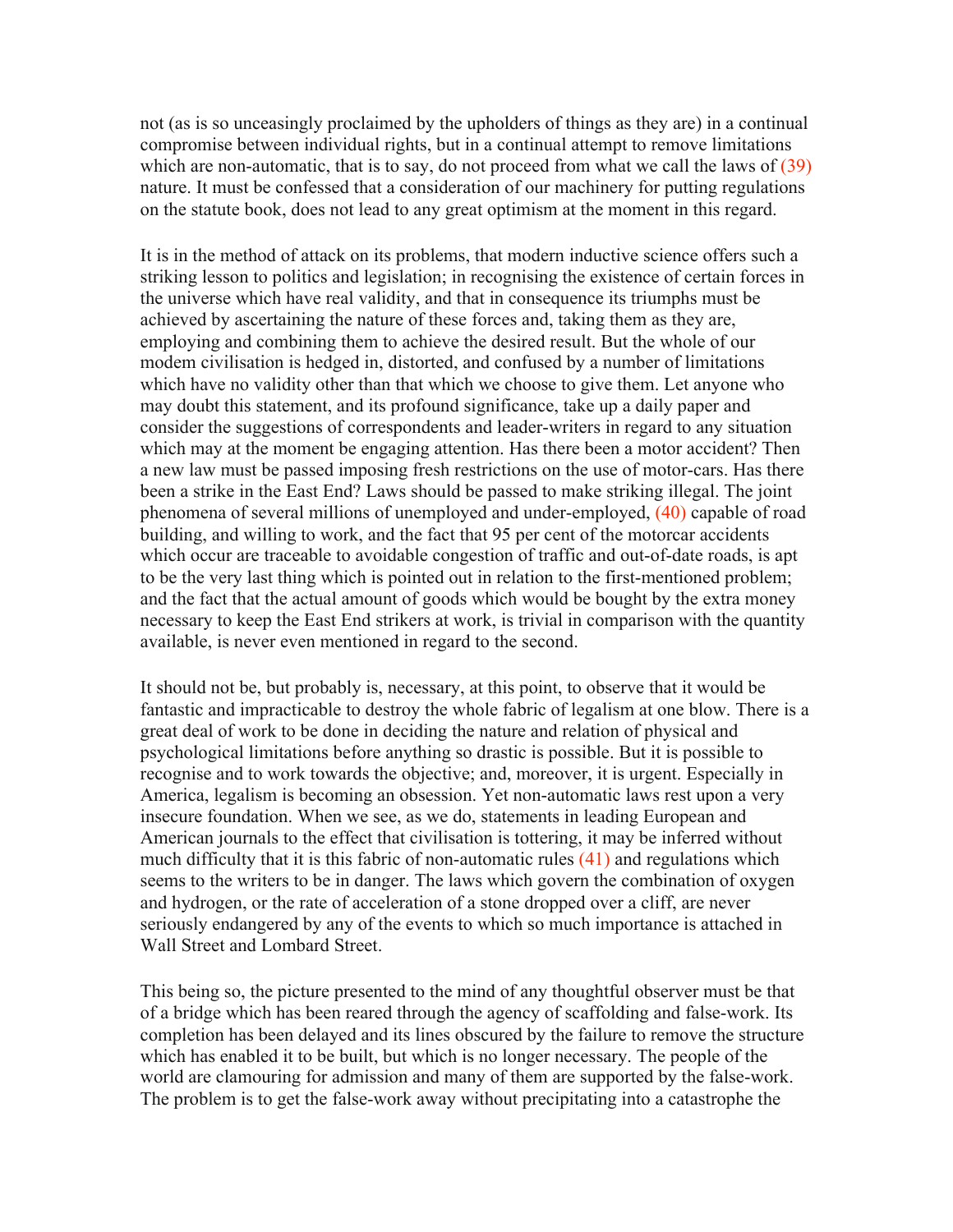swarming multitudes who regard it as the real structure. Unfortunately, a number of the foremen working on the bridge seem themselves unable or unwilling to distinguish the structure from the scaffolding. (42)

### CHAPTER V

#### SABOTAGE AND THE CULTURAL HERITAGE

A CONCEPTION which is closely connected with the theory of rewards and punishments, is that of "Value." In effect, value may be defined, to fit the orthodox conception of it, as that quality which gives to anything maximum exchangeability under present conditions. Rewards and Punishments, Justice, *i.e.* the assessments of desserts, and "Value," *i.e.* the basis on which desserts are assessed, may be said to be the corner stones of the Semitic structure of society.

Now, so far as this attribute called "value" can be said to have any basis in the nature of things, it consists in that quality which renders a given object serviceable in the attainment of a given end. But it will be found on consideration that this definition is eventually antagonistic to the more orthodox description of the quality previously given. For instance, if it is necessary for me to cross a large river, a boat would seem to be my immediate requirement. Its utilitarian value to me consists in its ability to transport me across the river with a mini (44) mum of inconvenience and a maximum of speed. But the generally accepted opinion of its value would be directly proportional to my ability or the ability of someone else, to submit to penalisation financially for the use of the boat, and this again would be directly proportional to the urgency of my need and would be enhanced by the absence of other boats. It should be particularly noticed that this kind of value is not inherent— it is one remove away from the simple usefulness of the boat.

As a result of this conflict of ideas and consequently of objectives, the value of anything which has a use is, according to the popular idea, enhanced by its scarcity, and it is quite fair and unimpeachably logical that a world which seeks after "values" should proceed to create them through the agency of scarcity.

It is not only logical, but what is more important, it is what happens. The process of creating "Values" by creating a demand which is in excess of the supply, is called advertisement, and by restricting a supply so that it is always less than the demand, is technically known as Sabotage. Advertisement has its exposition on every hoarding; Sabotage is its commercial complement, and is one of the most widespread features of our existing civilisation, and yet one (45) which on the whole passes unnoticed, in anything like its true proportions, by the general public. It is not confined to any one class of business or profession, although its cruder manifestations, as might be expected, are found amongst the less fortunately placed masses of the people. It is, of course, the only theory, if it can be so called, underlying the strike, the assumption being that if the whole of the available labour can be taken off the market the financial value of it immediately increases. The higher manifestations of it are slightly more subtle but identical in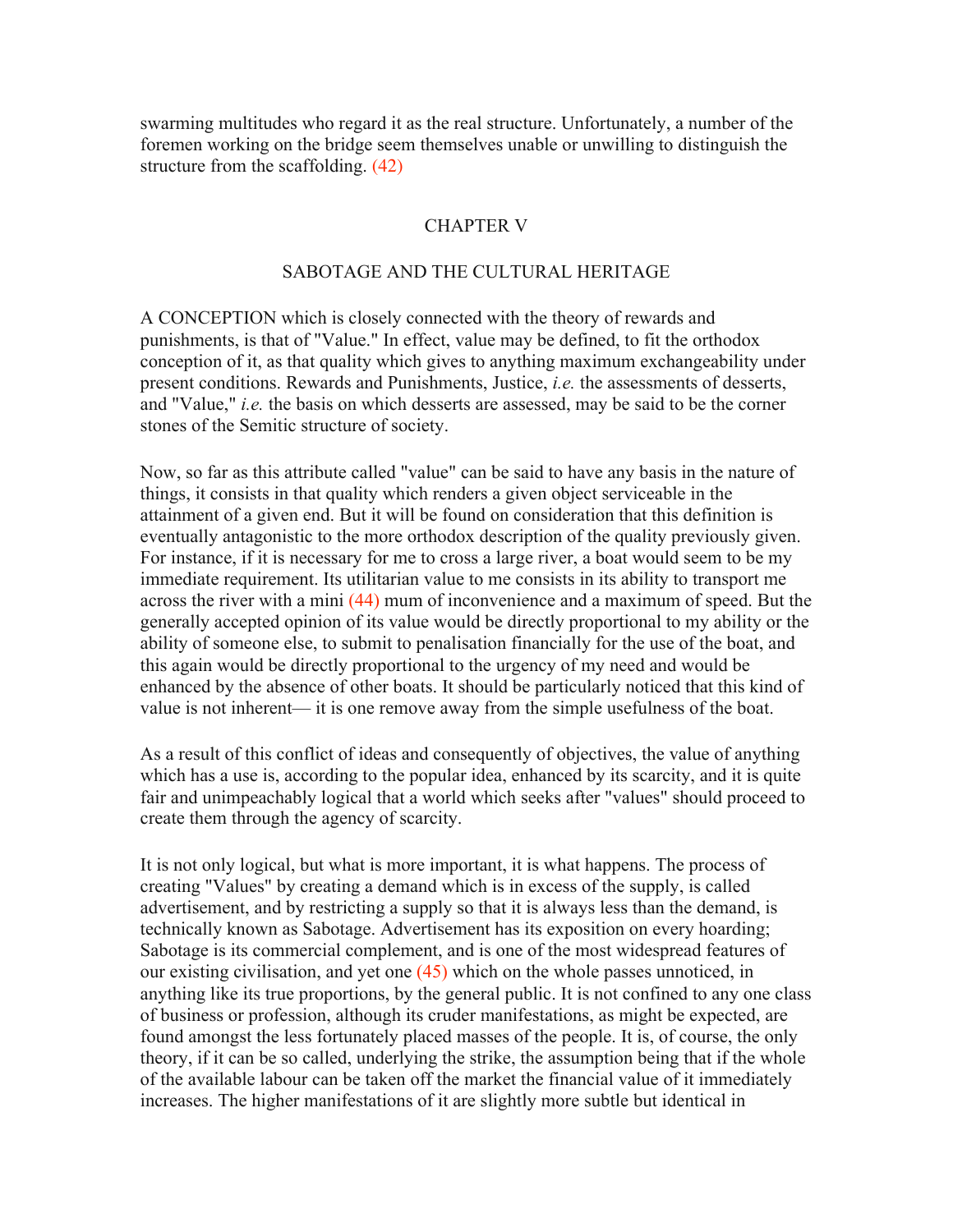principle. The modern objective of big business is to obtain the maximum amount of money for the minimum amount of goods. Or to put it more accurately, to obtain a maximum total price for a minimum total cost. As a result of this, business acumen is measured by the ability to create price rings in indispensable goods, while decreasing the purchasing power or "costs," distributed during their manufacture and storage.

The theory underlying both advertisement and Sabotage, together with their results, has been treated at some length elsewhere.\* An important aspect of the latter, however, which will perhaps bear explanation at this time, is concerned with the financial policy of nations.

\* "Economic Democracy." (46)

When we say that the objective of modern business is to obtain a maximum total price for a minimum total cost, we are implying in the case of a given undertaking that the receipts shall be at least equal to the disbursements, and in addition that the surplus of receipts shall be as large as possible. This is the same thing as saying that all the costs of an article shall be included in the price of it to the public. In the case of a nation, as at present situated, all the alleged services which it renders to the public composing it are supposed to be paid for eventually by taxes, and the objective of every orthodox government is to balance its budget, and to repay its "borrowings." That is to say, to make its receipts in taxation equal or exceed its expenditure, and in addition to have as large a surplus as possible with which to pay the interest on loans created by the financial hierarchy and to "sustain the nation's credit" in view of future loans.

When, later, we come to examine the mechanism of money and the sources from which it originates, it will be seen that this is not in any fundamental sense necessary, but for the moment it is only requisite to point out that the result is to create a shortage of money in the hands of the general public, and in consequence (47) to enhance its scarcity value. If we can conceive, what is in fact the case under the existing financial system, that money is a commodity in exactly the same sense as is tea or sugar, and that there is a powerful, if unobtrusive business ring which deals in money as a commodity, it will be readily understood that the balancing of budgets and the repayment of loans by taxation is a prime interest of those interested in the commodity. Money dealers are normally deflationists.

As no government can carry on for a month without money, it is not necessary to labour the point that the visible government of a country is obliged to take its orders and to shape its policy, and particularly its financial policy, in accordance with the instructions of the dealers in this indispensable implement, so long as they hold a practical monopoly of it.

Just as the artificial theory of rewards and punishments is a distorted reflection of the automatic process of cause and effect, and the orthodox idea of value has possibly its root in something which may be described as suitability, so, that questionable abstraction to which we refer under the name of justice may have a groundwork in the nature of things.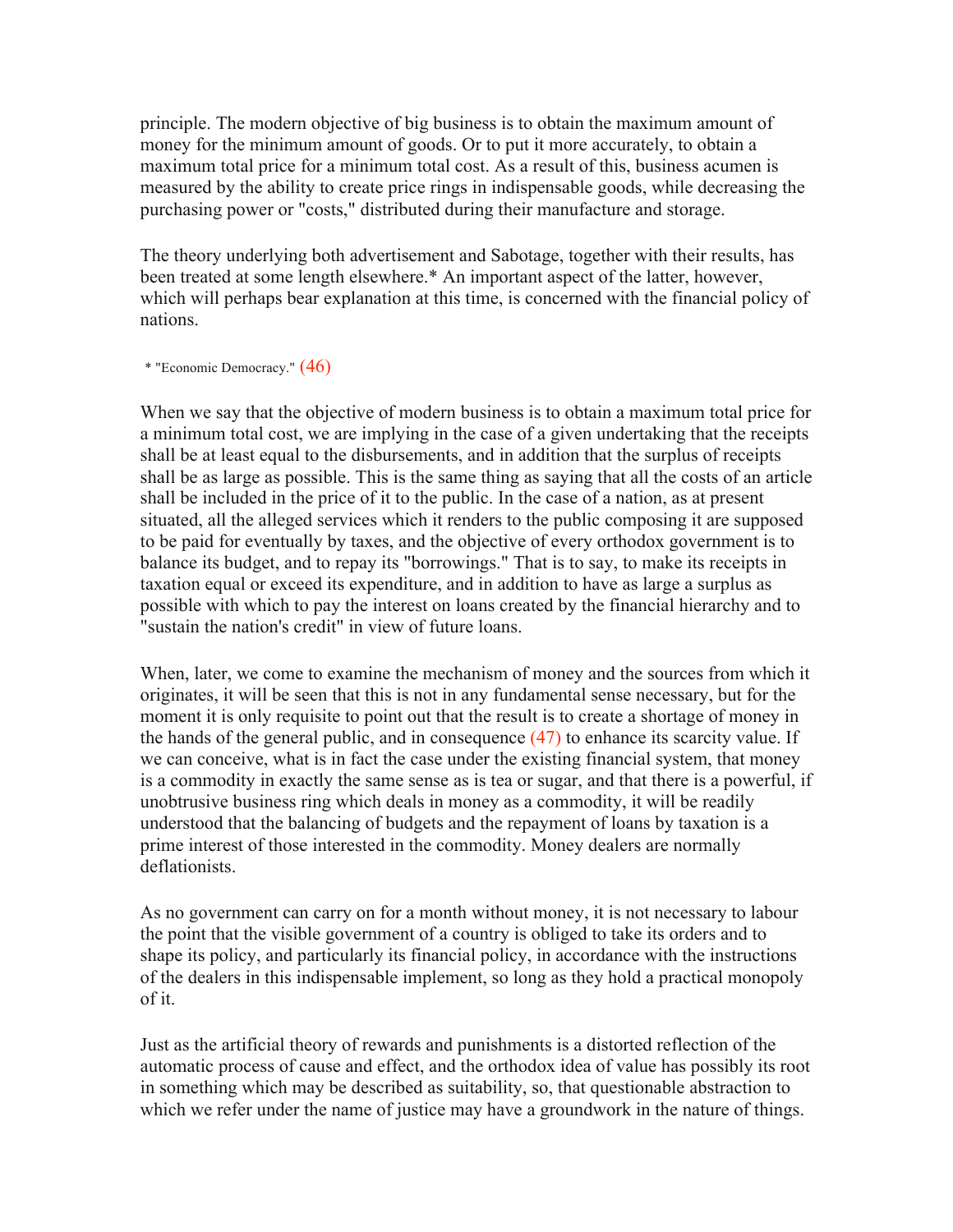One instance of this, and an instance having (48) immense importance at the present time, is contained in the theory of "cultural heritage."

The early Victorian political economists agreed in ascribing all "values" to three essentials: land, labour, and capital. Without staying at the moment to discuss the unsatisfactory meanings which were frequently attached to these words, we may notice that, the three together being defined as the source of all wealth, the possession of one or the other of them seemed logically defensible as a claim, and collectively, the only valid claim to the wealth produced. But it is rapidly receiving recognition that, while there might be a rough truth in this argument during the centuries prior to the industrial revolution consequent on the inventive period following the Renaissance, and culminating in the steam engine, the spinning-jenny, and so forth, there is now a fourth factor in wealth production, the multiplying power of which far exceeds that of the other three, which may be expressed in the words of Mr. Thorstein Veblen\* (although he does not appear to have grasped its full implication) as the "progress of the industrial arts." Quite clearly, no one person can be said to have a monopoly share in this; it is the legacy of

\* "The Engineers and the Price System." (49)

countless numbers of men and women, many of whose names are forgotten and the majority of whom are dead. And since it is a cultural legacy, it seems difficult to deny that the general community, as a whole, and not by any qualification of land, labour, or capital, are the proper legatees. But if the ownership of wealth produced vests in the owners of the factors contributed to its production, and the owners of the legacy of the industrial arts are the general community, it seems equally difficult to deny that the chief owners, and rightful beneficiaries of the modern productive system, can be shown to be the individuals composing the community, as such.

Now it is indisputable that a solution of the more immediately pressing problems with which civilisation is confronted at the present time, does in fact turn on the removal of the limitations to the distribution of wealth (which limitations also react on its production). So that in this case, and no doubt in many others, it is possible to make out a theoretical case for a line of action which is also justifiable by expediency. But the great danger of placing too much reliance on the deductive method, is that the whole of its conclusions are rendered misleading and dangerous if an essential factor is omitted from the premises. (50)

# CHAPTER VI

### THE THEORY OF THE SUPREME STATE

IN dealing with the subject of Values in its human aspect, many points of practical importance arise. One of these can probably best be seen in correct perspective, by an examination of common human motives. It is involved in the complaint against the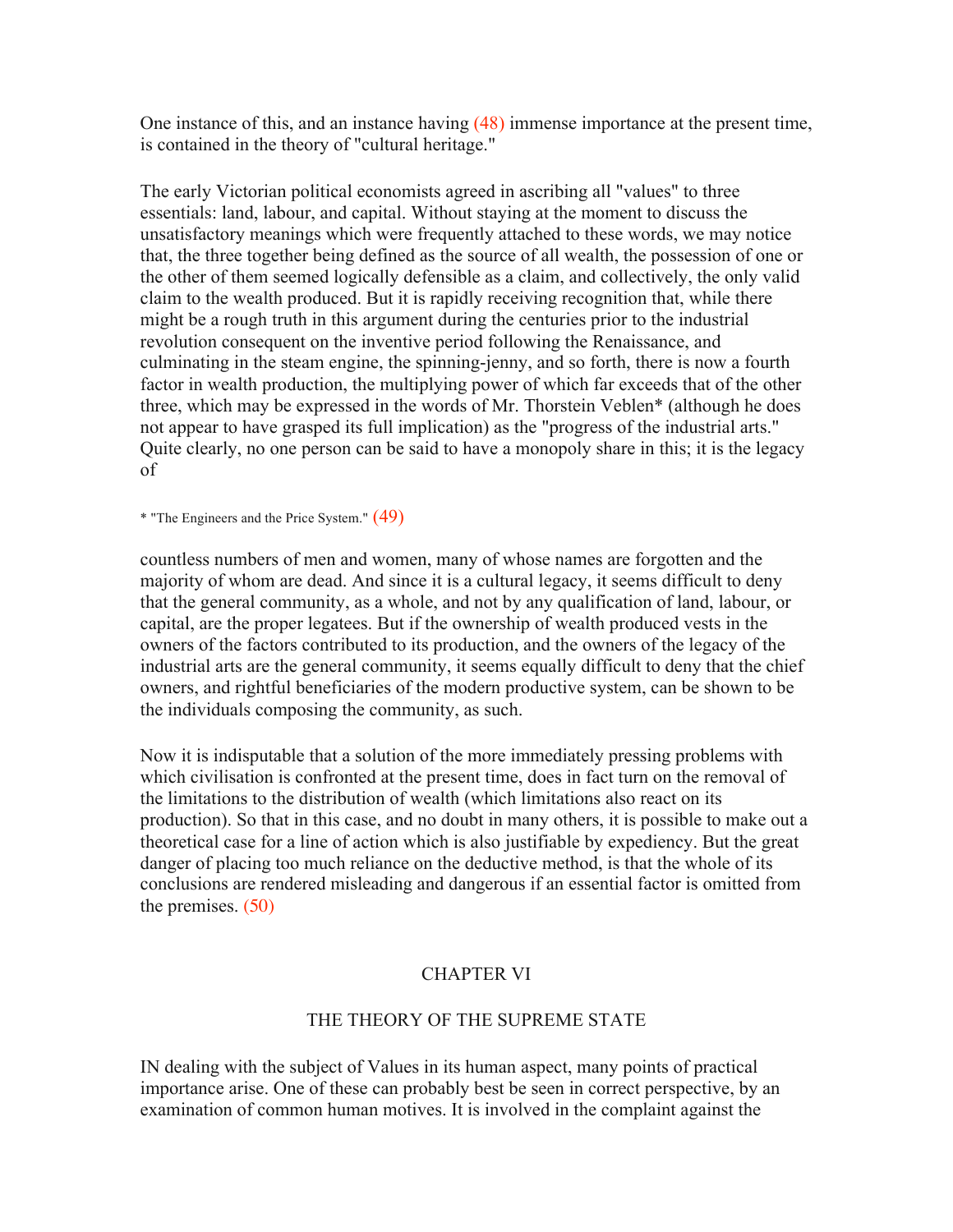modern cooperative industrial system, that its routine operations are soul killing, monotonous, and without interest, and that a remedy can be found, and can only be found in a return to handicraft.

A good deal of the criticism which has proceeded from "Intellectuals," concerned, and rightly concerned, with the desperate defects of contemporary society, has been directed to stress this point. It is an aspect of modern industrialism which lends itself to picturesque treatment and sentimentalism, and probably the exploitation of it offers more emotional reward to the would-be reformer, and obtains (52) wider acquiescence from his public, than is the case with the more mechanical aspects of the same problem.

While it may be necessary, for these and other reasons, to suspect over-emphasis, there are solid grounds for the complaint, and it is well worth examination.

In so doing, we may employ a conception which will be familiar to students of Eastern Philosophy, which regards the world, or society, as a macrocosm or "Great Man," reflecting on a gigantic scale the microcosm or individual man. In this conception every attribute of the human individual is repeated on a mighty scale in the "World Man," and, to this World Man, the "Prince of this World," the human individual bears very much the same relation that the blood corpuscle of the individual does to the human body. It is no part of the purpose of this book to offer any opinion as to the extent to which this conception has any basis in absolute truth, but it is undeniable that it does form a convenient basis in estimating the probable success of any suggested set of human relationships.

Now the interest of the blood corpuscle, if it can be imagined to have an interest, is only concerned with the body of which it is a (53) constituent in so far as the continued existence of that body tends towards its own progressive evolution, and the interest of the human individual in society is similar. Any other conception, besides being pharisaical and sentimental, is an invitation to all those influences which stand ready to exploit the individual under cover of such phrases as Public Interest and National Duty. But it is equally true, so far as we can see, that the expansion of the human unit is dependent upon the progress of society. That is to say, upon environment. Virtue *may* flourish in the gutter, but if Virtue can *only* flourish in the gutter, as some people would have us believe, then it is time that the nature of Virtue received severe scrutiny. If these relationships be admitted, at any rate for the purpose of a working hypothesis, it seems to follow that the human individual has two aspects, one of which is functional, and specialised, and is only concerned with the health and well-being of the "Great Man," *i.e.* Society, of which he forms a part. Out of this aspect, he benefits indirectly, not directly. This is exactly the position of the individual in regard to the division of labour which forms the basis of cooperative industrialism. To proceed with our chosen analogy, the individual can, in (54) the nature of things, only form a constituent of one function of the Great Man, at any one instant of time. There is nothing to prevent his forming a constituent of another function at a subsequent period of time. There seems to be nothing inherently absurd in a man being a brick-layer in the morning, and a Company Director in the afternoon, and, in fact, there are good grounds for imagining that something of this sort may come to pass. But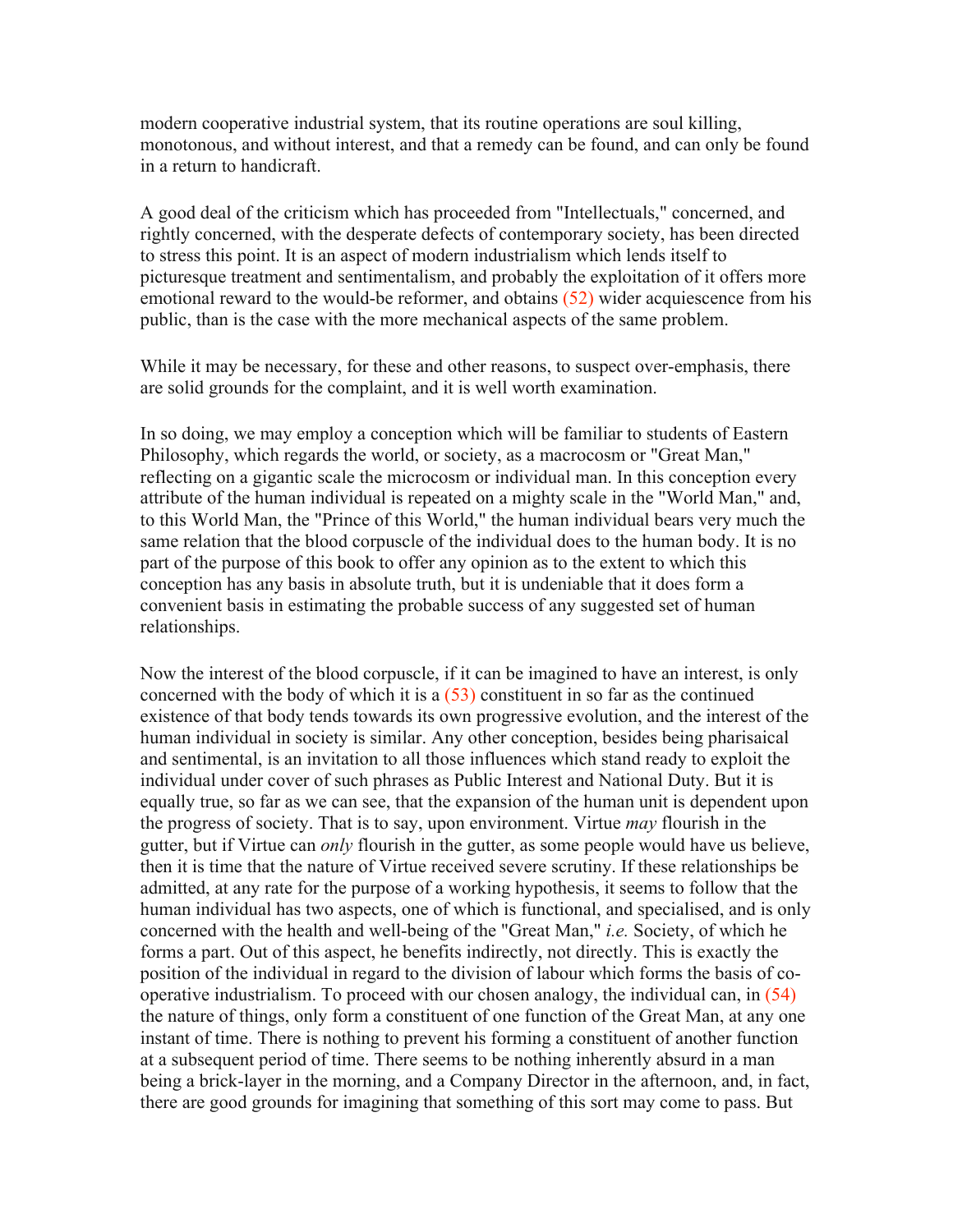the point it is desired to stress at the present moment, is that, in this aspect, the individual is not serving his individuality, but ought to be serving his environment in the best way possible, and direct artistic gratification from work performed in this way is neither specifically to be looked for, nor is it the immediate object of the work. It may even be the cause of a narrow outlook.

Whether society as a whole can be imagined to have an individuality of its own or not, it may be repeated that Society's individuality is not a prime interest of the human individual. It is an auxiliary interest, and may even be a perversive interest. It is most probably true that there can be no divergence between true Public Interest and any true private interest; if it were so, words would have lost their meaning; but it is certain that no crushing of individuality by (55) Society can ever conduce to the well-being of other individuals. The human individual, under the same conception, contains either in a latent or active form, every function and attribute, although on a minute scale, which can be imagined to reside in a world society. Consequently, although work for its own sake, or employment as an end and not a means, is objectionable when it is purely functional, or to put the matter in everyday terms, since it is plainly desirable to cut down the amount of time necessary to improve the general environment at whatever rate is deemed desirable, work for its own sake may quite easily be essential to the well-being of the individual. The difference is subtle, but it is vital. To knit a jumper or to dig and plough because of the satisfaction of knitting a jumper or of creating a garden or a wheatfield, or even because it is healthy, is one thing, and it may happen as a by-product that the jumper or the wheatfield will be superlatively well done; to knit jumpers, or to dig and plough ten hours a day, six days a week, fifty-two weeks a year, because unless this is done the mere necessities of existence cannot be obtained, is quite another. To dress neatly, comfortably, and suitably, taking half an hour over the process, seems reasonable; to spend the (56) day in dressing is monomania—our forbears called it "possession." When we do things under the compulsion of Society, we are blood-corpuscles, not individuals; we are doing them in the interests of *Society* primarily, and only secondarily, if at all, in the interests of our own individuality. As society is at present constituted, it is quite definitely to its advantage, and tends to the perpetuation of the present form of Society, that Lancashire mill operatives should work the maximum number of hours at a very dull occupation, with the minimum of change of work, and if individuals had no interests as such, that is to say, if they were Robots, contemporary society would probably work very well, and no difficulties would arise. But Lancashire mill operatives are developing individualities, and their interests are clearly not the same as those of Society as at present constructed. In one way or another the various units which compose the Society are proclaiming unmistakably their objection to a purely passive role, and the conflict which we see proceeding all over the world at the present time will clearly determine whether Society has power to remould the individual so that he becomes purely a passive agent in respect of purposes which he cannot understand, and has (57) no means of estimating, or, on the other hand, whether the individual by non-co-operation or otherwise, can break up or remould Society. For my own part I have small doubt as to the outcome. (58)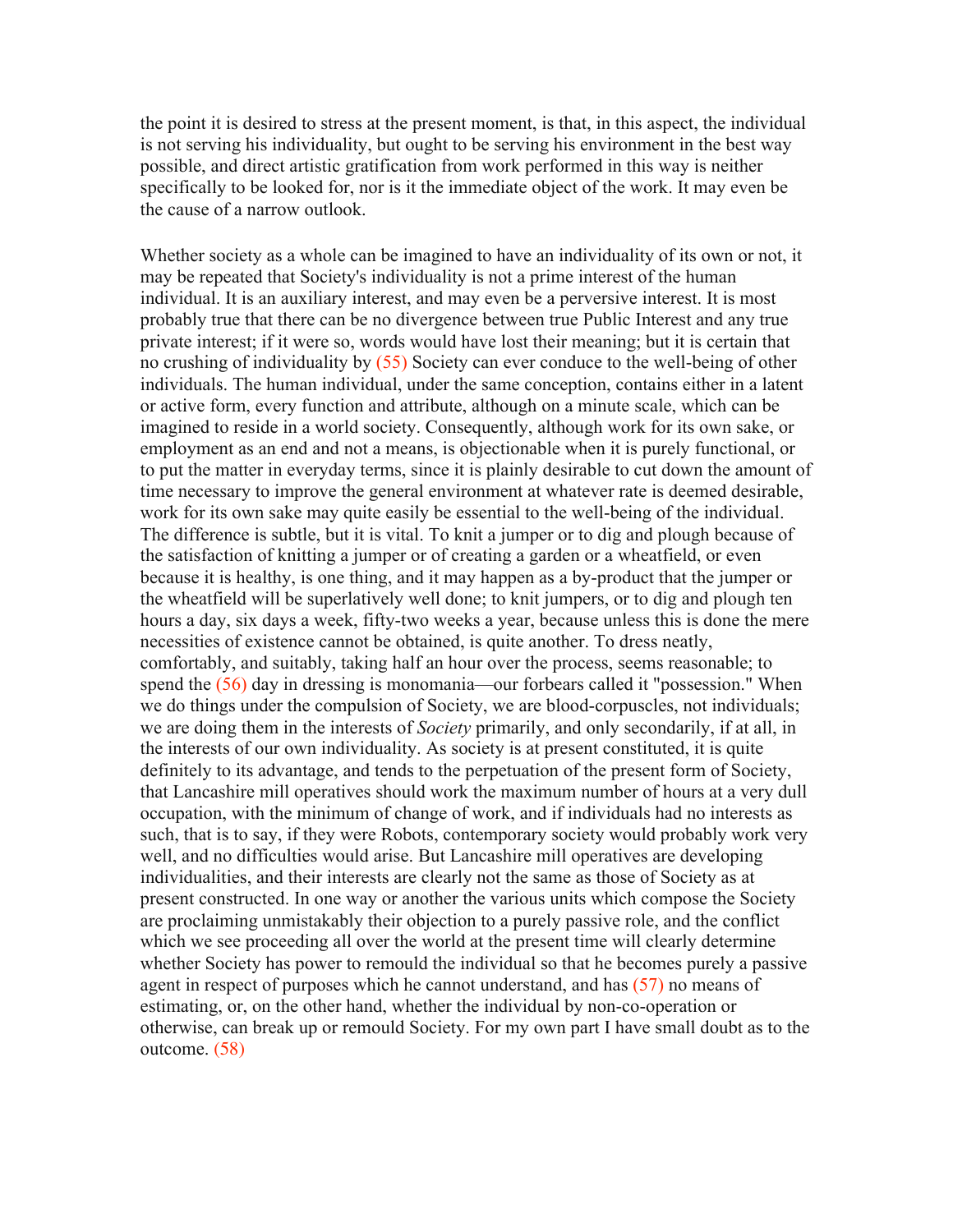### CHAPTER VII

### THE NATURE OF MONEY

OUT of the two conceptions of abstract justice and abstract value, arises an important misdirection of thought in connection with a subject with which we shall become more and more concerned as we proceed; the subject of Money. There are few people who would claim that the money systems of the world are perfect, and the number of such persons is decreasing daily. But when asked to define the various defects in the money system, it is remarkable to notice with what monotonous regularity these ideas of "justice" and "value" are paraded. It is claimed that money is defective because it is not an accurate measure of value, or that it results in an unjust "reward" for labour, but when such critics are asked to suggest a method by which the relative value of a sunset, and say, the Venus di Milo might be assessed, on the one hand, or, on the other hand, what is the "just" return for a given amount or variety of labour, their answers are not usually helpful (60) from a practical point of view. Reams of paper and many valuable years have been expended in endeavouring to define and standardise this thing called "Value," and with it, the methods of relating goods and services to the standard when obtained. The line of thought which is usually followed, is something after this fashion.

"Money is a standard or measure of value. The first requisite of a standard or measure is that it shall be invariable. The money system is not giving satisfaction, money is not invariable, therefore, the problem is to standardise the unit of money." As a consequence of this line of argument, a dazed world is confronted with proposals for compensated dollars varying from time to time in the amount of gold they contain in accordance with the price index, or even with card money out of which holes are punched to represent its adjustment to the physical realities of economics. Nor is the misdirection of thought confined to professional economists. Almost the first idea which seems to present itself to physical scientists whose attention is directed to this problem, is in the nature of a search for some adaptation to finance of the centimetre-gramme-second system of units. Yet perhaps the most important fundamental idea which can be conveyed at (61) this time, in regard to the money problem—an idea on the validity of which certainly stands or falls, anything I have to say on the subject—*is that it is not a problem of value-measurement. The proper function of a money system is to furnish the information necessary to direct the production and distribution of goods and services.* It is, or should be, an "order" system, not a "reward" system. It is essentially a mechanism of administration, subservient to policy, and it is because it is superior to all other mechanisms of administration, that the money control of the world is so immensely important.

The analogy of the "Limited" railway ticket is for all practical purposes exact, a railway ticket being a limited form of money. The fact that a railway ticket has money-value attached to it is subsidiary and irrelevant to its main function, which is to distribute transportation. A demand for a railway ticket furnishes to the railway management a perfect indication (subject, at present, to financial limitations) of the transportation which is required. It enables the programme of transportation to be drawn up, and the availability of a ticket issued in relation to this programme enables the railway traveller to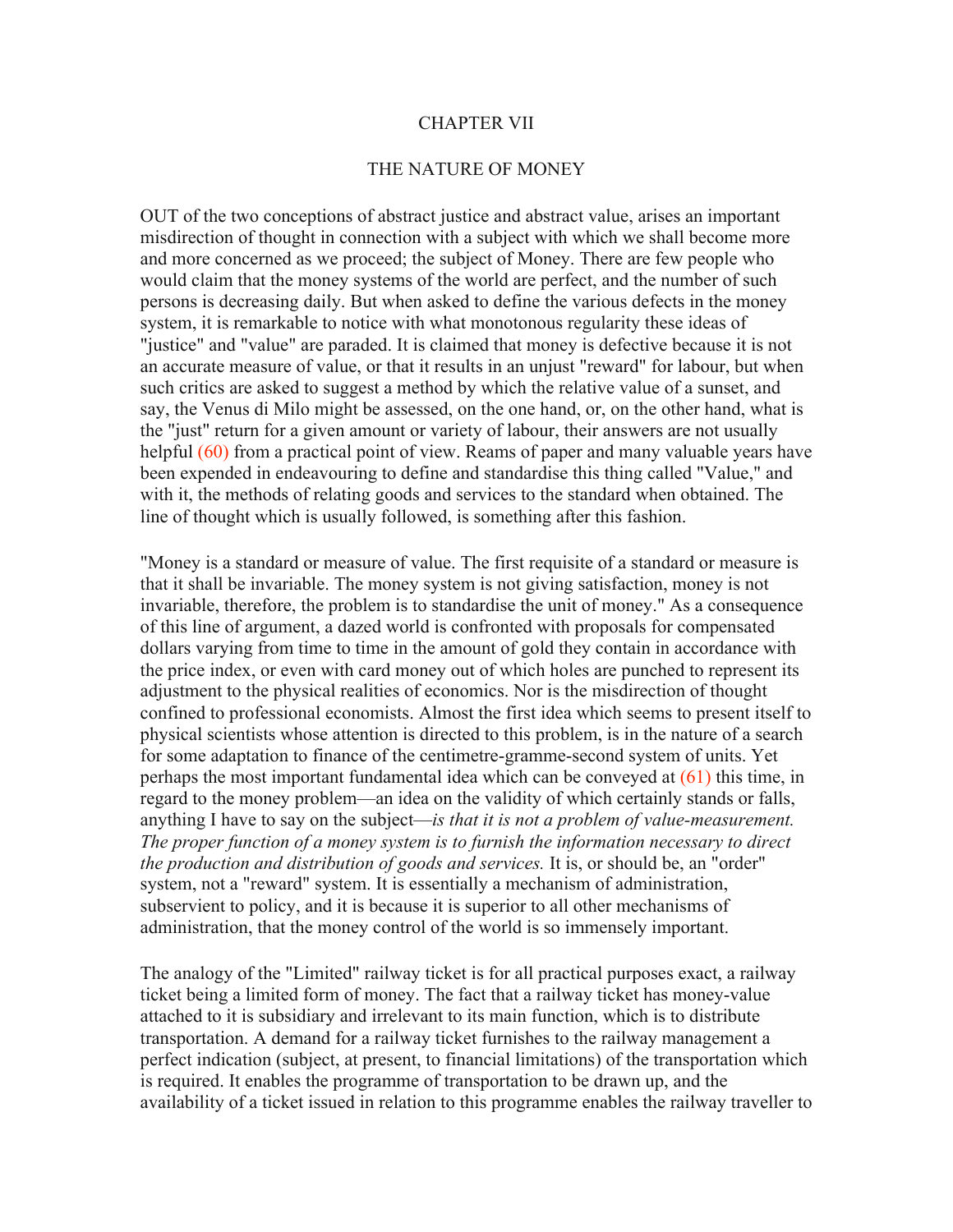make his plans in the knowledge, that the transportation that he desires will probably be (62) forthcoming. It is every whit as sensible to argue that because there may only happen to be one hundred tickets from London to Edinburgh in existence, that, therefore, no more than one hundred passengers may travel, as it is to argue that because the units of money happen at the moment to be insufficient (whether they are "invariable" or not), therefore, desirable things cannot be done, irrespective of the presence of the men and the materials necessary to do them. The argument only assumes validity if a deficiency of tickets is a reflection of a real deficiency in transport, and not *vice versa*.

The measurement of productive capacity takes place, or should take place, in regions other than those occupied by the ticket office, or its financial equivalent, the bank, and the proper business of the ticket department and the bank is to facilitate the distribution of the product in accordance with the desires of the public and to transmit the indication of those desires to those operating the industrial organisation, to whom is committed the task of meeting them. They have no valid right to any voice in deciding either the qualifications of travellers, or the conditions under which they travel.

It will no doubt be observed that there is a close connection between the point of view (63) which it is here suggested is vital to a solution, and the contrast indicated in the opening chapter of this book, between the Classical and the Modem system of education. Just so long as a rigid abstraction is made the test to which physical facts must conform (and any theory of money which pretends to measure values comes under this description), just so long must there be friction and abrasion between the theory and the facts (and facts are much harder than theories). Dissatisfaction and disappointment in the world as a result, can be predicted with certainty. In other words, Utopia is - Utopia. It has been said before, but it will bear repetition. The picture and specification of the world people desire at the present time, is, like the kingdom of heaven, within each one of them, and their desires in general are not more likely to be satisfied by a card-indexed Paradise after the heart of M. Stalin, than by an Imperialistic millennium ruled by Mr. Kipling's "Aerial Board of Control." It is quite arguable that material wealth, with the emancipation it can carry with it, will not bring happiness, but it is not arguable that the vast majority of people will take this truth, if it is truth, on hearsay. It is as probable that a starving man will listen patiently to a lecture on gluttony.  $(64)$ 

# CHAPTER VIII

### THE COMING OF POWER

IT has perhaps by now become possible to obtain some sort of mental picture of the policy controlling the world in which we live, and having done this it should be easier to make some comparison of this policy with one to which more general acquiescence might be obtained. It must be recognised that the great elementary human emotions, desire and fear, are employed with great skill by the Invisible Government, in the guise of rewards and punishments, to obtain certain results. These results, it would appear, might not have been obtained, had not a large majority of the world's population been cajoled or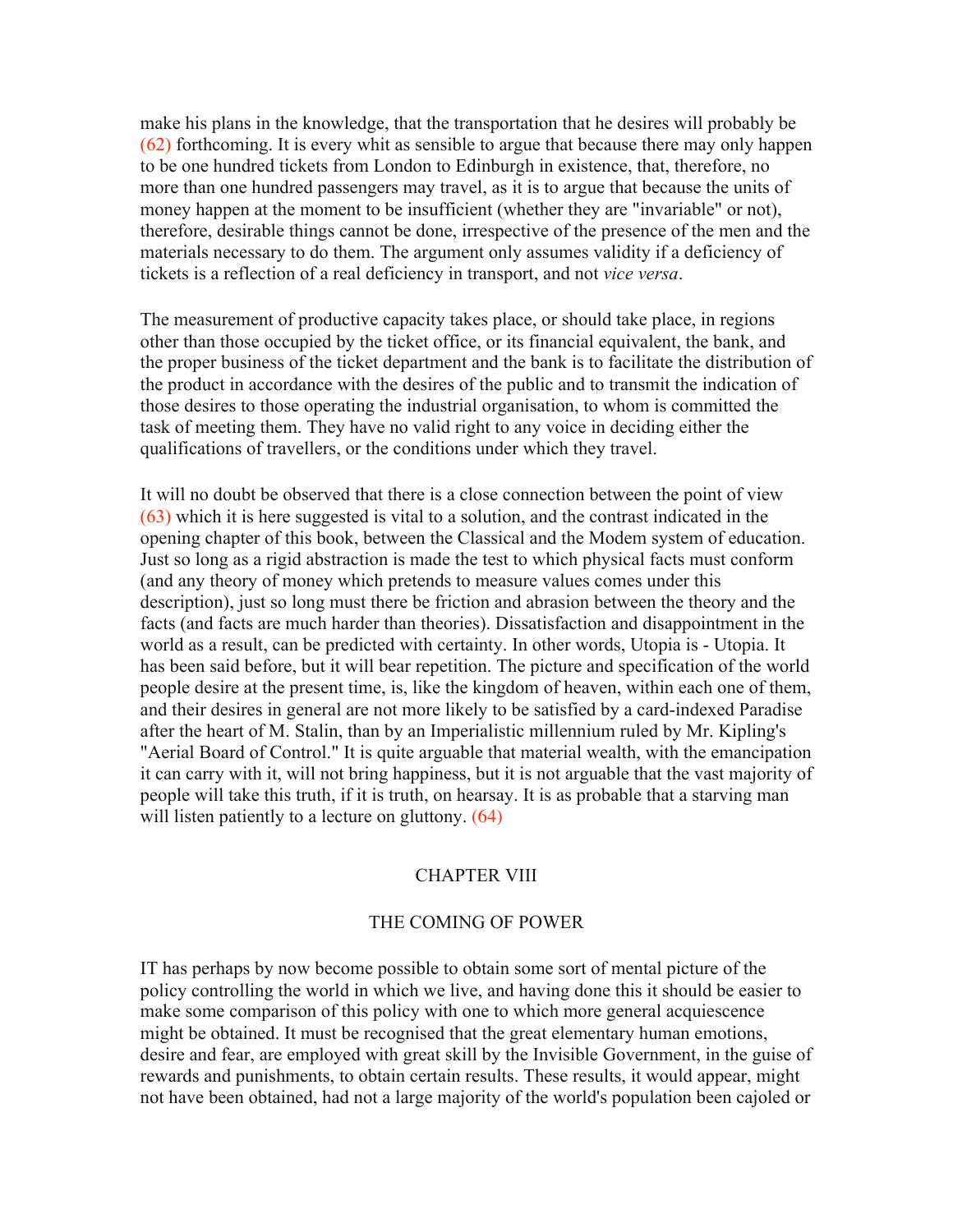forced into doing a great deal of work which momentary necessity did not, in point of fact, render inevitable. In this way have been produced enormous reserves of real capital, by which is meant plant, buildings, tools, and still more important, the knowledge, organisation, and processes necessary to their application; and only by this building up (66) of capital, it would seem, has further progress become possible. In the earlier centuries of the present era, even war seems to have been justifiable in a broad sense, both as an elimination test, and as a stimulant to invention and initiative. It is also difficult to conceive of any plan by which the possible advantage of the individual could have been advanced so rapidly, as by his temporary submergence in large groups, to which we give the name of nations or races. All this may be admitted as being applicable to within comparatively recent years, let us say to the middle of the last century, just as we may often be prepared to admit that a statesman who, under post-war conditions has become a hindrance to progress, rendered vital service under circumstances suitable to his talents.

But because a thing was once sound and desirable, it is by no means necessary to admit that it is permanently advantageous. Largely because of the progress in the industrial arts, but not less as the result of a general spread of education, a system of world organisation which is based on the deception of the general public, the practical necessity or expediency which might perhaps be excused in the past, has now become both undesirable and actively and practically vicious. (67)

The reaction of a threat on the highly-strung human product of modern civilisation is dissimilar from that which was obtained a few hundred years ago. War has become definitely dysgenic. So far from killing off the weakling and the slow-minded, it has a strong tendency to remove these, together with the shirker, to a point distant from the field of conflict, and in many cases to place them in a position of subsequent advantage both financially and otherwise, as compared with bolder and more enterprising compatriots. And human intelligence has progressed to the extent that a method of stimulating industry similar to the holding of a carrot continuously in front of a donkey's nose to produce progress, has ceased to function effectively. Even an ass has a rudimentary sense of proportion between miles walked and carrots achieved. If the principal objective to which humanity might reasonably be directed, were the same as that existing five hundred years ago, it is nevertheless clear from the general unrest, that the methods by which general co-operation can be obtained require considerable and early modification. But this objective is not the same.

It seems indisputable that the maintenance of a unit of human life involves a process of meta- (68) bolism, or, in other words, the breaking down and building up of form through the application of energy. When men maintained themselves by manual labour, this process was very nearly a closed cycle, that is to say, it took a large portion of the energy which mankind acquired through food, to maintain life. There is inductive support for this line of thought in the consideration of such civilisations as those of India and Persia, which were at a substantially similar stage less than one hundred years ago, to that which they had reached three or more thousand years ago. Even to-day, there are thousands of square miles in the Middle and Far East, in which both the habits of thought, and manner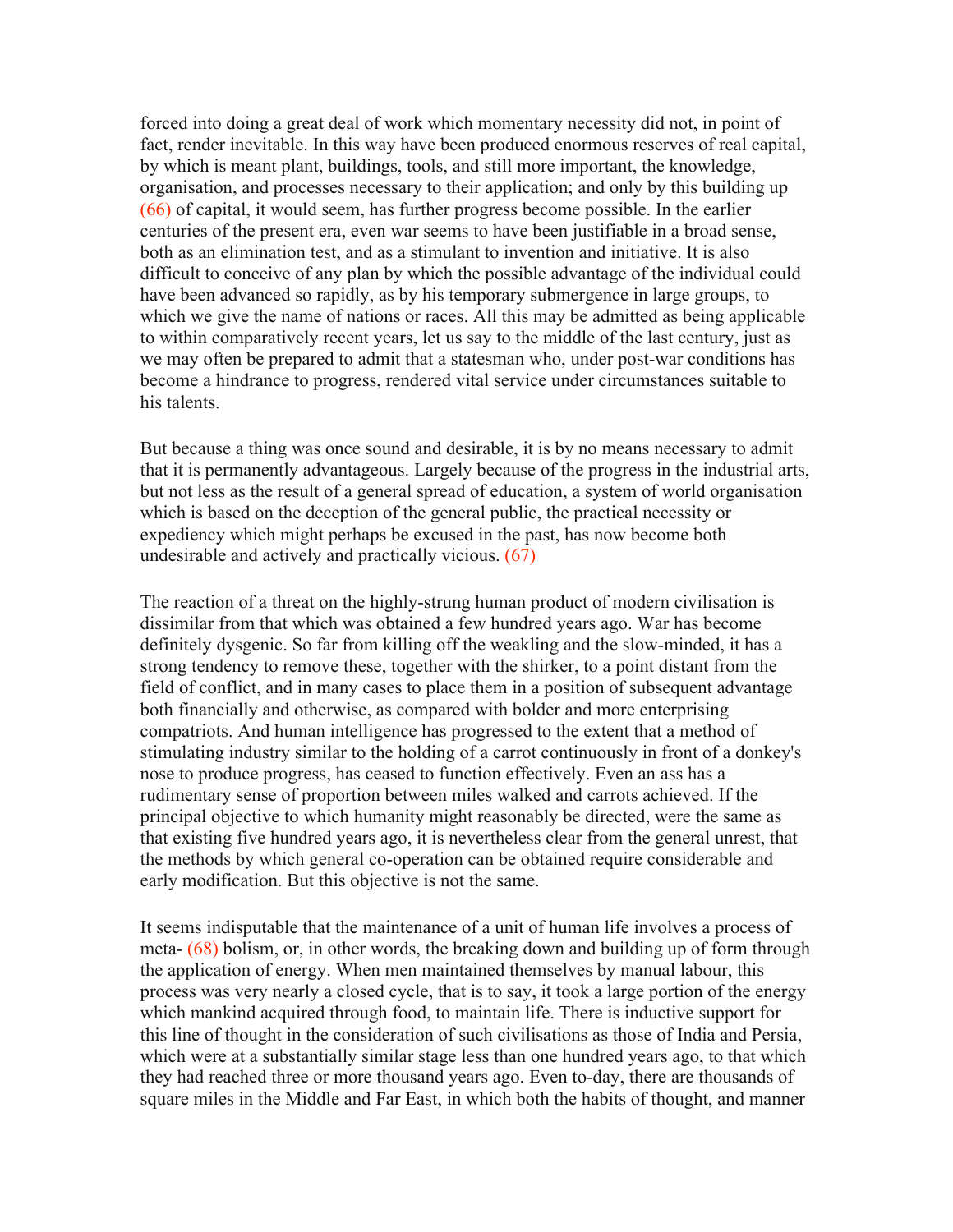of life, are indistinguishable from those recorded in the earliest literature with which we are acquainted. The cycle was, in all probability, not quite closed, or under the law of the conservation of energy, which can be assumed to apply in some form, no progress would have been possible; and it is reasonable to argue that the slight increment of energy which permitted the upward spiral of evolution, was derived by direct absorption of the energy of the sun's rays.

But the inductive or experimental method of attack on the problems of life which may be (69) said to be the outstanding feature of the Renaissance in the West, resulted in a profound disturbance of the premises of human existence. From the moment that the first crude steam-engine pumped the first gallon of water, if not before, the metabolic cycle contained a factor, a new method of entrance for solar energy, which was bound to result in a much steeper spiral of ascent. And at the present time it seems reasonable to believe that we have reached a point at which we are within sight of a considerable release of human energy from the mechanical drudgery of existence by toil.

The outcome of this must surely be obvious. So far from the mere sustenance of life through the production of food, clothing, and shelter from the elements being, with reason, the prime objective of human endeavour, it should now be possible to relegate it to the position of a semi-automatic process. Biologists tell us that the earliest known forms of life devoted practically the whole of their attention to the business of breathing. Breathing is not less necessary now than it was then, but only persons suffering from some lamentable disease pay much attention to the process.

It is not relevant to the purposes of this book to indicate the new objective to which human (70) energy will in all probability redirect itself. It is merely intended to suggest the possibility of the re-orientation, and the methods by which at the moment it is being hindered, in order that those hindrances may be removed.

Now it is quite probable that a recognition of the truth of the foregoing ideas, although not formulated, underlies a great deal of the opposition to any sort of reform, on the part of the more favourably situated individuals in society. These persons recognise that they have, in their fortunate position, something worth retaining. Whether a satisfactory use is always made of the opportunity which is theirs, is for the moment, outside the argument. Until recently, every proposal for a change has attacked their position. They have replied, and with reason, that they have just as much, or if it be preferred, as little claim to consideration as those persons who have attacked them, and, in any case, there they are, and there they mean to stay. This incidentally demonstrates the futility of abstract justice when in opposition to the solid facts of life.

In thus opposing claims for a general levelling down of the amenities of modern civilisation, such persons were probably on sound ground, although the tactics adopted by them may have (71) been of dubious sagacity; but it is to be feared that, in many cases, this opposition to a bad change, has become crystallised into opposition to a change of any kind. It may, therefore, be of practical value to emphasise the fact that at the present time the alternative is not between change and no change, but between a change for the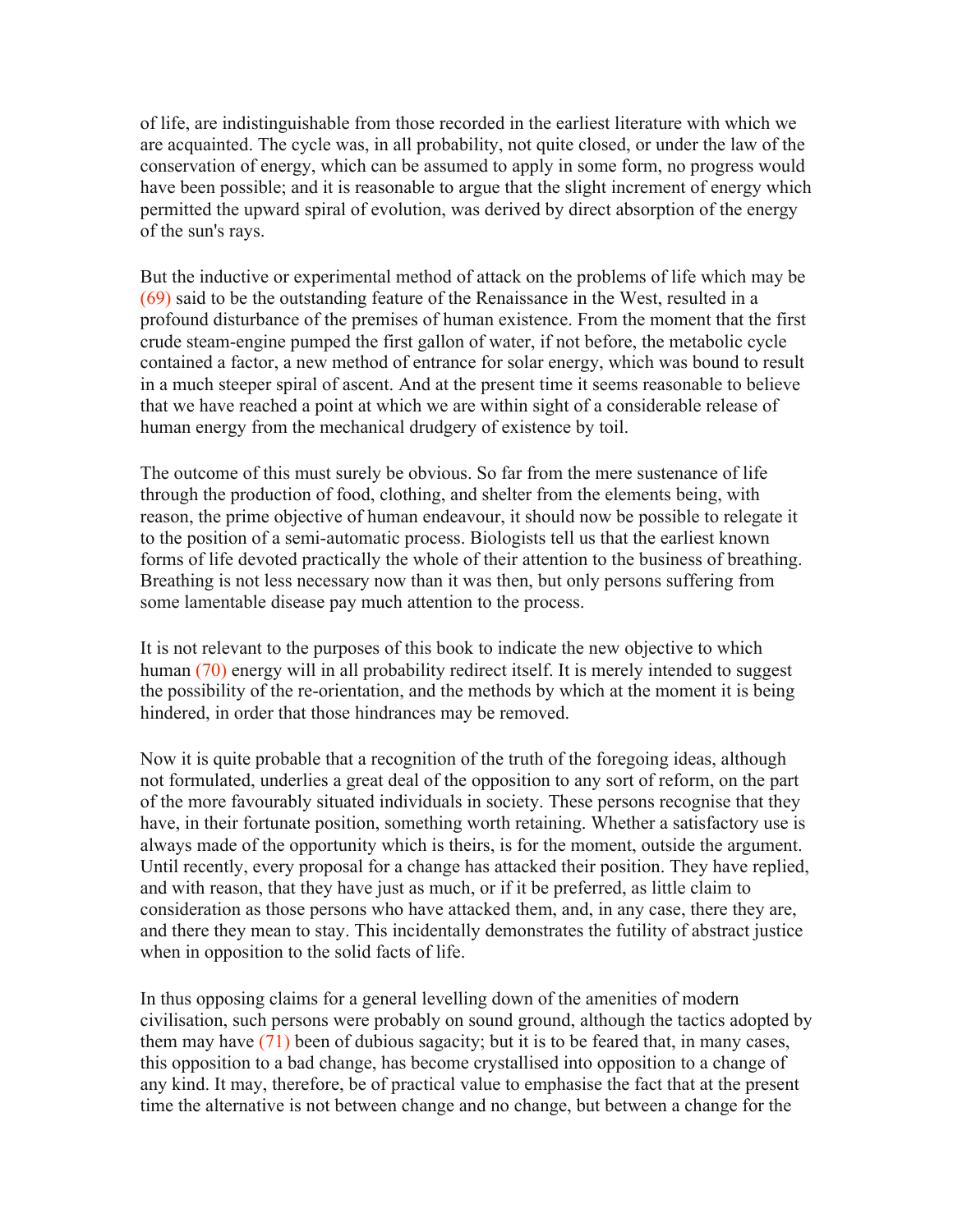better, or a change for the worse. If the present system, with its sanctions of rewards and punishments, were working satisfactorily or even tolerably, nothing could be more academic than the discussion of more desirable alternatives, even though the logic applied to such proposals might demonstrate with crystal clearness that an advantage was thus to be obtained. But the facts are wholly otherwise. It is almost certain that, were there no proposals of any sort, good, bad, or indifferent, Socialistic, Communistic, or Imperialistic, being pressed forward at the present time, by every means and sanction which can be applied to them, the present social and industrial system would no longer work. As we shall shortly see, there are quite definite mechanical defects in it, and the result of those mechanical defects is to produce a psychological reaction, which can only result, if allowed to proceed to its logical conclusion, in a state of affairs which will involve both the (72) temporarily fortunate and the temporarily unfortunate, in a common chaos.

For at least forty years the doctrine of Sabotage, *i.e.* the conscious restriction of output, has permeated all sections of Society and is a logically, and in a restricted sense, a perfectly proper method of obtaining the best results for the individual under the rules by which business and Society is at present conducted. Not to admit that, is to shirk facts. And not to see that this restriction of output (using the phrase in its broadest sense, to include all descriptions of unspecified activity at present widely outside the range of economics), is nothing but social suicide, is equally to shirk facts. The test of a natural law is that it is automatic and inexorable, and the proof of the contention which is advanced in this book, that as soon as Society ceases to serve the interests of the individual, then the individual will break up Society, is proved by the course of events at this time; and those persons who wish to preserve Society can do no worse service to their cause, than to depict their idol as an unchangeable organisation whose claims are to be regarded as superior to those of the human spirit.

The stage is set for a change of mechanism; in place of a Society based on restraint, a Society (73) based on the conception of assistance, of co-operation, is overdue. Let us be clear that the only assistance which is tolerable or acceptable is that which can be declined if it is not wanted. (74)

### **PART II: THE MECHANISM OF THE CLASSICAL IDEAL**

### CHAPTER I

#### THE WORKING OF THE MONEY SYSTEM

IF the considerations thus far advanced are accepted as valid, certain conclusions seem inescapable. A system of Society which depends for its structure on the theory of material rewards and punishments, seems to involve, fundamentally, a general condition of scarcity and discontent. You cannot reward an individual with something of which he has already sufficient for his needs and desires, nor can you easily find a punishment which will be effective in a world in which there is no incentive to crime. We might legitimately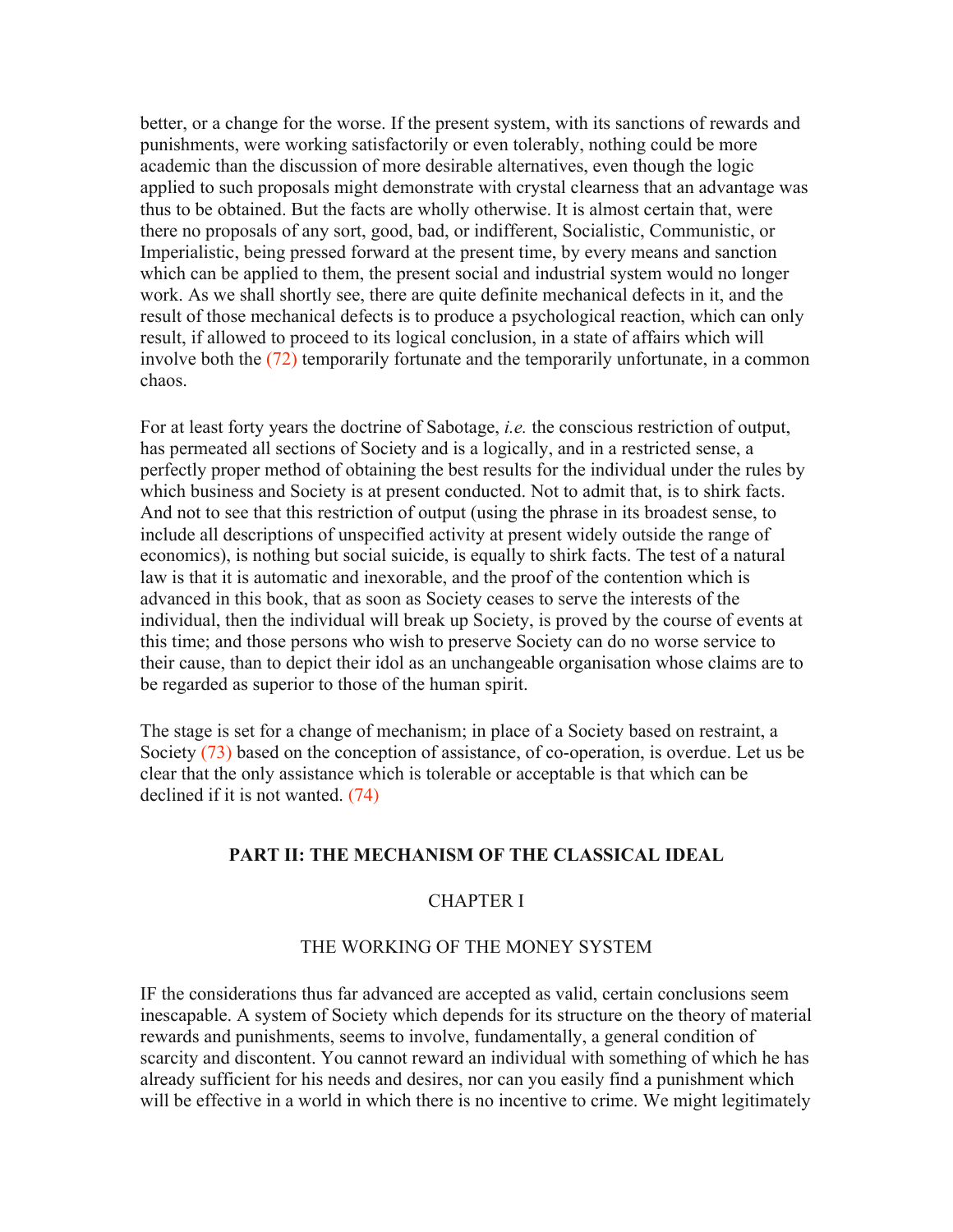expect, in such a Society, a mechanism which would ensure a continual, and, if rendered necessary by the advancement of science, an artificial disparity between demand and supply of material goods and services, together with an organisation which would prevent any infringement of the rules by which this disparity is maintained.

We do, in fact, find exactly such a state of  $(78)$  affairs in the world to-day. The exact methods by which the financial organisation produces the illusion of scarcity will demand our attention almost at once, and at some length; the organisation by which these arrangements are enforced is, of course, familiar in the form of the Common Law.

It is astonishing to what an extent the co-operation between Finance and Law extends without attracting any considerable body of specific comment. What is called Civil Law is concerned almost wholly with matters which can be referred ultimately to the Money System. That is obvious. But it is not less true to say that an overwhelming majority of so-called criminal cases can be traced, either directly or indirectly, to a financial incentive. Even crimes of passion take their origin, in the majority of cases, from physiological or psychological reactions which can be traced back to economic or financial causes. The world is full of organisations for the suppression of such social evils as inebriety and prostitution. The financial origin of the latter hardly needs emphasis, but it is not so generally recognised that habitual industrial overstrain, long hours, and insanitary conditions of work, and the excessive indulgence in alcoholic or other artificial stimulation, are (79) almost invariably found in one and the same geographical locality. And in nearly every case, attention is directed to the suppression of the symptom, rather than to the removal of the cause, with the result that the partial suppression of one evil is only achieved at the cost of producing a fresh and probably more insidious disease.

It has already been, it is hoped, made clear that the gap between Demand and Supply has nothing to do with the ability of the production and industrial system to meet the calls which are made on it; it has to do with the organisation which stands in between Demand and Supply, that is to say, the Financial or Ticket System. In other words, the persons who want and cannot do without the goods which the productive and industrial system can, and is anxious to supply, have not in their possession the tickets, the possession of which is essential before these goods, under present conditions, can be handed over.

Now this condition has not entirely escaped attention, but most, if not all, of the attention which has been directed to it is, I think, stultified by accepting as true, premises which proceed from the very system which is attacked. There is, of course, the crude idea on which,  $(80)$  originally, most of the orthodox Labour-Socialist propaganda was based. Observing the condition we have just outlined, the simple suggestion was put forward that the majority of the population were so poor, *because* a minority were so rich. This simple explanation died hard, even if it can be said to be dead. It survived a number of statistical investigations, mostly with the intent of showing that we do not work hard enough, of which perhaps the latest and most complete have proceeded from the London School of Economics, an institution which combines the curious qualities of being the fount of financial orthodoxy, staffed by the flower of Socialistic personnel, chiefly chosen and paid by bankers and financiers. Professor Bowley, who was, if I am not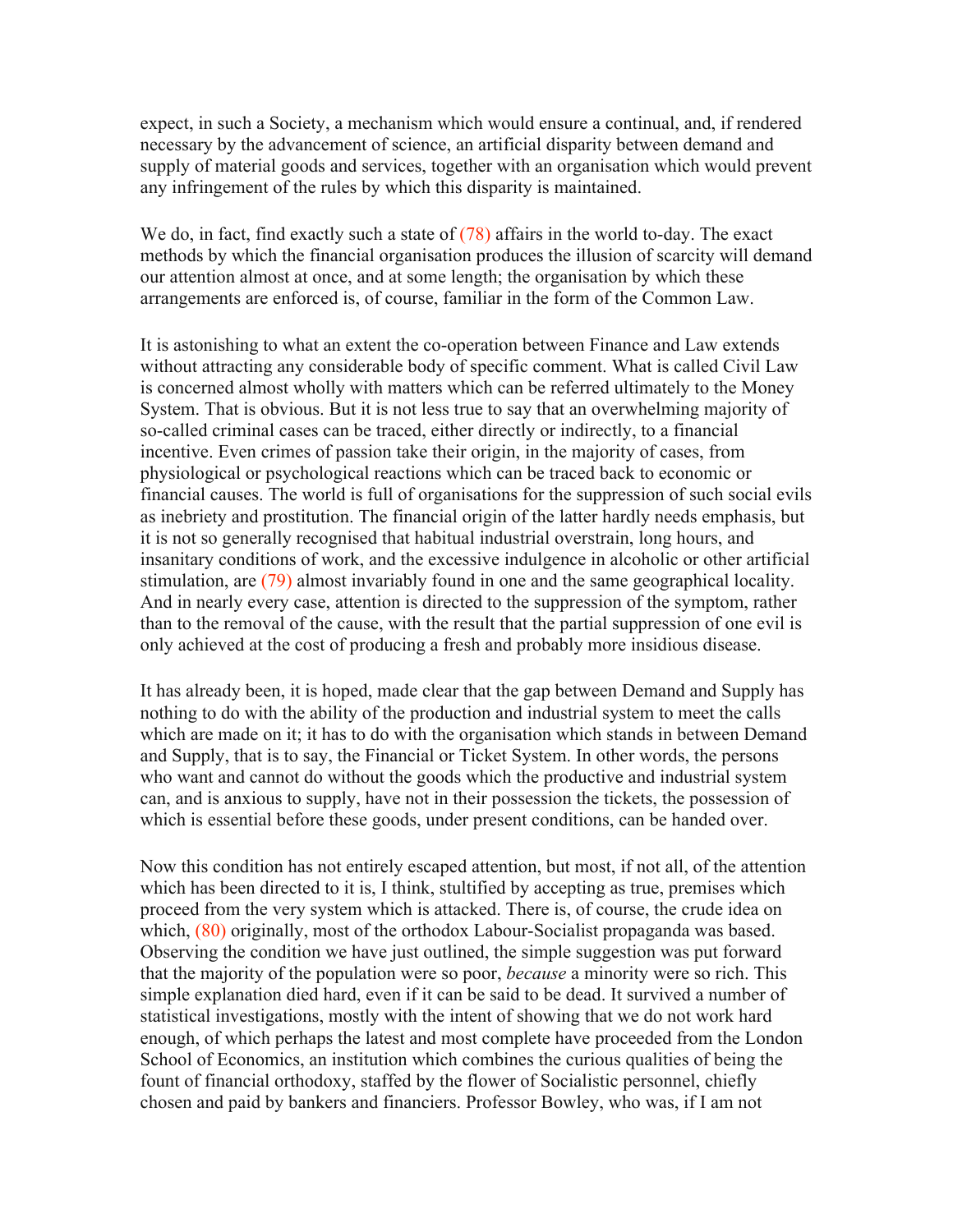mistaken, connected with this institution, in a treatise on the Distribution of the National Income, referring to a period immediately preceding the first world war, estimated that the total British income in excess of *£*160 per family per annum, was only *£*250,000,000. Taking the population of Great Britain as forty-five millions, and the average number of persons per family as about 4.5, which is a usual assumption, it is clear that an "equitable" division of this income would result in an increase of the average family income by  $(81)$  £25 per annum, which can hardly be said to be a promising basis for a sweeping reform by taxation. As in addition, such a distribution would, under present conditions, make the possession of such articles as motor-cars impossible to any private owner, and so would completely inhibit their production, and the wages, salaries and dividends distributed in respect of that production, it must surely be obvious that an explanation more complex than this must be looked for. The point we have to make is not merely that financial purchasing power is unsatisfactorily distributed, it is that, *in its visible forms*, it is collectively insufficient.

One stage in advance towards this end is the theory generally associated with the name of Mr. J. A. Hobson, who attributes the general lack of purchasing-power (the *fact* of which he most properly emphasises), to the undue investment,of savings, on the part of the more fortunate members of Society, in what are termed capital undertakings, with the result that production of capital goods is in excess of the amount required. That such unbalanced production does take place, is unquestionable; but that Mr. Hobson's explanation is inadequate to explain the process which accompanies and complicates this unbalancing, is, I think, not (82) less certain. Nor does this theory account for the collective growth of bank deposits.

Both of these explanations really proceed from a misconception of what actually takes place in the financial and costing departments of industrial organisations, and a further failure to grasp the possible relation which can exist between the abstraction of money and the concrete physical realities to which it relates. There is every justification for these misconceptions; they are strictly orthodox in the sense of being the general teaching of the majority of those persons who claim to be experts on the matter; and it is necessary that they should be stated in order that the invalidity of them may be exposed.

This orthodox theory, then, assumes that the money, equivalent to the price of every article which is produced, is in the pocket, or the bank pigeon-hole of somebody in the world. *In other words it assumes that the collective sum of the wages, salaries and dividends distributed in respect of the articles for sale at any given moment, which represent collective price, are available as purchasing-power at one and the same moment.* Certain persons have more money in their pockets or bank pigeon-holes than they wish to spend on consumable goods. They do not spend it, they save it, as (83) the phrase goes. By this abstinence from spending, they form a fund which enables capital goods, *i.e.* tools, plant, factories, to be paid for, and therefore produced, and because of the process by which these are paid for the capital goods thus produced become the property of those persons who have thus saved.

Now the first point to be grasped in regard to this argument as a whole is that, even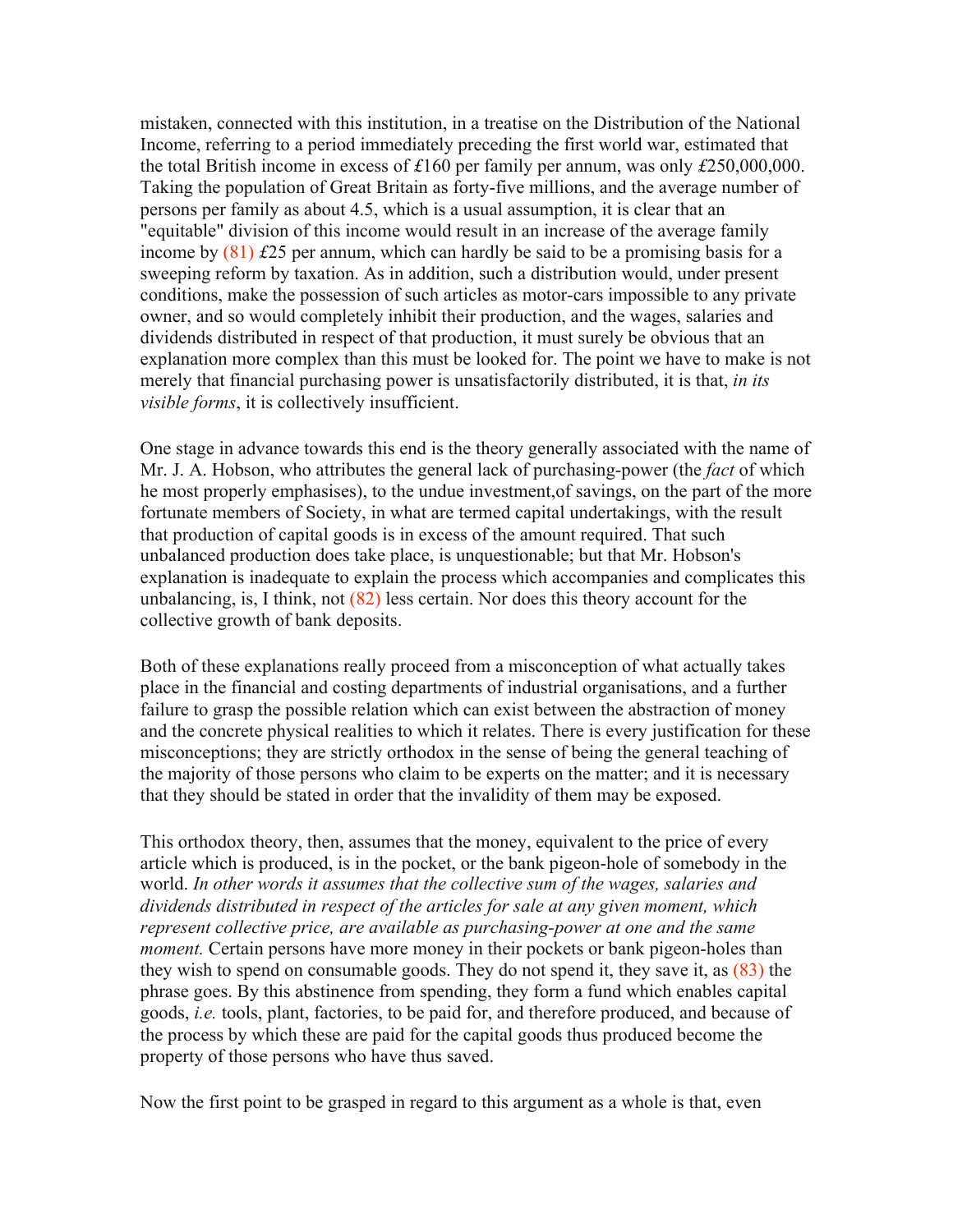supposing at any given moment it were true, one week afterwards it could no longer be true. If on a given day, there was extant in the world, sufficient money to buy all the goods in the world at the prices it had cost to produce those goods, and any portion of that money were applied to form the payment for the production of new goods, then that money so applied forms the costs of the new goods, and immediately there is a disparity between the total *costs*, which are the minimum total *prices* of goods, and the amount of money in the world which would *ex-hypothesi*, be exactly the same as before. This would be true even if no one "saved" any *further* quantity of money. The persons who had saved the money would not have saved the goods which the original money represented, they would merely have transferred their claims from the original goods in existence to new (84) goods, and could only "get their money back" by the sale of those goods; nor would there be any mechanism in existence by which the old goods could be bought. That surely must be self-evident.

But the process does not stop there. From the investor's or "saver's" point of view, his only object in putting his money into capital goods is to get an increased amount of money back, and on Mr. Hobson's assumption, in particular, he can only get this money back from the public in the form of prices. The condition then is, that there are more goods in the world at each successive interval of time, because of the financial saving, and its application to fresh production, while the interest, depreciation, and absolescence, on this financial saving has to be carried forward into the prices of production during a succeeding period. Each pound saved would be a pound withdrawn from consumption and put into production. Since costs must be less than prices, it only requires a very simple examination of this condition to see that the cycle would become unworkable in a very short period of time, since no one would be able to buy anything. Depreciation alone would absorb the world's purchasing-power, although not seriously diminishing the world's true (85) wealth, and if no other factors intervened, we should have starved in the midst of plenty many years ago.

In every criticism of the social distribution of wealth made public prior to 1918, the assumption is implicit that money or purchasing-power is confined to legal tender, and that bank deposits, etc., on which cheques are drawn, are deposits and withdrawals of legal tender only. This is in part equivalent to saying that banks and financial institutions only re-lend money which has previously been lent to, or deposited with, them. There is also a nebulous idea involved, I think, to the effect that the man who grows, *e.g.* a ton of potatoes, also grows the purchasing-power of a ton of potatoes. The facts are far otherwise, as no doubt large numbers of potato-growers could testify. Given a fixed amount of legal tender, and assuming legal tender to be the only purchasing-power, no amount of production would increase it. Probably a minimum of nine-tenths of the immediately available purchasing-power in the world arises out of bank loans or their equivalent in bills discounted. These loans and the purchasing-power which they create have no automatic relation to either production or consumption. This question has aroused a good (86) deal of controversy and has been treated at some length in previous volumes. But a short and, I think, conclusive mathematical demonstration is available which may serve to dispose of the matter.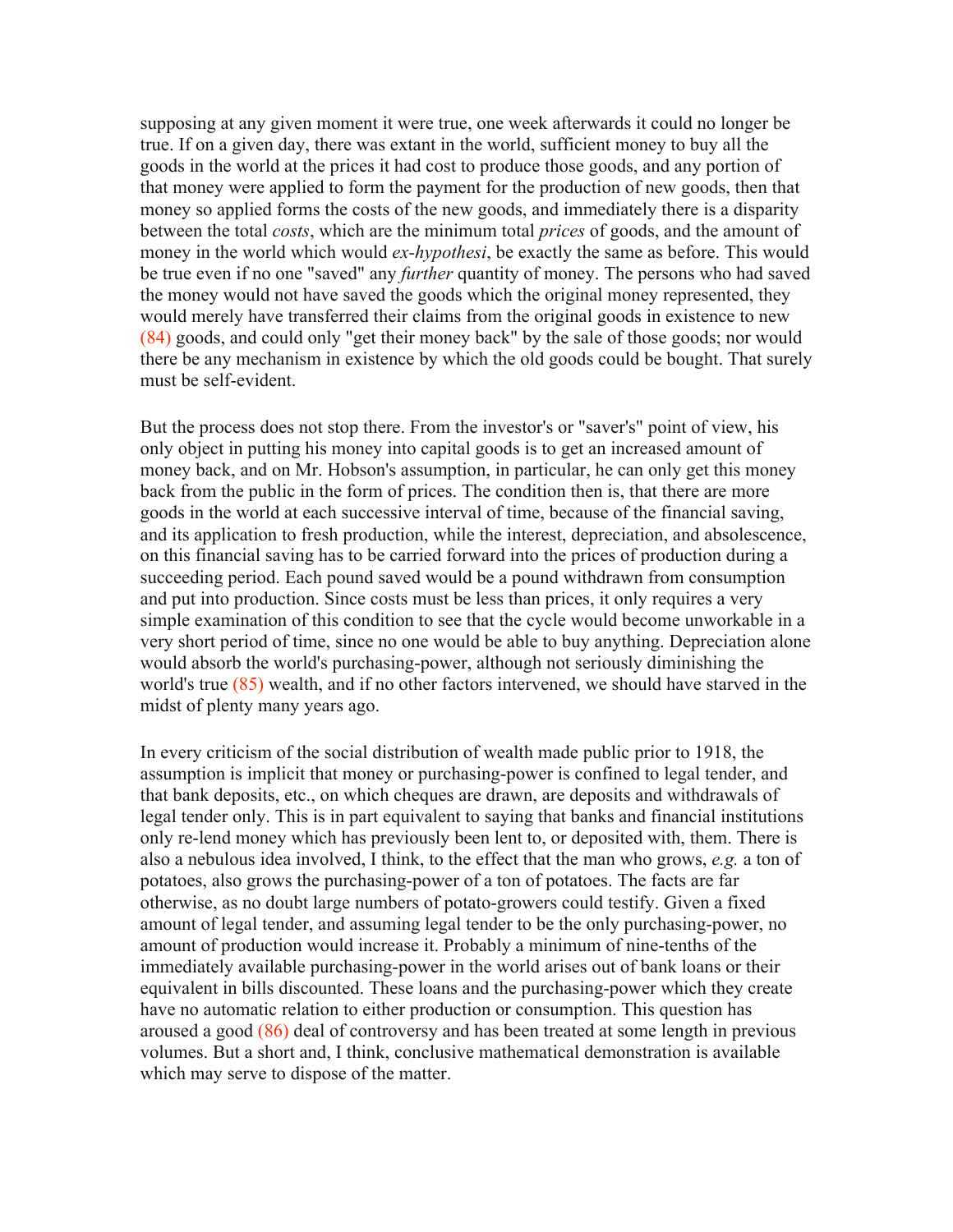| $= D$              |
|--------------------|
| $=$ $\overline{L}$ |
| $= C$              |
| $=$ K              |
|                    |

Then we have

| Assets        | $= L + C$ |
|---------------|-----------|
| Liabilities   | $= D+K$   |
| So that $L+C$ | $= D+K$   |

Differentiating with respect to time, we have--

*d*L  $\frac{dL}{dt}$  +  $\frac{dC}{dt}$  =  $\frac{dD}{dt}$ ; K being fixed,  $\frac{dK}{dt}$  = 0 Assuming that the Cash in Hand is kept constant

$$
\frac{Cd}{dt} = 0.
$$
\nTherefore

\n
$$
\frac{dL}{dt} = \frac{dD}{dt}
$$

which means, of,course, that the rate of increase, or decrease, of loans is equal to the rate of increase, or decrease, of deposits.

Now this theorem that bank loans create bank deposits, and the deduction from it that the repayment of bank loans destroys deposits, (87) is vital to an understanding of the process we have been discussing. The deficiency between purchasing-power, and goods with money prices attached to them, can be made up (at any rate to a large extent) by this process of creating bank money. This enables the business cycle to be carried through. And conversely, the refusal to create fresh money by banking methods or otherwise, whatever the cause of this refusal may be, is sufficient to paralyse both production and consumption. There is no doubt whatever about the facts; in the past three years we have had the two conditions side by side; in Great Britain a restriction of credit and consequent industrial stagnation; on the Continent, enhanced credit issues, and great industrial activity.

The repayment of bank loans, unaccompanied by the destruction of the article produced as a result of its creation, immobilises an equivalent body of price values, so that neither can the articles to which the prices refer be sold, nor in the case of machinery, etc., is it possible to make any charges in respect of consumption goods which are consequent on the use of such machinery, without still further increasing the disparity between the goods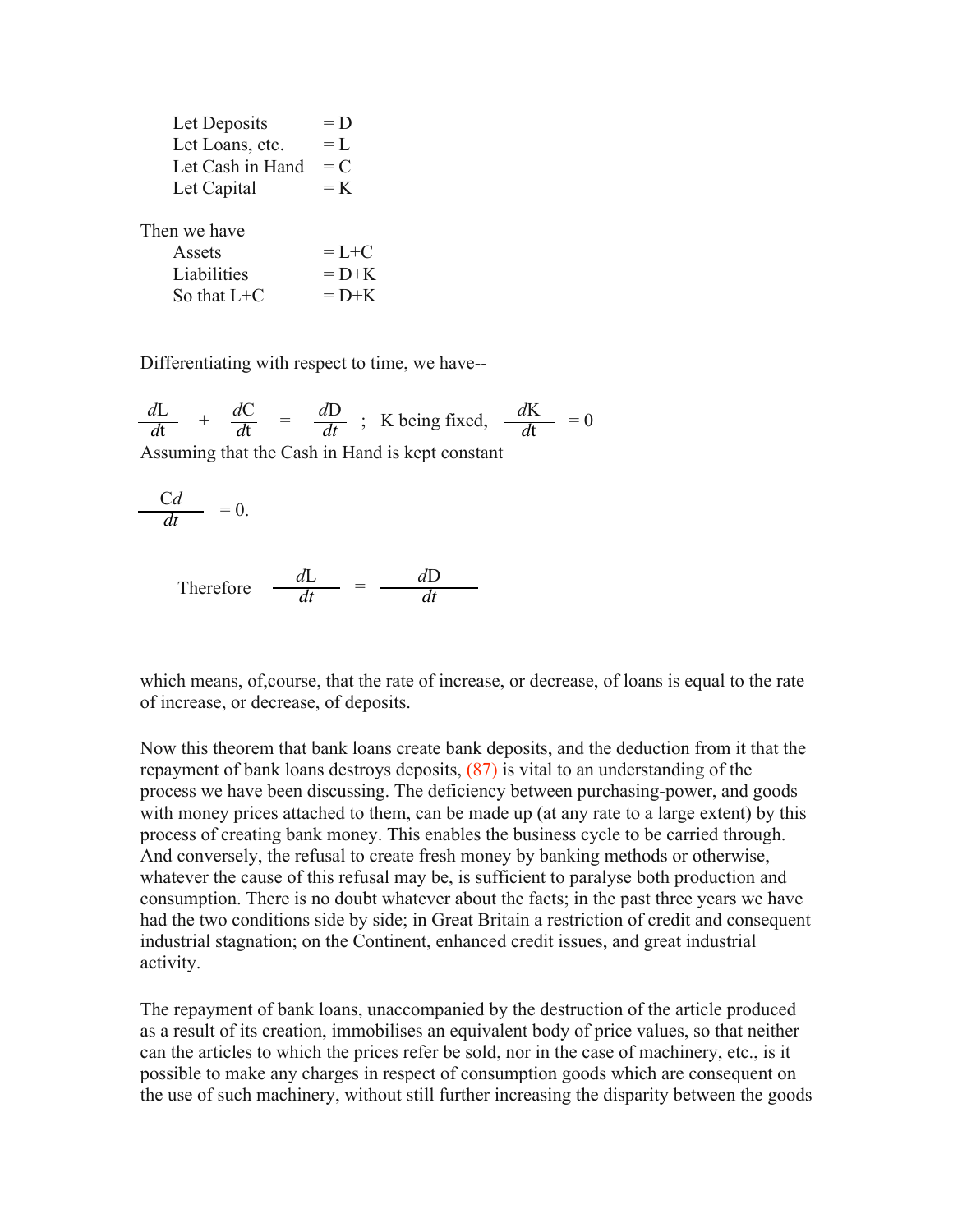available still, and the money available to buy them. (88)

This is surely plain enough; but it has also to be remembered that this process of repayment of bank loans, is a "chain" process, which starts with the repayment, by the last business concern engaged in the manufacture of the articles, of the costs and profits incurred by the stage of manufacture immediately preceding it. If this operation be clearly visualised, it will be seen that all payments of costs of goods supplied by one business firm to another business firm for re-sale, can be assumed to be the repayment of bank credit, if the first stage in the manufacture of the goods was financed by a bank credit. But we can go further and say, that the difference between finance by bank credit, and finance from so-called capital or savings, is only one of degree and not of kind, since those very savings, as will be seen by a careful examination of the foregoing argument, had their origin in a creation of credit.

We may now be in a position to appreciate the bearing of the foregoing analysis on such theories as those of Mr. J. A. Hobson. We have seen that the factor which modifies so profoundly the importance of the considerations adduced by Mr. Hobson, is that the inadequacy of the money available in the hands of the, public to buy the goods normally available, at (89) the prices necessitated by the system under which they are costed, is countered by the ability, and the normal practice of banking and financial institutions to create and circulate forms of purchasing-power which function quite as effectively as the sovereign or the treasury note. This circulation largely functions through wages and salaries paid out in respect of capital production or goods destined for export. Unlike the sovereign, or the currency note, however, these forms of bank-created purchasing-power, are nearly always redeemable within a definite period of time. It is a feature on which the banks place the most weighty importance; and exactly why this is so is worthy of, and will receive, close consideration in a succeeding chapter.

It is fair to say that almost any explanation which is not a full and accurate explanation of the working of the financial system, has the curious result of playing directly into the hands of the upholders of that system. The simple Labour-Socialist criticism, which emphasises the contrast between the rich and the poor, forms a perfect moral sanction for the imposition of taxes on any portion of the community which is above the starvation level, since to the man who has only two hundred a year, the man (90) with six hundred a year is rich. And it is logical, on the theory that purchasing-power is merely maldistributed, that Mr. J. A. Hobson should devote much of his attention also to taxation.

The business of dealing in money as a commodity is, as has already been pointed out, advantaged by anything which accentuates the scarcity of money, so that any form of attack on the business system, the constructive effect of which is to support increased taxation, can, and does, receive support from the inner circles of High Finance. Since the greater part of the real purchasing-power of the world is in a potential form which is not represented by any figures anywhere, but can be materialised by those in possession of the secret of the process, as and when required, taxation of *visible* purchasing-power is exactly what is most valuable in maintaining the power and supremacy—the power to reward and punish—of the money-"makers." There is probably not a "levelling-down"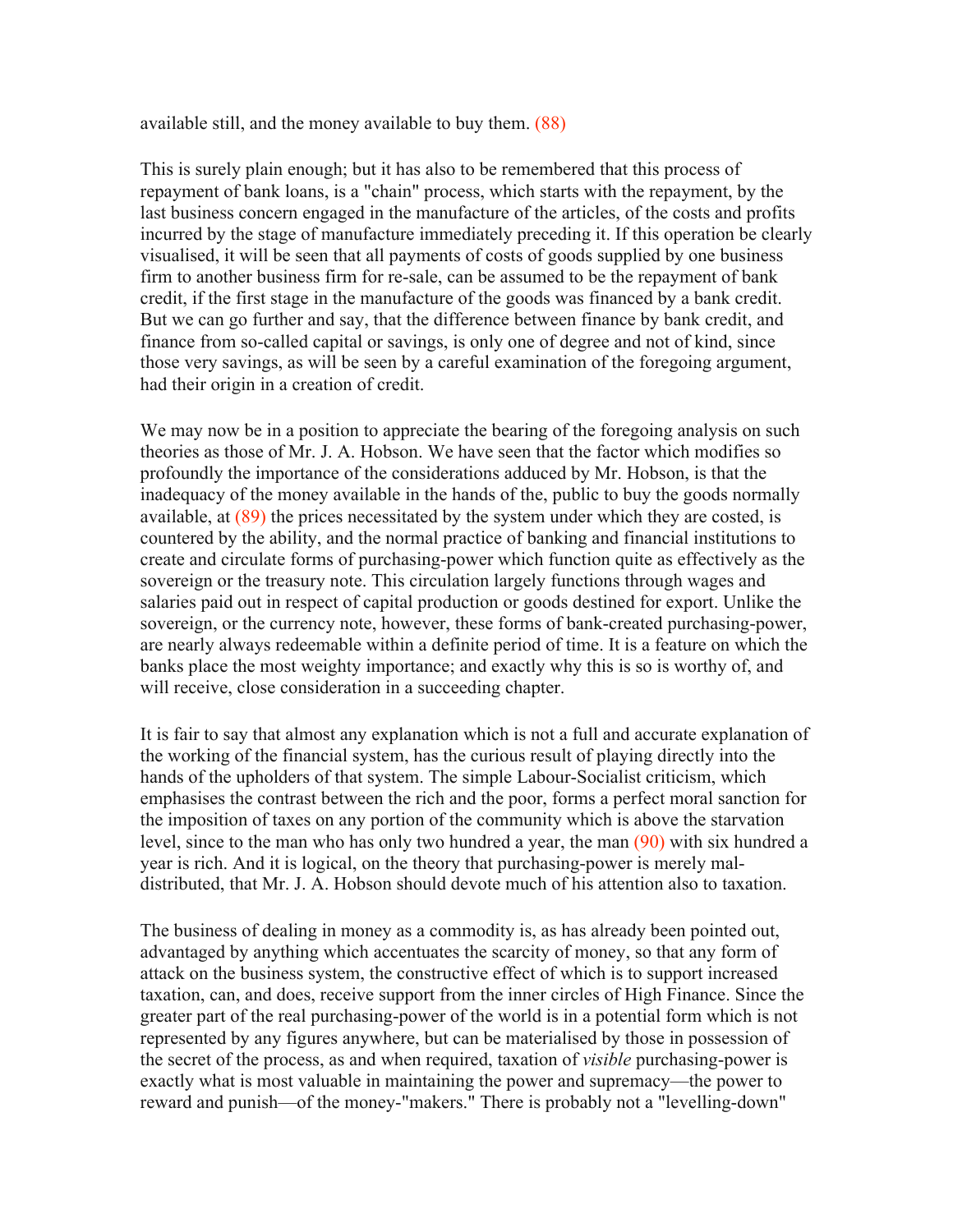movement of any description anywhere, which is unsupported from Lombard Street, Wall Street, and Frankfort. (91)

# CHAPTER II

# THE NATURE OF PRICE

IN the foregoing chapter we have endeavoured to establish two important propositions in generalised terms. The first of these is: --

(1) That the collective prices of the goods available for sale at any moment in a given community, if they have been produced by ordinary commercial methods, cannot be met by the money available through the channels of wages, salaries, and dividends, at one and the same moment. They can be exported in return for purchasing-power, or they can be destroyed, or they can be bought by purchasing-power which is created and distributed *in respect of a separate cycle of production*. This situation is worsened by what is called saving, but is independent of saving at the present time.

It may be noted that both in Europe and America, there are numerous endeavours being made, and theories propounded, to explain this fact; which was, until recently, denied as (94) a fact. The foreword to a work by H. B. Hastings,\* published in America, remarks:

"By an accounting method of analysis, the conclusion is reached that the value, at the current retail price-level, of goods produced far exceeds the flow of purchasing-power from permanent sources. In other words, recurring periods of business depression are shown to be the result of present financial and business policies.

"The importance of this new method of approach to the most important of modern economic problems is self-evident."

 (2) This situation would be almost immediately destructive to the working of the business system, if the financial technique did not provide a source of purchasing-power, or new Money, in the form of bank loans and credit instruments, which does not arise out of wages, salaries, or dividends, paid for past production. By the exercise of this technique, however, industry becomes mortgaged to the banking system.

While there are good, sound, and fairly obvious reasons why, in any case, the stupendous power of creating and destroying the major portion of the purchasing-power in the world

\* "Costs and Profits." (95)

should not be vested in the hands of private and irresponsible persons, it is probable that such considerations would fail to produce any very radical alteration in the system if they formed the only basis on which criticism could rest. It is probable that chattel slavery as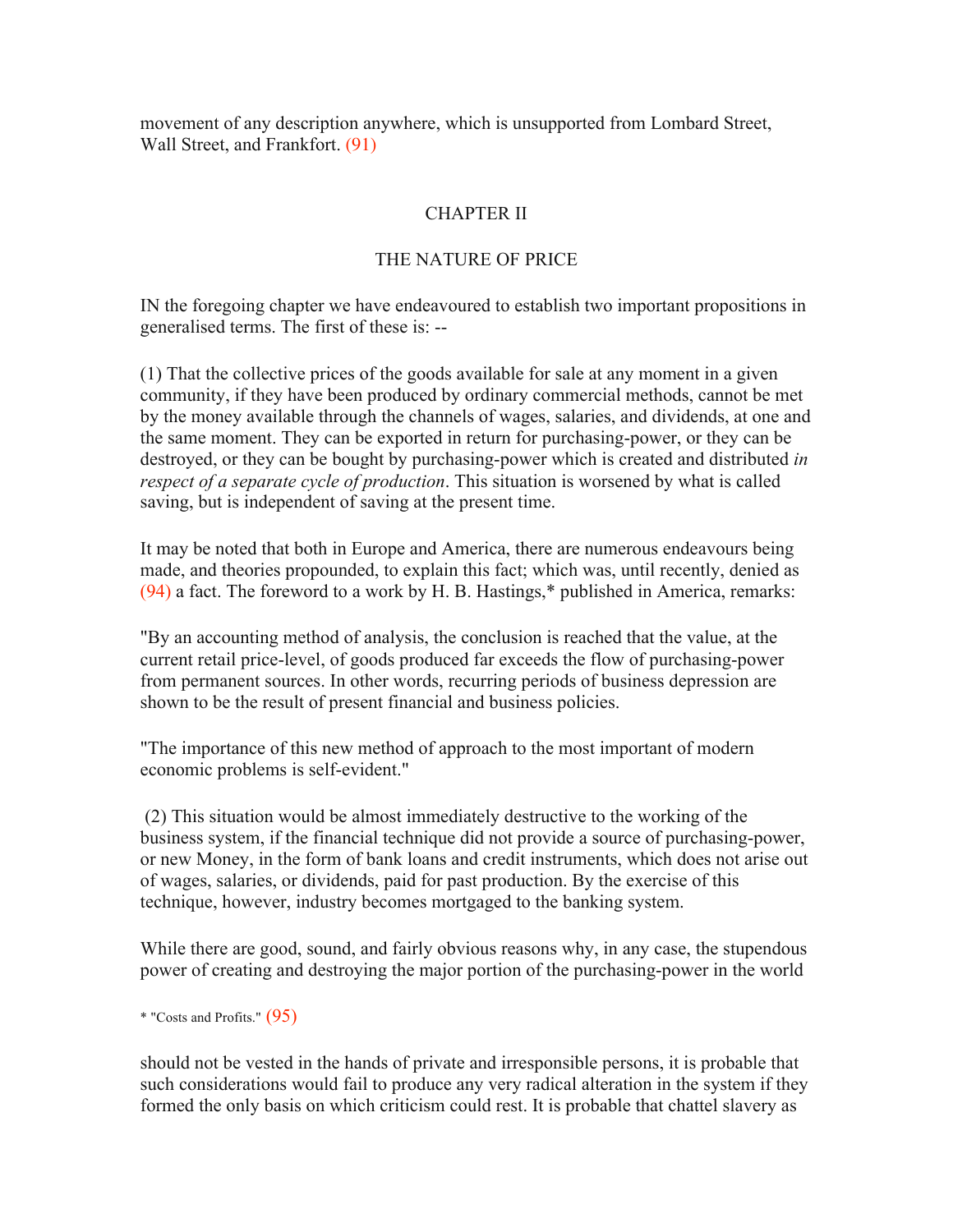an institution would be more or less permanent if every slave had been perfectly comfortable. That is to say, the objection to the situation is that it does not work, rather than that it is immoral. While the power of creating effective money has, up to the present time, enabled banks to mask a good many of the defects of the financial system, it has, particularly in the last few years, failed definitely to remedy some of the more vital of them. The financial mechanism has acquired a considerable control over the rate and the manner of issue of money and purchasing-power, and to a large extent, this power has become unified and centralised so that it forms an international organisation of the most stupendous power, but it has to a lesser extent only, achieved control of the other aspect of finance which is exhibited in the form of prices. It is true enough that widespread efforts have been made on the part of the large Joint Stock and International Banks to control general price levels by increasing or decreasing the (96) amount of money available in the pockets of the public. But these efforts may be said quite definitely to have failed, or at any rate to have fallen far short of the expectations of those who have put them into operation.

The reasons for this failure are not far to seek. The financial mechanism has a positive and negative aspect, the positive aspect being represented by the issue of money, and the negative aspect being represented by the exchange of the money thus issued for goods and services, through the medium of prices. It is obvious that if money is the only claim upon goods and services, the less money there is available, the more goods and services each unit of this money will command, *if there is always a willing seller*. This is merely one method of stating the well-known quantitative theory of money. It results from this that if there were no other factors involved, a contraction in the amount of available money would result in a fall of prices, since each unit would buy more goods and services. And it is on this simple principle that, since 1920, the banks have endeavoured to control the general price levels, more especially in Great Britain. While prices have not fallen from this cause to anything like the extent that they rose under a contrary (97) policy, the restriction of credit which has been in operation since 1920, did undoubtedly tend to arrest the spectacular rise in prices which was in progress at the time of its initiation. The reason for the limits which are set to the reduction of general price levels by "deflation" is simple; when prices are reduced to approximately the equivalent of costs, the willing seller disappears.

Even this modified success has been achieved at the cost of widespread distress arising out of unemployment and bankruptcy, results which must inevitably accompany such a policy. The natural and mathematical result of the operation of a financial and costing system, which requires that all the costs, or issues of purchasing-power, distributed during the production of an article, shall eventually be recovered in prices, is a continuous rise in the *cost* of production of any article produced by a given process. This rise can be, and is, *temporarily* offset by improvements of process, but only temporarily.

Now any attempt, by current financial methods, to reduce prices (or even to stabilise them, as the phrase goes) is a mathematical absurdity unless the cost of this stabilisation, or lowering of prices, is met from some extraneous source. Or to put the matter another way, (98) the margin of profit which makes it possible for a producer to go on producing,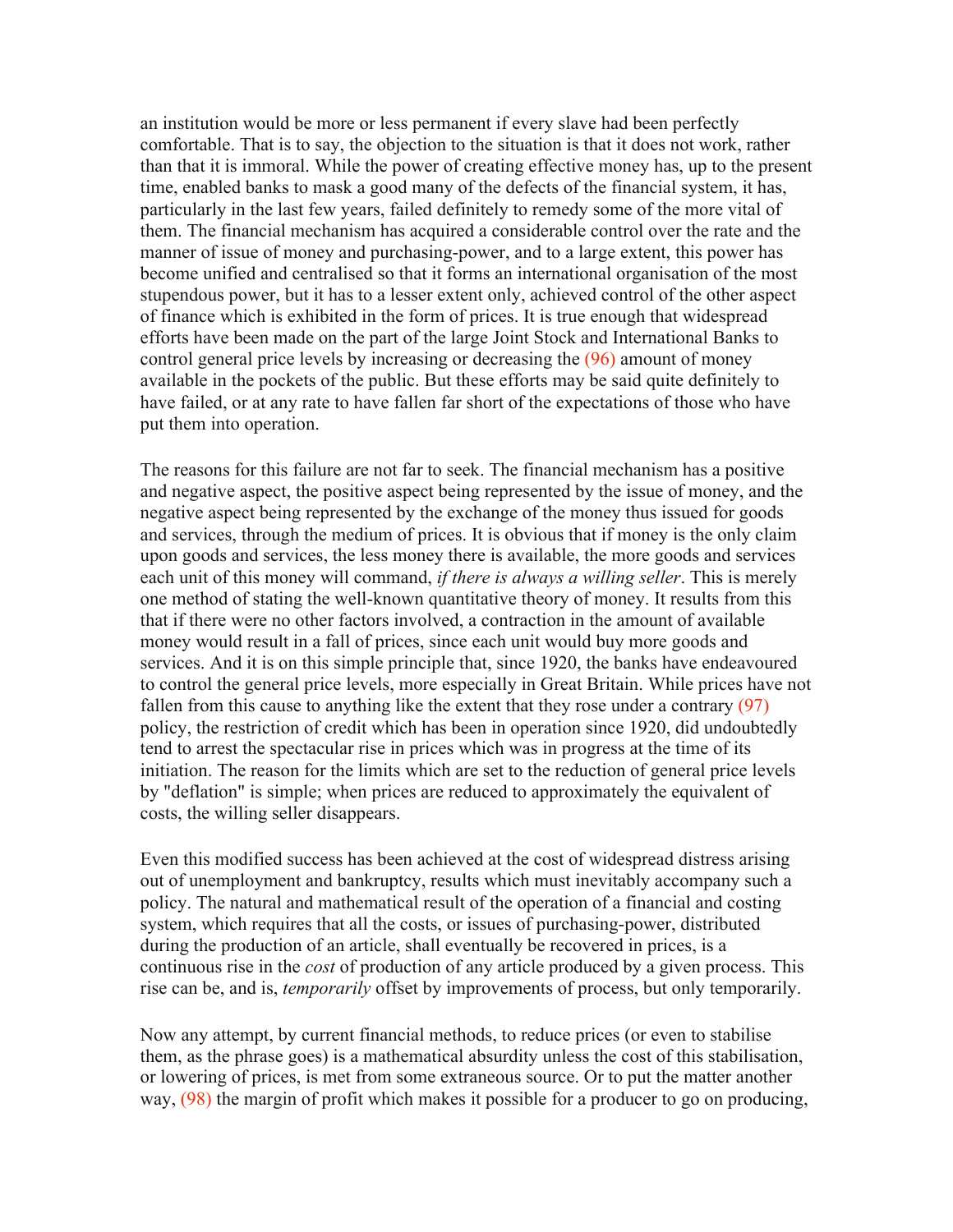disappears unless the financial cost, and consequently the price of production, is allowed to rise steadily in relation to direct labour cost. As a result of this, if prices are forced down, production stops, and stocks are sold only at prices which mean loss, and ultimately bankruptcy, to the manufacturer and distributor. This is the situation produced by the fall of prices again initiated in 1928.

To put the matter in a form of words which will be useful in our further consideration of the subject, *the consumer cannot possibly obtain the advantage of improved process in the form of correspondingly lower prices, nor can he expect stable prices under stationary processes of production, nor can he obtain any control over the programme of production, unless he is provided with a supply of purchasing-power which is not included in the price of the goods produced. If the producer or distributor sells at a loss, this loss forms such a supply of purchasing-power to the consumer; but if the producer and distributor are not to sell at a loss, this supply of purchasing-power must be derived from some other source. There is only one source from which it can be derived, and that is the same source which enables a bank to lend more money than it originally received. That is to say, the general credit.* In spite of the immense strides (99) made in the direction of improved process since 1914, prices are still nearly double those obtaining at that date, while industrial profits are much less.

It may now be possible to see with some degree of clearness the difficulties in which those institutions and organisations which control the general credit at the present time find themselves. It is true enough that they can manufacture "money" to an almost unlimited extent; *this power resting on the general willingness of the public to accept anything which will function as money*. But the psychology which has grown up on the basis of the theory of rewards and punishments forbids the exercise of this power, except in return for services rendered. The financial equivalent of all services rendered in the production of an article, forms the cost of that article, and conversely, nobody will furnish any services in connection with the article which are not represented by cost, and therefore go into price. The old fable of the Fairy Gold which disappeared as it was grasped, can thus be seen in its every-day embodiment; and the result of these creations of credit granted to producers only, instead of to consumers, is to produce a rise of prices which nullifies the additional purchasing-power thus created. (100)

There is, as a result of the problems created in Great Britain by a restriction of credit, a quite considerable body of persons, more especially among manufacturers, who are openly demanding a large increase in the volume of credit to be issued to manufacturers. It is hardly denied that such a process would cause prices to rise, and in fact it is frequently argued in quarters which might be expected to know better, that a rise of prices would be an advantage, because it would decrease the burden of the National Debt, since the amount of money represented by the National Debt would have a decreased purchasing-power in goods and services. There could hardly be a more vicious example of the classical or static method of thought and argument.

It is true that the National Debt was created and appropriated, by methods, subsequently to be explained, which are indefensible from almost any point of view, more especially as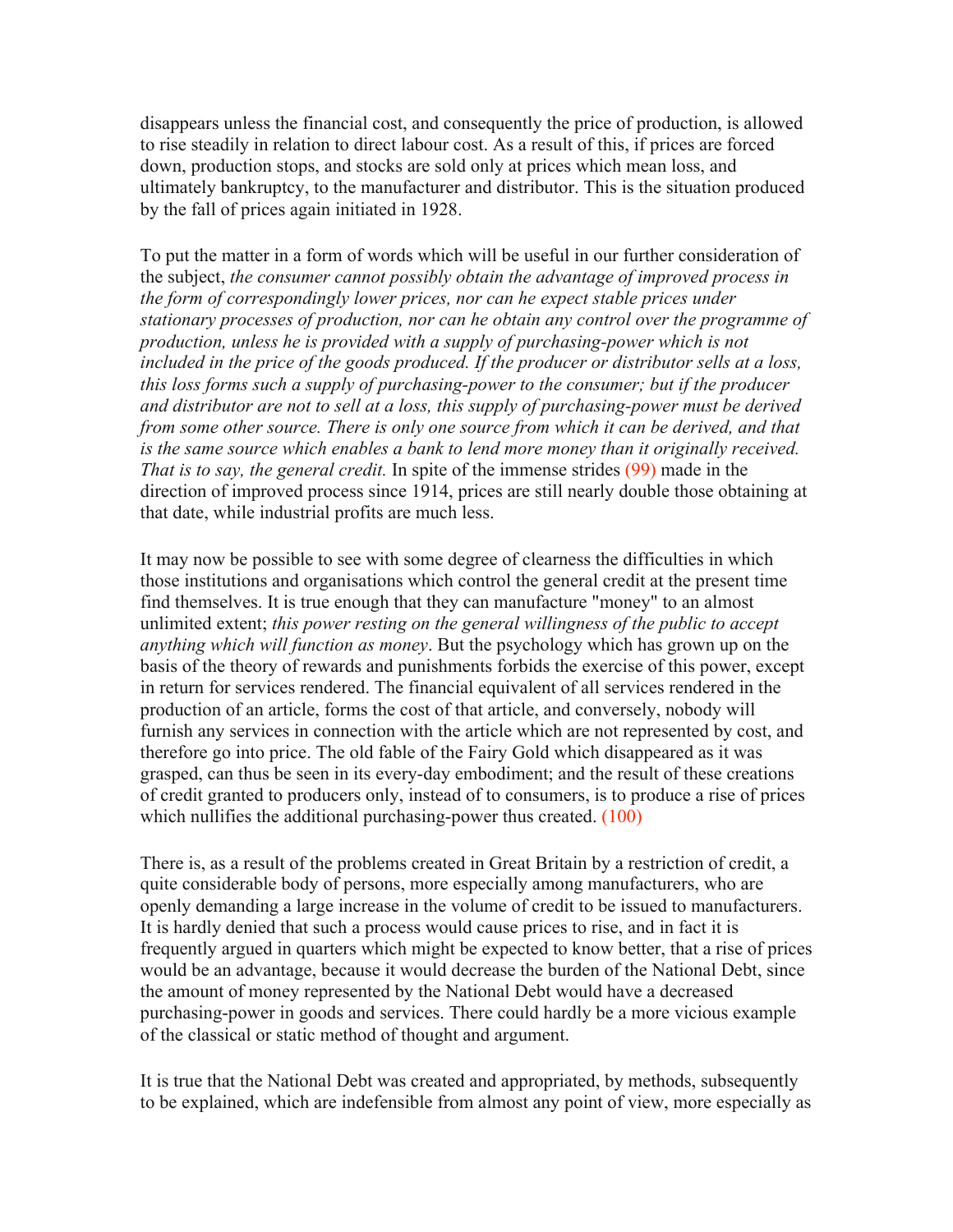the greater part of the Debt is held by financiers and financial institutions. But a considerable, if minor, proportion of the Debt has been sold to members of the public in return for money which they obtained by legitimate methods, and in addition to this, it is of course impossible to reduce the purchasing-power of the National (101) Debt without reducing, *pro rata*, the purchasing-power of other descriptions, however small in amount, of credit-instruments held by the general public. Now to a man who has one million pounds, it may be a theoretical hardship or "punishment" to reduce the purchasing-power of his one million pounds to that of five hundred thousand pounds, but the practical effect on his scale of life and on his personal freedom of his movements and initiative is *nil*. But to reduce the income of the man who has two hundred pounds per annum to one hundred pounds per annum, is the difference between simple comfort and practical starvation. And the number of persons who would be adversely affected by a rise of prices is incomparably greater, so far as numbers are concerned, than those who are hit by a fall of prices. The appropriation of large blocks of public credit is buccaneering; but the filching of the widow's mite by a "gradual" rise of prices is pocket-picking of the meanest type. It is not necessary to condone the monopoly of Public Credit, or to acquiesce in it, in order to agree that inflation is the very core of the evil. There is almost nothing to be said for a policy of deflation, as defined by the average banker, except that it provides a breathing space in which to consider  $(102)$  what to do; the real argument against it is not that it reduces prices, but that it only does so at the expense of the producer; but a policy of inflation, that is to say, a policy of increasing issues of money or credit in such a manner that it can only reach the general public through the medium of costs, and must, therefore, be reflected in prices, has one thing and one thing only to be said for it at this time; that it is absolutely and mathematically certain to reduce any financial and economic system to ruins. It is in fact a Capital Levy of the meanest and most one-sided description, since it taxes the purchasing-power of those who obtained it by work for the benefit of those who obtain it by financial manipulation.

The condition which is produced by a policy of restricting the amount of money in circulation can be grasped without difficulty, if it be remembered that it must involve a numerical decrease in both the total figures of cost and the total figures of price for a given period of production. The only portion of the total costs which can be decreased without loss to the producer are those represented by wages and salaries, the remainder being fixed charges based on the capital costs already incurred. Wages and salaries costs are purchasing-power, and (103) collectively are much less than collective prices. Imagine both collective wages and collective prices to be diminished by an equal amount  $x$ . This may be written: Costs = purchasing-power.

Costs are < prices.

- Therefore  $\frac{\text{Costs}}{\text{Prices}}$  is < 1
- Therefore  $\frac{\text{Costs } x}{\text{Prices } x}$  is <  $\frac{\text{Costs}}{\text{Prices}}$ Prices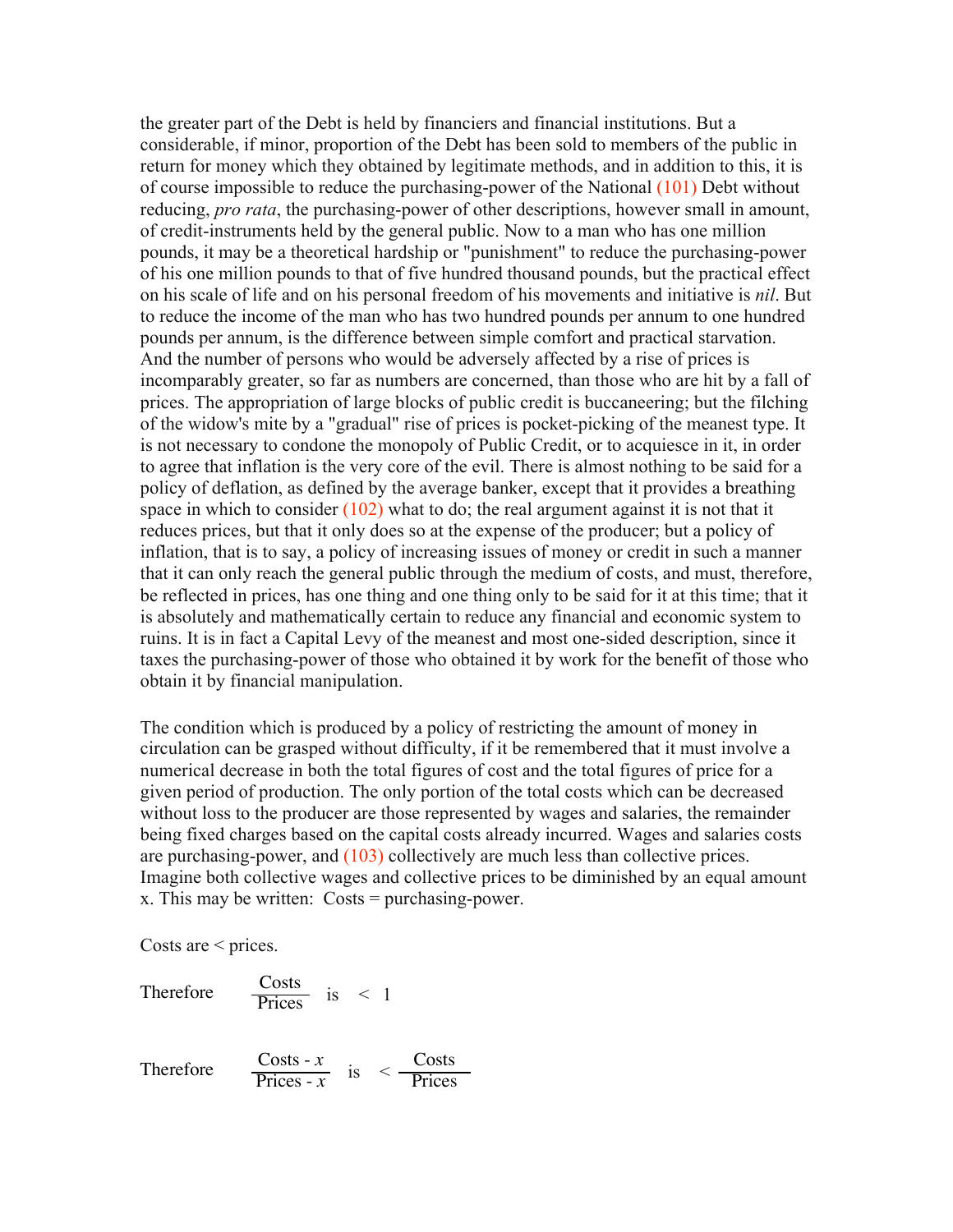An addition to both the numerator and denominator of the fraction, such as is brought about by a rise of wages, accompanied by a rise in price, has, of course, the opposite effect; it brings the ratio of purchasing-power to prices nearer, though never to unity, with the result, seen in Germany in the inflation period, of immense, though unstable, economic activity, accompanied by great hardship to the professional and rentier classes, both of whom have claims to consideration, and a most undesirable concentration of economic power, resulting infallibly in the enslavement of the artisan.

Even without demonstration, therefore, it is easy enough to see the effect of either deflation or inflation by the exercise of analytical methods; but nothing of the sort is now neces- (104) sary. A full-scale demonstration of both of them has taken place since Chapter XIII of *Credit Power and Democracy* was written; and the course of events in Germany, under a policy of reckless inflation of credit, reappearing in prices, followed with some exactness the sequence, both economic and psychological, which was explained therein, and can be considered and compared with the contemporaneous restriction of credit in Great Britain. During a few months of 1923 a condition of fairly steady, though high, prices was maintained at the cost of increasing industrial stagnation; and the fact that this situation changed into an era of rising prices, accelerated by every effort to grapple with the "unemployment" problem by orthodox methods, should be conclusive proof of the inability of the existing financial system to carry out the policy of "Stabilisation."

The efforts to control prices by manipulating credit along orthodox lines culminated in the unmanageable fall of prices which began in 1928, a fall which complicated, although it did not cause, the financial crisis of 1929 in which the world is still (1933) involved. (105)

### CHAPTER III

# UNEMPLOYMENT-OR LEISURE?

IT was pointed out in Chapter VI, Part One, that there are two separate and distinct inducements to what is called employment. The first of these inducements is involved in the necessity under which humanity labours to provide itself with bed, board, clothes, and such so-called luxuries as are effective in setting free individual energies. That is an elemental necessity imposed by the natural conditions of our existence, and it is a primary necessity, in the sense that until it has been met we are not free to devote our attention to other matters. It is incontestable that the most efficient method of dealing with this primary necessity so far evolved is by co-operative methods such as have been incorporated in the industrial system of the past hundred years or so.

But the second necessity under which men and women labour, *after the primary necessity has been met,* can broadly be described as the satis- (108) faction of the artistic instinct; which can be further analysed and defined as the incorporation in material forms of ideals conceived in the mind.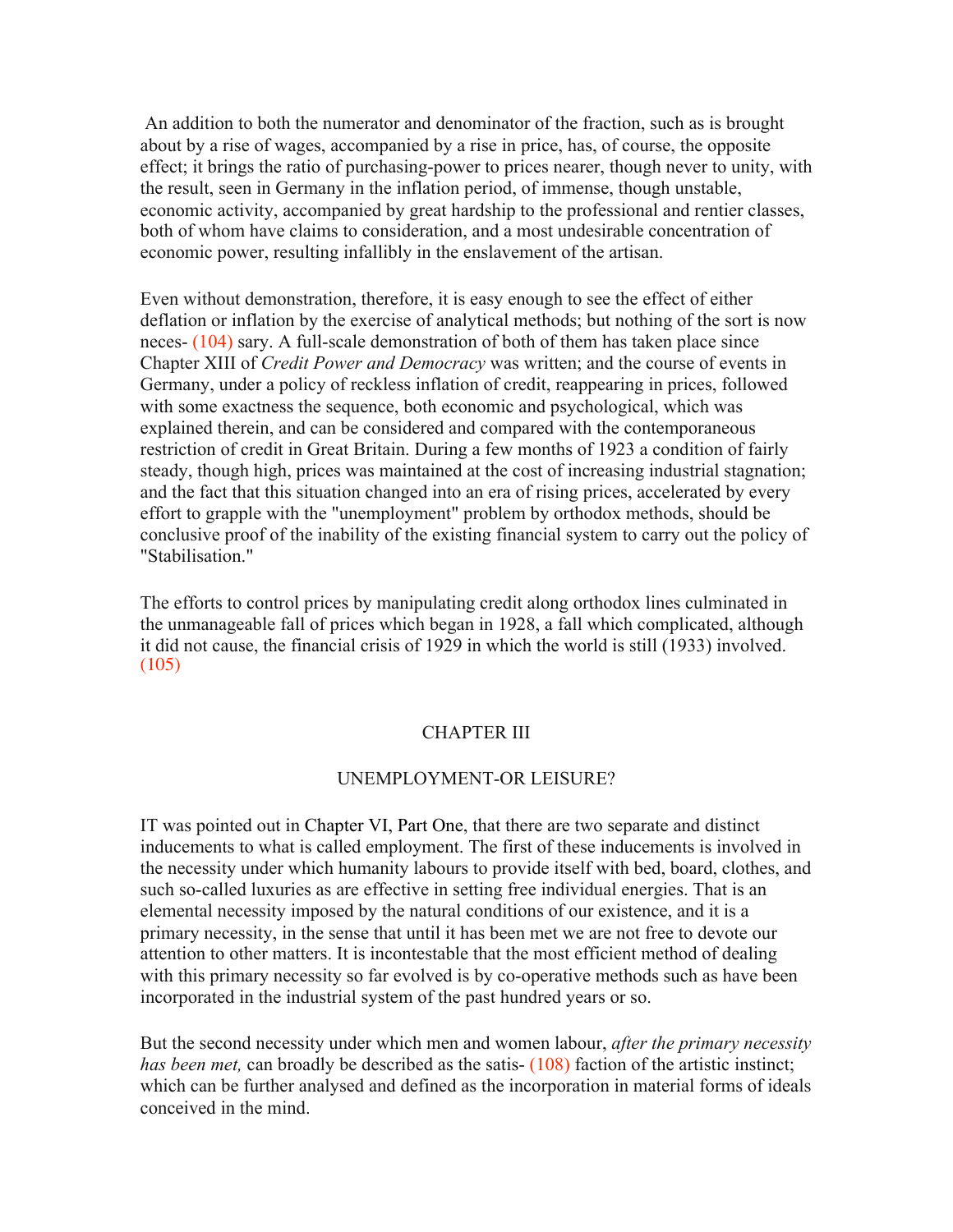It is one of the numberless evidences of the skill and knowledge of human nature which is resident in what we have called the Invisible Government, that these two human necessities are confused in many arguments which proceed from apparently divergent authorities on industrial and social questions, which arguments, when analysed, may be seen to buttress the classical ideal. Until recently, the statement that a large body of the public lived on the verge of starvation, *because* it was unemployed, and that, therefore, the problem of the modern world was the abolition of *unemployment*, received almost universal assent. It is fair to say that opinion is no longer so unanimous on this matter; and in consequence, from the position of being stated as an axiom, it may be observed that it is receding into the position of a proposition to be proved, and the confusion to which we have just referred is more or less successfully invoked to this end. Heavy taxation, bankruptcy, and general industrial stagnation are paraded by the Press and the average business man to support the statement that (109) "markets must be found for our goods." Such "Labour Leaders" as Mr. J. H. Thomas have been tireless in explaining with somewhat unctuous rectitude that their constituents desire work, not doles. It is important to examine what may be behind this statement, and in order to do this, and because those for whom Labour Leaders are supposed to speak are much in the public eye as the sufferers by unemployment, we may begin by examining that form of distribution of purchasing-power popularly called the "Dole."

In the first place, the term "Dole" carries with it a definite stigma as of an allowance made by charity to persons unable to help themselves. It carries the smallest possible suggestion of self-respecting independence. The origin of this designation as applied to the unemployment allowance is obscure (more particularly having in view the fact that it is based on compulsory unemployment insurance to which both employer and employed contribute), but it may be assumed that it did not, like Topsy, grow out of nothing. The payment of the thing itself is hedged round with such forms of indignity and inconvenience as the official mind, with every stimulus to activity, can devise, and although fundamentally when it  $(110)$  ceases to be an insurance claim the dole is a small dividend on the National Income—a forerunner of "Dividends for All"—it is certainly the Cinderella of dividends, and is treated accordingly. Collectively, it is put in the foreground as being one of the chief sources of expense contributing to the burden of taxation under which the rest of the community is struggling, and thus has the effect of creating a feeling of hostility against its unfortunate recipients, which may be compared with the orthodox Socialist outcry against other and more familiar forms of dividend. The enforced leisure enjoyed by those who participate in it, is rendered practically valueless by the regulations which surround it. To be seen doing an hour's casual work is to render a member of the unemployed liable to penal servitude for fraud, and the passport system of Russia was simple in comparison with the forms necessary to regularise half a day's wood-cutting by an individual registered at a Labour Exchange. And it must be borne in mind that the dole does not represent anything but a claim on goods of the simplest description, of which the persons from whom it is collected in taxation already have enough for their needs, and thus are merely, and uselessly, restricted from the satisfaction of (111) further requirements which would provide the "employment" said to be lacking.

And yet in spite of all this it is notorious that to be unemployed and drawing the dole for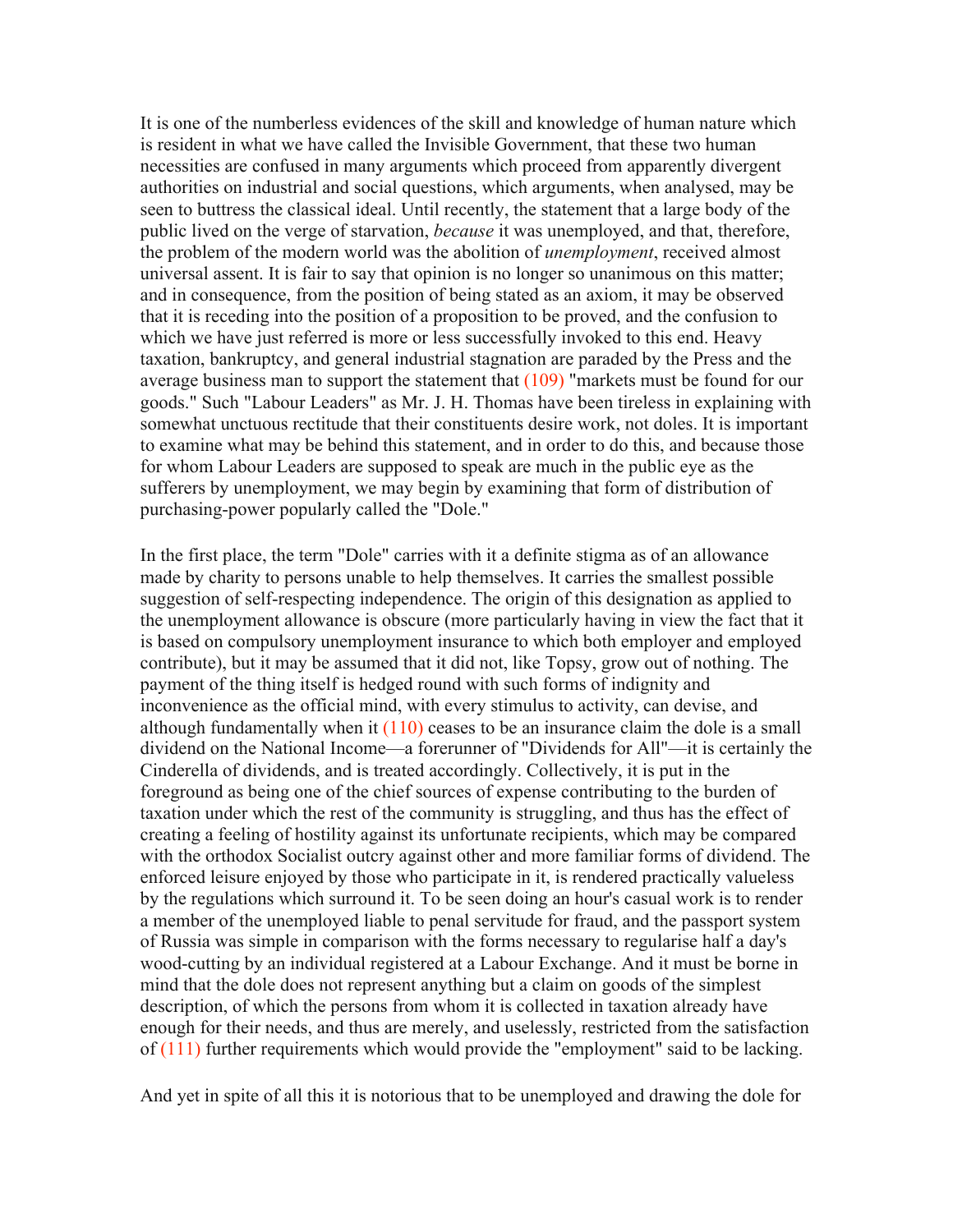any length of time, means in all probability that the individual concerned will never seriously compete for steady employment again *under the conditions which exist at present.* That is to say, given the satisfaction of the primary necessity for bed, board, and clothes, even under the most disadvantageous conditions, the human individual can find more attractive forms of outlet for his activities than those which are afforded by the present-day industrial system, taking into consideration its hours of work, remuneration and general amenities; and it requires the assurance chiefly found in millionaires, to assess the comparative value of such activities either to the individual or the community, under the conditions which exist in the world to-day. It may be said that at any rate they do not accelerate the progress towards another Great War, which would be the result of general employment in production for export.

Now it is fair to say that Labour leaders are, although they may not consciously know it, amongst the most valuable assets of the financial control of industry—are, in fact, almost in- (112) dispensable to that control; and the reason for this is not far to seek. They do not speak as the representatives of individuals, they speak, as they are never tired of explaining, as the representatives of Labour, and the more Labour there is, the more they represent. It is natural that employment should be represented by them as being the chief interest of man; as the representatives of the employed, their importance is enhanced thereby. As a consequence, the battle between the employing interests and the Labour leaders who claim to represent the employed is, and must be, fundamentally, a stage battle, since there is a consensus of opinion on both sides that what is wanted is more employment. There is nothing like leather.

Considering the matter always from a practical point of view, it must be evident that the soundness of this stress on the prime necessity for continuous and general employment, using that term in the narrow sense of commercial employment for wages, rests on quite other grounds than the use of employment as a means for distributing wages—can, in fact, only rest on the premises of either the Modernist or the Classical idea. In regard to the first of these, it is obviously dependent on how much human effort is necessary at the present stage of industrial progress to produce a generally satisfactory standard of material civilisation, and the proportion that the amount of human (113) labour necessary for this purpose bears to the number of individuals who are willing, without pressure of any kind, to employ a reasonable proportion of their time in meeting this requirement. It has previously been suggested that the facts in relation to this situation do not furnish any justification for suggesting that even a large number of commercially unemployed necessarily threatens the material welfare of the community and there is a large amount of sound evidence pointing in the opposite direction.

But we can go further. It is not sufficient to say that the unemployment problem, as distinct from the distribution problem, is largely a delusion. As we have seen in the immediately preceding chapters, there is an *employment* problem in the sense that our financial mechanism does not bear any specific relation to, nor fundamentally does it take any account of, the introduction into the equation of production of solar energy in its various forms. To put the matter another way, if the unemployment problem were solved to-morrow, and every individual capable of employment were employed and (114) paid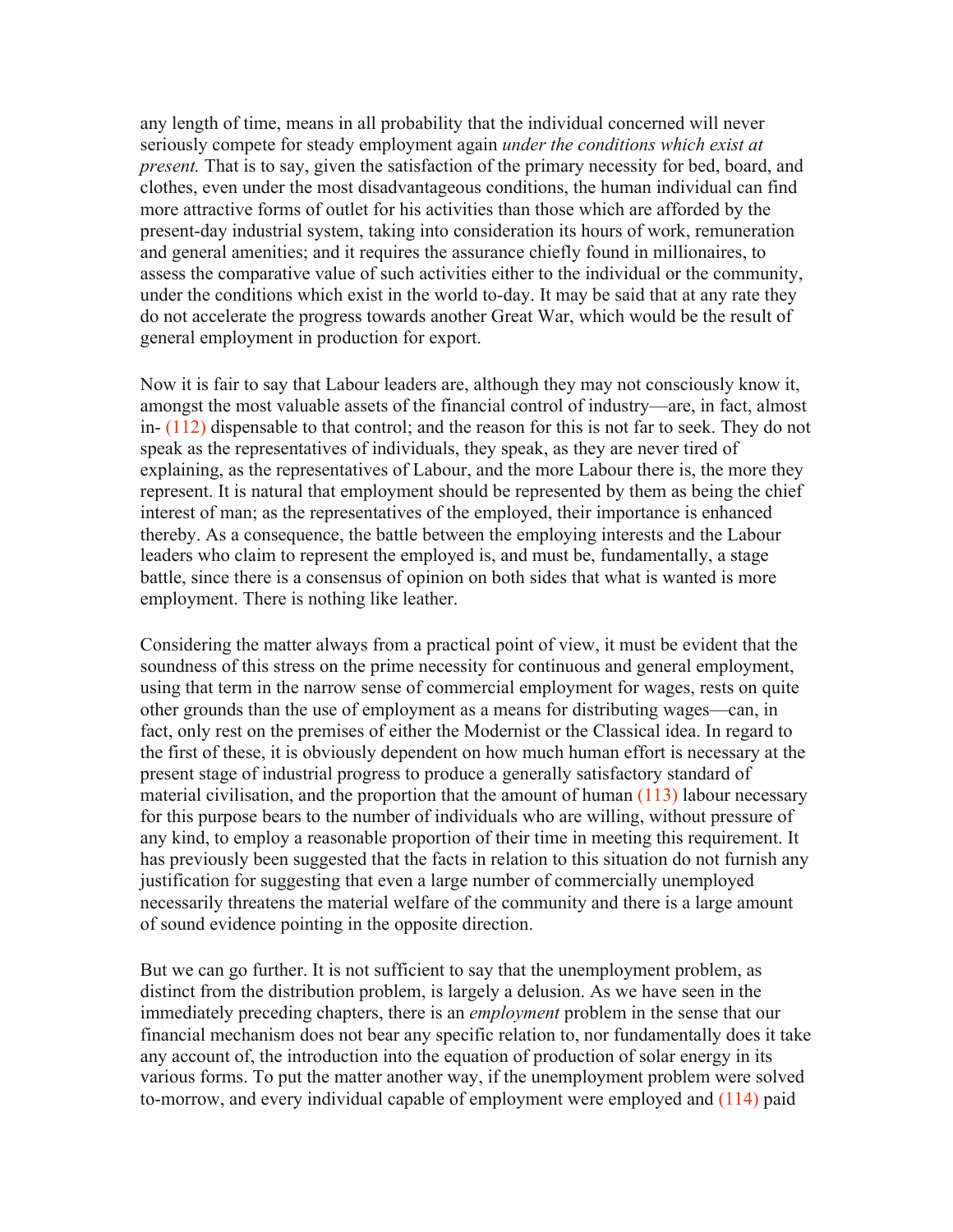according to the existing canons of the financial system, the result could only be to precipitate an economic and political catastrophe of the first magnitude, either through the fantastic rise of prices which would be inevitable, or because of the military consequences of an enhanced struggle for export markets.

Why, then, is there so great a misdirection of attention in a matter of such primary importance? There is, I think, only one general and comprehensive answer which can be given to this question; and that is, that whether consciously or not, there is a widespread feeling on the part of executives of all descriptions that the only method by which large masses of human beings can be kept in agreement with dogmatic moral and social ideals, is by arranging that they shall be kept so hard at work that they have not the leisure or even the desire to think for themselves.

The matter is rarely stated in so many words. It is more generally suggested that leisure, meaning by that, freedom from employment forced by economic necessity, is in itself detrimental; a statement which is flagrantly contradicted by all the evidence available on the subject. It is hardly an exaggeration to say that 75 per cent of the ideas and inventions, to which (115) mankind is indebted for such progress as has been so far achieved, can be directly or indirectly traced to persons who by some means were freed from the *necessity* of regular, and in the ordinary sense, economic employment, in spite of the fact that such persons have never been more than a small minority of the general population. Even where transcendent genius has been able to overcome the limitations of financial stringency, it is probable that the results achieved have been nothing like those which would have enriched the world had those barriers been non-existent. To use a somewhat homely simile, it is common knowledge that every racing stable produces a higher percentage of "weeds" than potential Derby winners; but he would surely be foolish who would suggest that the way to get more Derby winners would be to work horses of every description at the plough. It is probably true that there is an appreciable percentage of the population in respect of which any sudden access of material prosperity would be attended with considerable risk, and for that reason the transition from a state of artificial scarcity such as exists at the present time, to a state of prosperity, is most desirably accomplished by methods which do not too suddenly invest such persons with powers (116) which they have not learnt to use. But to suggest that an obsolete and outgrown system of organisation, must be retained because of this risk, is to refuse to develop the railway, because of its detrimental effect upon the stage coach.

We are thus, I think, justified in concluding that this misplaced emphasis on "Unemployment" can be explained only by reference to theories which are "Moral" rather than "Economic"; and we are not obliged to take the "Morals" of the Labour leader as proceeding from a source other than that to which we can trace his Economics. (117)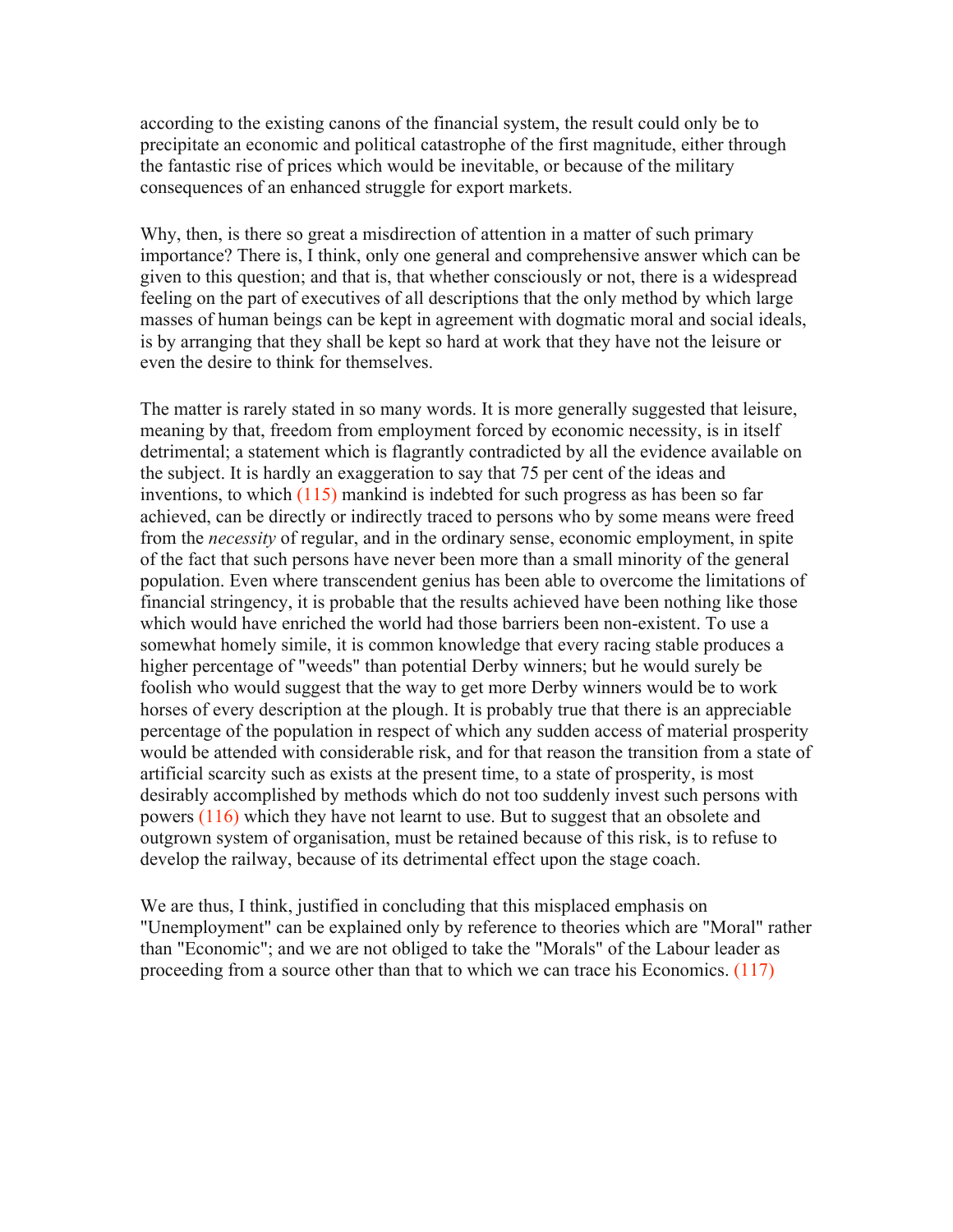### CHAPTER IV

### POVERTY AMIDST PLENTY

BEFORE returning to a consideration of the working of the financial mechanism, with a view to understanding the manner in which it is made subservient to a Classical rather than a Modern conception of Society, it may be useful to examine further ideas which are invoked to give support to the policy; and one of such ideas which is being worked hard at the present time is that of the necessity for economy.

To the ordinary individual at his wit's end to achieve the task of making a small income meet an expenditure which invariably threatens to exceed it, the necessity for such economy would seem obvious and unanswerable. To those who have followed the arguments adduced in the preceding pages, it will be clear that there is a good deal to be said after granting, readily, the fact that the money incomes of the population are reduced by taxation, unemployment and otherwise, to a point at which (120) lavish spending is quite impossible. It is probable that at the present time there are 25 per cent more shops or goods-distributing centres in Great Britain than there were in 1914, and it certainly would be difficult to suggest that those shops are empty of goods. It is impossible to take up a daily newspaper without observing that the major portion of it is devoted either to the necessity of increasing trade, or to the discussion of subjects whose interest largely depends upon that necessity, and one of the simplest and most obvious questions which arises, is the enquiry as to how the shops are to be emptied of their goods and this allimportant "Trade" is to be stimulated and expanded, if everyone is more economical; which would appear to mean that they are to spend less, and save more.

This idea of thrift, like that of economy, is an example of the perversion of an idea which has lost its original application. When the business of obtaining bed, board, and clothes did, in fact, necessitate the application to it of the major portion of the day, it was a sound and far-sighted policy to simplify these needs as far as possible, not because there is any inherent virtue in simplification *per se* (which is a common delusion), but because the setting free of  $(121)$  the time of the general population for other aims was a valuable achievement. But the devastating rigidity of thought, which is a distinguishing characteristic of the Classical or "Moral" mind, fastened on this situation and crystallized it into a static virtue. Once a virtue, always a virtue. The fact that there is no physical limitation to the satisfaction of reasonable material requirements—that in fact there is no such thing in the modern world with the exception of Russia as a poor country in any sense other than that of a scarcity of tickets to operate satisfactorily as purchasing-power only serves to transfer this exhortation to be thrifty, from goods of which there is a surfeit, to money of which there is a scarcity. The situation is similar to that of a man provided with every form of food, and with coal, wood and matches with which to cook it, but who is accustomed to cook his food upon a paraffin stove, and is informed that there is only a pint of paraffin left, and that in consequence the most rigid economy of food must now and in the future be enforced. And the extraordinary part of it is that the world in general as represented by the man, seems unwilling to try the effect of either wood, coal, or any other fuel than the metaphorical paraffin; or even, if forced, to eat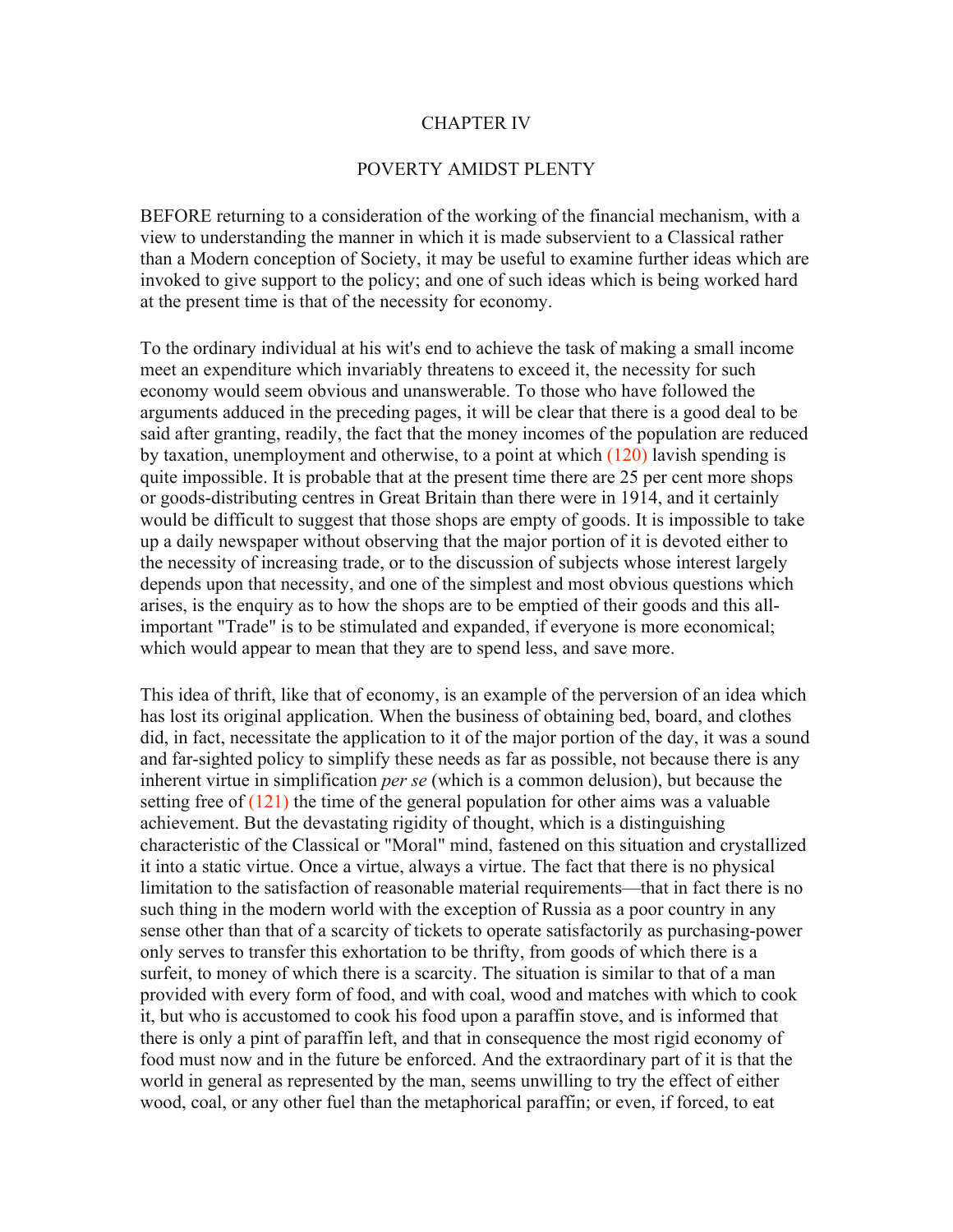(122) his food uncooked. It is hardly necessary to stress the attractions of this situation to the paraffin merchants.

Taking the situation as it is, and assuming an increasing capacity to produce and deliver goods per unit of time as tile consequence of scientific progress, it is not difficult to see where obedience to this parrot cry of economy must lead us. If it does, in fact, reduce or even stabilise our consumption of the goods produced, and the hours of work, and the number of commercial workers remains the same, then, not only is unemployment stabilised, but either a greater proportion of the production of these workers must year by year be exported, or in some way or other, more and more producing organisations must be built up and the problem complicated at compound interest. Since, under these conditions, every country would be an exporting country, and the exporting of goods to other planets is not at present practicable, it is not difficult to foresee that complications may arise. When in addition we see the purchasing-power of "savings" constantly filched by excessive prices and predatory taxation, the adjuration to "save more" seems to underrate even the meanest intelligence.

The word "economy" originally meant the (123) management of the household, just as "thrift" originally meant progress in achieving a happier and therefore saner state of life, and in this sense it is clear enough that both words still have a definite and useful meaning. But so far from the financial economy and thrift, which is so constantly preached at the present day, representing either good management or sane progress, it is mathematically demonstrable that it can only result in unbalanced production and consequent catastrophe. The only object of production is consumption, whether that consumption takes the material form in which the word is commonly understood, or whether we extend its meaning to include the artistic gratification which is to be obtained from production carried out under suitable conditions. And so far as production either fails, or is in excess in respect to these demands, neither economy nor thrift, in any true sense of the word, can be involved.

A further example of the perversion and misuse of words, in order to obtain the defeat of the concrete embodiment of those words, is in regard to the common use of the word democracy, and its glorification as an end in itself. In so far as the word is used to suggest the detailed administration of public affairs by the majority, it  $(124)$  is a pure fantasy, and not only never has existed but it would seem probable, could never in the nature of things exist. In any kind of world of which we have any conscious experience, it would be a nightmare. If ten men be selected at random, and problems of graded difficulty be submitted to them, it is possible that the very simplest problem will be solved by all of them, but a point will rapidly be reached at which a decreasing minority will have any grasp of the subject at issue. In so far as the matters submitted to their judgment are not matters of precedent (and progress consists in a constant departure from precedent) it is certain that the minority of our selected ten will tend to be right, and the majority will always be wrong. On matters of policy, however, in sharp contra-distinction to the methods by which that policy should be carried out, the majority may be trusted to be right, and the minority is very frequently wrong. To submit questions of fiscal procedure, of foreign affairs, and other cognate matters to the judgment of an electorate is merely to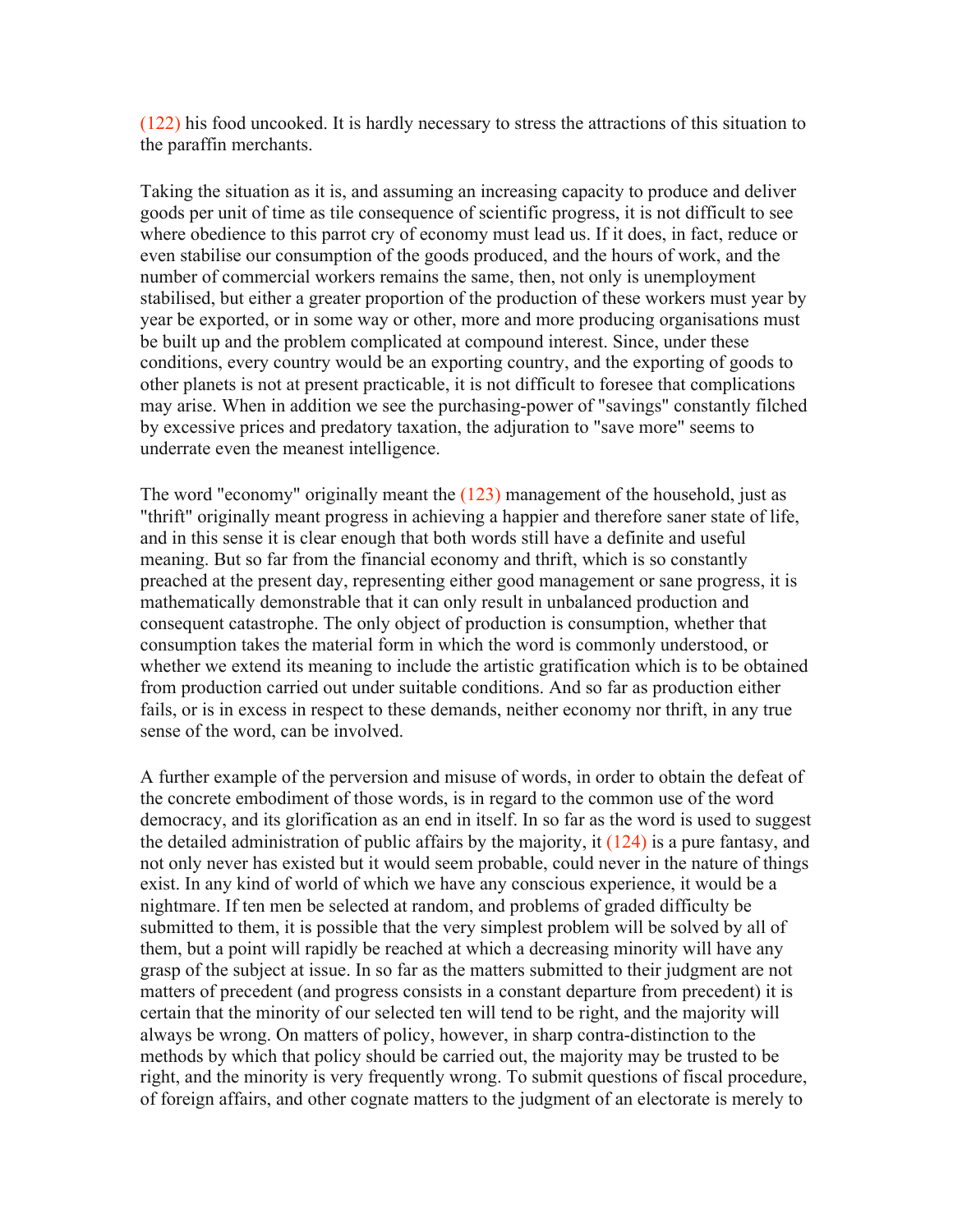submit matters which are essentially technical to a community which is essentially nontechnical. On the contrary, broad and even philosophical issues, such as, for instance, whether the aim of the industrial system is to  $(125)$  produce employment, or whether it is to produce and distribute goods, are matters of policy, and it is noticeable that such matters are kept as far as possible from the purview and decision of the general public. In fact, the aim of political wire-pullers is to submit to the decision of the electorate, *only alternative methods of embodying the same policy*.

The domain of policy comprises the removal of executives if the results achieved are unsatisfactory. Although the general public has partially awakened, during the past few years, to the immense power exercised by the permanent and superior Government Services, it is probable that few persons who have not intimate experience of the workings of a great Government Department, understand how completely the Permanent Heads of those Departments are immune from public control. They are, in the first place, appointed under a system which ensures that they shall possess a habit of mind suitable for incorporation in the formal machine of government (and in passing it may be noted, that for success in this initial stage, a purely Classical education is almost essential). Once appointed, their promotion and success is subject to secret influences whose ramifications may be said to extend to the ends of  $(126)$  the world. The ostensible, or "Political" head of a great Government Department, is a mere tool in the hands of the superior Permanent Officials (and this is pre-eminently so in the case of the Treasury). It is not a difficult matter for the Permanent Officials of a Government Department to obtain the removal of the Political Head of it, but it is a matter of practical impossibility for the Political Head to obtain the removal of one of his own Permanent Officials. As a result, "Democracy," of which we hear so much, is defeated at the source; and it is this brand of ineffective democracy, forming the best possible screen for the operation of forces which are invisible and are not subject to criticism, which we are so constantly exhorted to preserve.

It should be clear without reiteration that this condition of affairs can only exist to perfection as a result of collectivist psychology. The prime duty of a State servant is obedience—impersonality; a surrender of individual judgment to a policy not necessarily understood. As we have previously indicated, there is a great deal to be said for this arrangement in the practical world of affairs, provided that the sources from which the policy originally proceeds are such as will stand the light of the (127) fullest publicity; but when, as is the case at present, the policy is derived from sources which shun publicity by every means in their power, unquestioning obedience, so far from becoming a public duty, becomes a public danger. (128)

# CHAPTER V

# WHY TAXATION IS HEAVY

IT has already been suggested that there is extant in the world, a common, if somewhat nebulous, idea that whoever, for instance, grows a ton of potatoes, grows thereby in some mysterious way, the purchasing-power equivalent to a ton of potatoes. This idea, while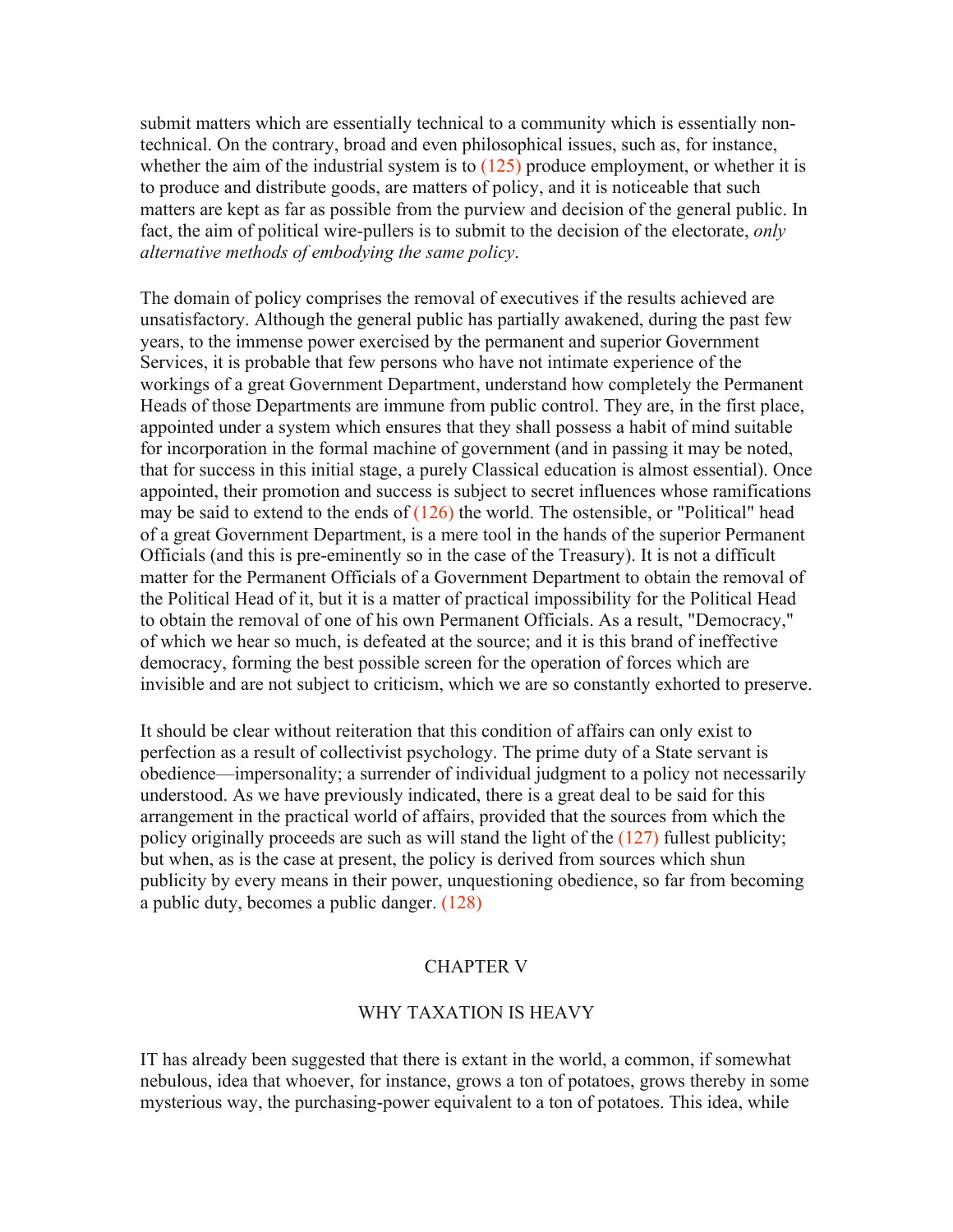not specifically expressed in words, is sedulously fostered by the Press, and by the other media of propaganda which are employed to convince the public that our economic difficulties proceed from insufficiency of production. It is significant that the peculiar brand of economics popular amongst Marxian-Socialist and Communistic propagandists is at one with apparently more orthodox economists, in suggesting the comparative unimportance of money in the economic system; that it is nothing but a reflection of the economic facts beneath it.

If I grow a ton of potatoes and exchange those potatoes for five currency notes of one pound each, held at the moment by my neigh- (130) bour next door, all that has happened is that I have five pounds which he had before. My ton of potatoes has not increased the number of pounds, although it *may* have, but probably has not, increased the purchasingpower of each pound. If we imagine this five pounds to be the only five pounds in existence, and money to be the only effective demand for goods, no one will be able to exchange any goods until I part with, at any rate, a portion of my five pounds. Now the distinguishing feature of the modern co-operative production system, depending for its efficiency on the principle of the division of labour, is that the production of the individual is in itself of decreasing use to him, as the sub-division of labour and process is extended. A man who works on a small farm, can live (at a very low standard of comfort and civilisation) by consuming the actual products of his own industry. But a highly-trained mechanic, producing some one portion of an intricate mechanism, can only live by casting his product into the common stock, and drawing from that common stock a portion of the combined product through the agency of money.

There are some deductions of major importance which can be made from these premises. The first is that money is nothing but an effect-  $(131)$  tive demand. It is not wealth, it is not production, and it has no inherent and indissoluble connection with anything whatever except effective demand. That is the first point, and it would be difficult to overrate the importance of a clear grasp of it. It lies at the root of the question as to the true ownership of credit-purchasing-power. The second point is that, so far as we can conceive, the co-operative industrial system cannot exist without a satisfactory form of effective-demand system, and the result of an unsatisfactory money system (that is to say, a money system which fails to function as effective demand to the general satisfaction) is that mankind will be driven back to the distinguishing characteristic of barbarism, which is individual production. And the third point, and the point which is perhaps of most immediate importance at the present time, is that the control of the money system means the control of civilised humanity. In other words, so far from money, or its equivalent, being a minor feature of modern economics, it is the very keystone of the structure.

Now, the amount of legal tender in Great Britain amounts to roughly four hundred millions sterling. That is to say about nine pounds per head. If, on a given day every description (132) of effective demand, other than legal tender, was effectively demonetized, a number of interesting things would no doubt happen, but amongst them would be this: if this four hundred million pounds was to function as effective demand for the whole of the production of the country, the purchasing-power of each single pound would have to increase at the same rate as any increase in the rate of production.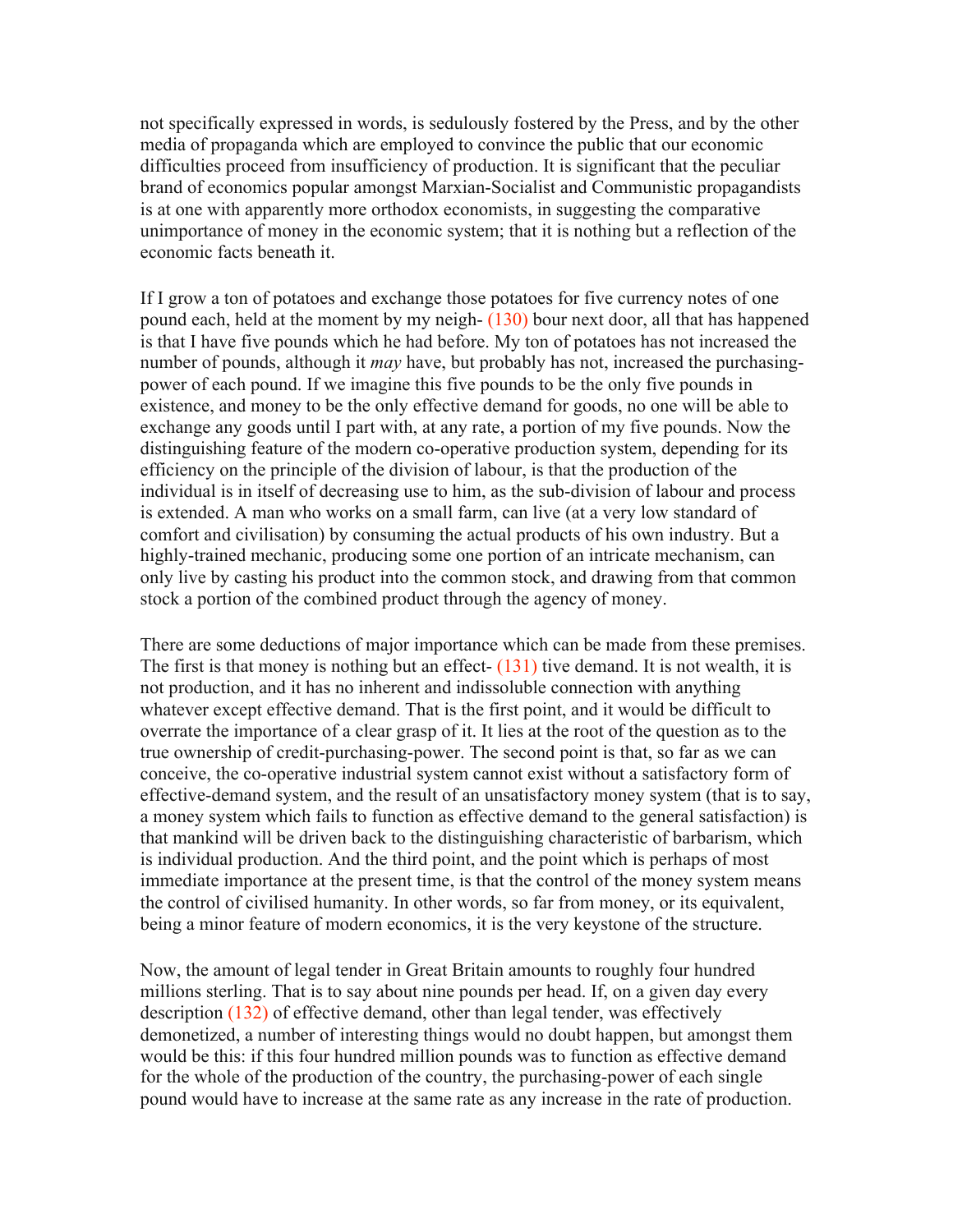That would mean that prices would have to fall in proportion as the rate of production rose, or shortly, prices would be inversely proportional to the rate of production. This statement is independent of any questions in respect of the ownership of the legal tender.

But supposing someone discovered a method of increasing the legal or customary tender, either by counterfeiting notes, or in any other way; then this process of increasing the amount of legal or customary tender would operate in the reverse direction to a process of increasing the rate of production, and if the increase in legal tender, *while continuing to function as effective demand,* paralleled the increase in productive rate, prices would remain constant per unit of productivity, assuming (what would not be true) that costs did not rise in such a manner as to drive out the willing seller. (133)

We know of certain things in connection with the productive system as matters of fact and not of theory. We know that the productive rate per man-hour has increased enormously, in some cases as much as one hundred times in comparison with the productive rate one hundred and twenty-five years ago. We know that prices over a period of years, not only have not fallen, but that they are rising. We know that there are many other forms of effective demand other than legal tender. And it does not appear to require much acumen to deduce that all these facts have some relation to each other.

We have already seen that the result of a loan by a bank is to increase the amount of collective deposits on which the bank's customers can draw; which deposits, of course, function as money. The repayment of these loans destroys these deposits, and thus destroys effective demand. This process of creating purchasing-power by means of book entries has, however, a further extension of far-reaching importance, which can perhaps be grasped by a consideration of the methods by which Great Britain financed the War of 1914-1919.

War is a consumer whose necessities are so imperative that they become superior to all questions of legal and financial restriction. *Inter* (134) *arma silent leges*. That is why legalists and financiers, although their existing systems tend inevitably to produce wars, are so afraid of them, and why war, terrible in itself, has so often released humanity from bonds which threaten to strangle it. As a result of this situation, the bounds which are placed upon production for war purposes are defined by intrinsic forces and not by artificial limitations. That is to say, in order to maintain a connection between finance and production, finance has to follow production instead of, as in the normal case, production having to follow finance. The extension of production to its utmost intrinsic limits, therefore, involves an extension of finance at a rate out of all proportion to that which obtains in the normal course of events, and this extension at once reveals the artificial character of normal finance. It has been pointed out at some length, and probably sufficiently, that the Gold Standard, on which British finance was supposed to be based, broke down within a few hours of the outbreak of war. That is important; but it is only the first step, just as the Gold Standard itself is only one aspect of a system of finance in which currency is the basis of credit. What is more fundamentally important, is to observe that immediately production is expanded at (135) anything like its possible rate, the idea that the financial costs of that expansion can be recovered in prices is seen in its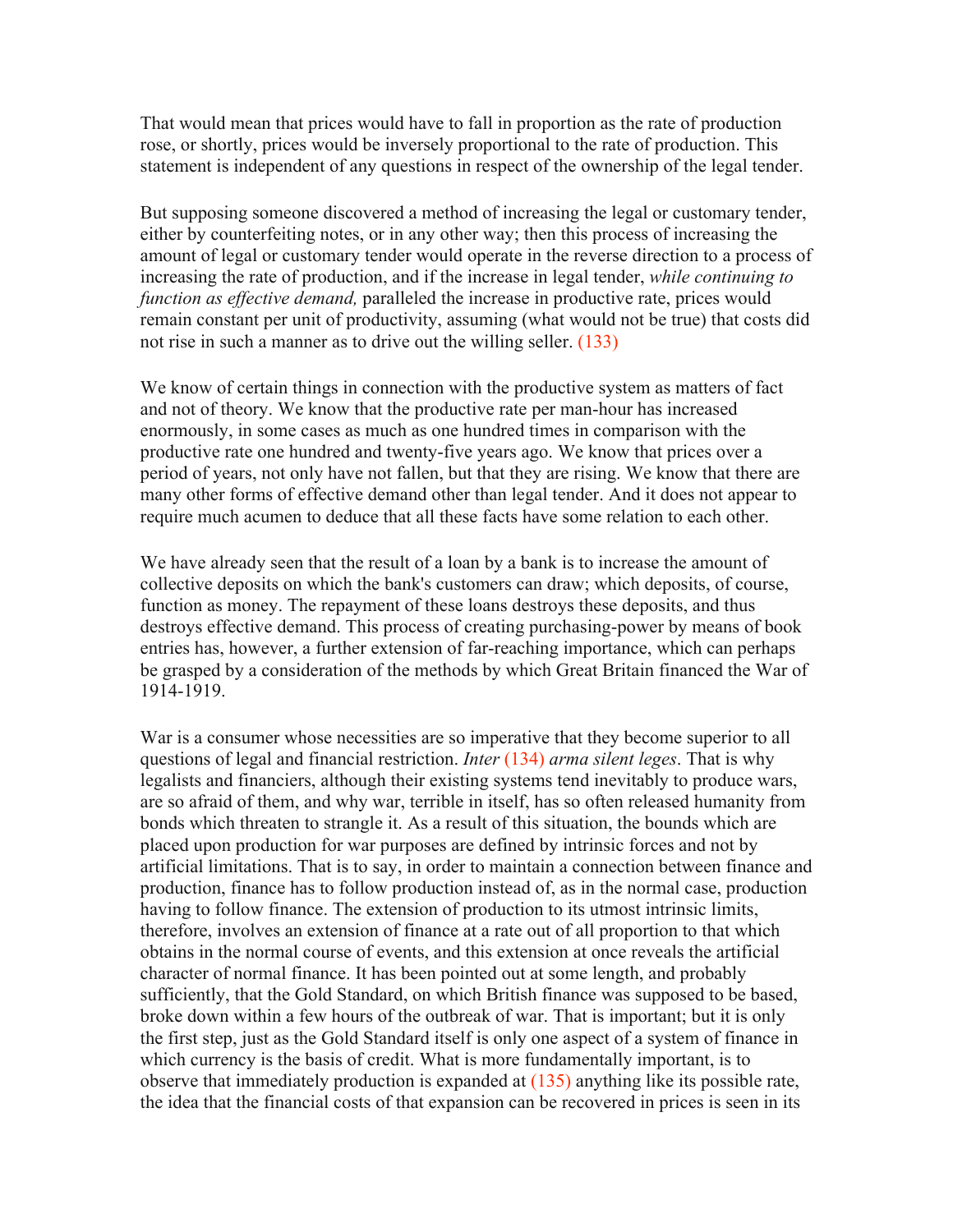# full absurdity.

It will be understood that by far the major portion of the muniments of war (including not only warlike weapons and munitions, but the million articles required by the supply services of the armies engaged) were produced by so-called private undertakings, and paid for by the Government. Now, the normal method by which a Government obtains the money wherewith to pay for its purchases, is by taxation, and a balanced Budget means that the proceeds from taxation at least cover the expenditure on public services. Under these conditions, costs and profits of production are recovered by the Governments (through the medium of taxation) in prices; that amount of taxation which is represented by the supply services, representing the price of the goods delivered to the Government with all costs included.

The National Debt rose between August 1914 and December 1919 from about six hundred and sixty millions sterling, to about seven thousand seven hundred millions sterling. And this rise represents, on the whole, the expenditure over that period which it was deemed impracticable to recover in current taxation. That  $(136)$  is to say, if we take the average taxation for supply purposes over that period 1914-1918, as being about three hundred millions per annum, the amount paid by the public as consumer for the goods and services supplied to it for war purposes, was about thirteen hundred and fifty millions, and the financial cost of those goods and services was about eight thousand three hundred and fifty millions, a ratio of cost to price of about roughly 1 : 6.2 . In other words, goods were sold to the public at one-sixth of their apparent financial cost, and no one lost any money over it at the time. How was this done?

A considerable amount of this money (some of which may be in excess of the figures just mentioned) was created through what are known as the Ways and Means Accounts, and the working of this is described in the first report of the Committee on Currency and Foreign Exchanges, 1918, page two. Paraphrased, the process may be shortly explained as follows.

If ten million pounds credit is advanced at the Bank of England to the credit of Public (*i.e.* State) Deposits (which simply involves the writing up of the Public Deposits account by this amount), this amount is paid out by the Spending Departments to contractors in pay- (137) ment for their services, and when the cheques are cleared, passes to the credit of the contractors' bankers (joint Stock Banks) account with the Bank of England. The joint Stock Banks are accustomed to regard their credits with the Bank of England as cash at call and, therefore, ten million pounds is credited to the depositors of the Joint Stock Banks, and ten million pounds to the Joint Stock Banks' cash account.

As a result of this, the joint Stock Banks, working on a ratio of one to four between socalled cash and short-date liabilities, are able to allow their customers (working on Government contracts) overdrafts to the extent of forty millions, a portion of which their customers may devote to taking up Treasury Bills or War. Loans. The banks themselves may take up about eight millions of Treasury Bills or War Loan, out of their additional "deposit" balances, or they may lend about eight millions to the Bank of England to lend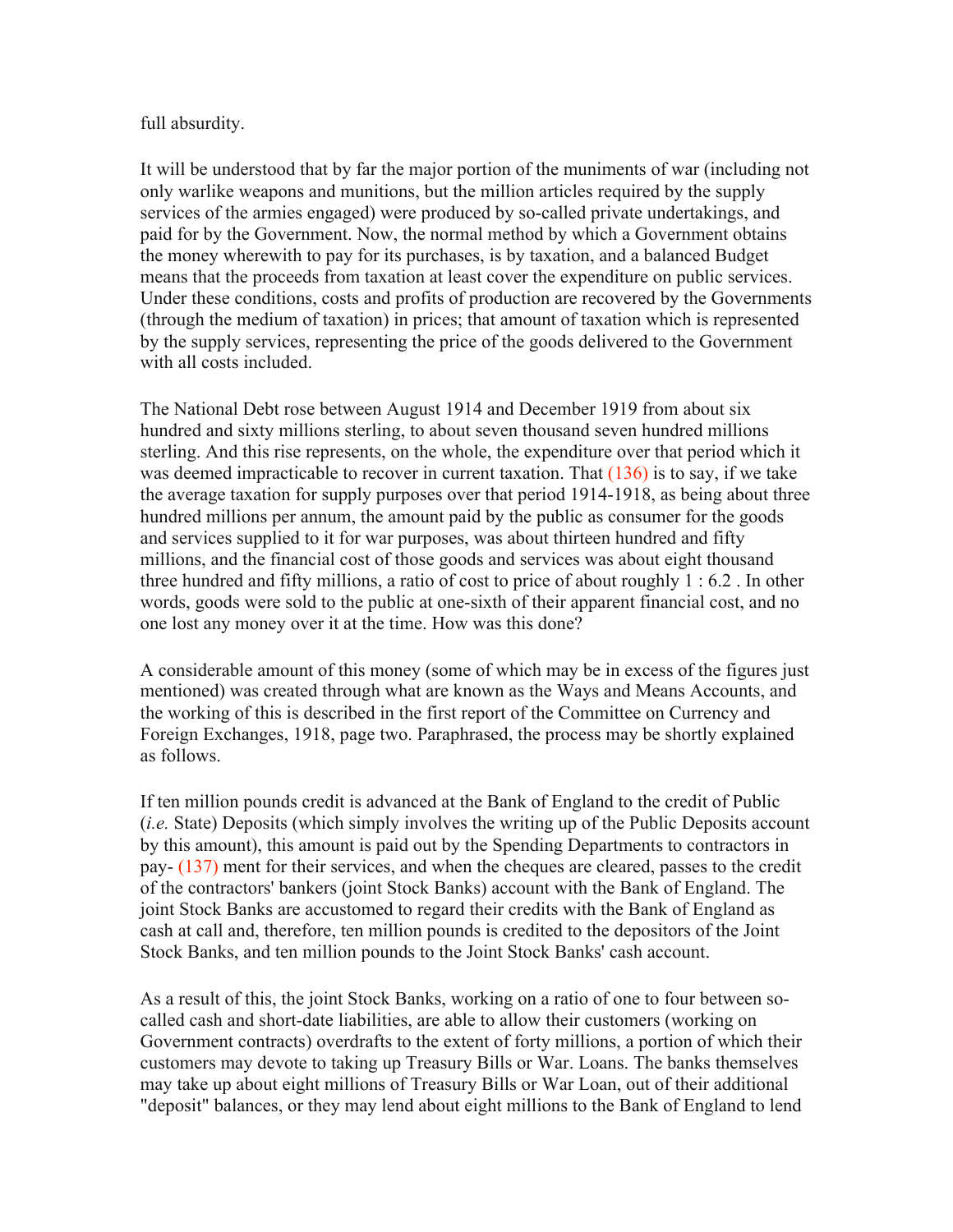to the Government. Eventually, the result is the same, namely that the Government owes forty millions to the banks, through the Bank of England.

Now the first point to notice is that the result of this complicated process is exactly the same as if the Government itself had provided forty (138) millions, in Currency Notes, with the important exception that the public pays 4 or 5 per cent per annum on the forty millions, instead of merely paying the cost of printing the Currency Notes. The effect on prices, while the forty millions is outstanding, is the same, and the contractors pay 6 or 7 per cent for their overdrafts instead of getting the use of the money, free. But if the forty millions is redeemed through taxation, or a Capital Levy, the public pays not only the 5 per cent per annum, together with the contractor's 6 or 7 per cent, plus a profit on both of them, but it pays the whole of the forty millions out of money which has been received in respect of wages, salaries, and dividends. So far as I am aware, no one has ever suggested that Currency Notes should be retired by taxation. It is true that when this forty millions has been repaid, both the original debt and the repayment cancel each other, and only the interest charges go to the Profit and Loss Account of the Bank. But since, as we have seen, the repayment of bank loans means the immobilisation of an equivalent amount of price-values, this only means that a fresh loan with fresh interest charges has to be created. A consideration of these facts will make it easy to understand the implacable opposition of (139) bankers and financiers to Government paper money and their insistence on the importance of what they term redemption. The payment in current taxation of only one-sixth of the price of war stores, etc., meant, therefore, that a credit grant of the other five-sixths of the price was made to the Public. *The repayment of this credit is only justifiable on the assumption that banks own Public Credit*.

The average banker, if confronted with the foregoing statements, would, while being obliged to admit the facts, probably say, "Yes, but printing paper money has no finality. Once you begin, you have to go on." Without admitting his contention, let us see what is his alternative.

Since bank loans create bank deposits, it will be seen without difficulty that the process which has just been described would either produce a fantastic array of depositors' accounts, or else would necessitate the calling in of such large amounts of overdrafts as would make it impossible for the manufacturer to carry on his business. It therefore became necessary to fund these unwieldy sums. That is to say, to convert them from something which will operate as currency into "Capital Securities," the interest only of which will operate as currency; and it  $(140)$  will still be fresh in the memory, that every inducement, including loans up to 80 per cent of the face-value, was offered by the banks to their depositors, to convert such deposits into Government Stocks of various descriptions. The result of this was to convert a large portion of their unsecured overdrafts into loans against Government security. Observe what happened. The Government loans, 80 per cent of the value of which originally represented nothing but bank overdrafts created by a stroke of the pen, were held by the banks as security for this same overdraft. At the close of the War, or rather about a year after the close of the War, the banks began to call in these overdrafts. Had they called in the whole of them, there would have been no money in the country except the four hundred millions of legal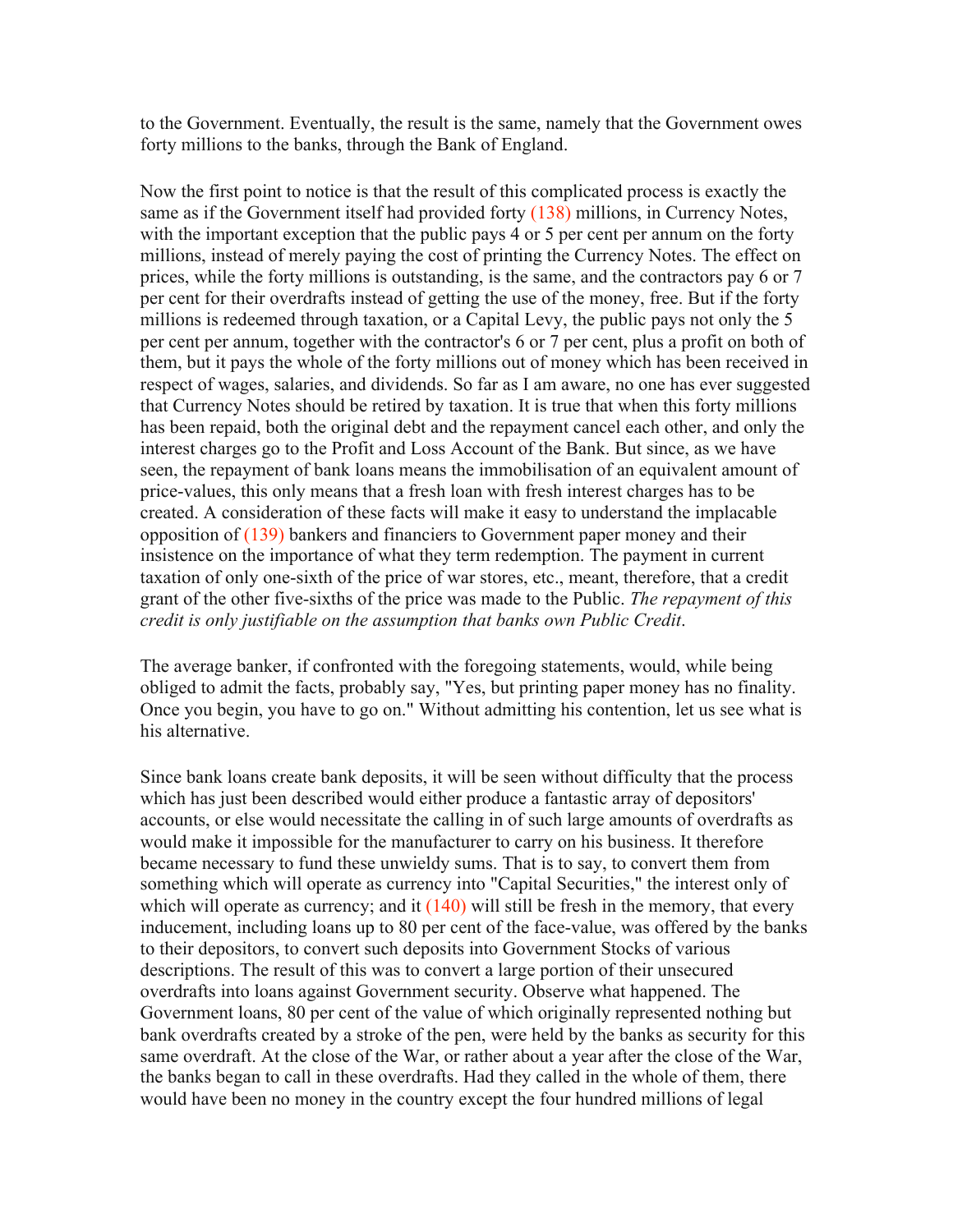tender, most of it already in the banks. As a consequence of the partial extinction of existing credits, and the reduction in the rate of issue of new credits, Government Stocks of all descriptions were thrown upon the market, to obtain money wherewith to meet the bankers' calls. Their value declined until the margin of their market price over the amount which had been lent upon them had disappeared, and, as a result, the stocks came into the hand of the banks; so (141) that it is probably true to say that 90 per cent of the holdings of Government War Securities were under the ownership or complete lien of the banks and financial houses by about the middle of 1922. From this time on, a process of reselling these stocks to the public at enhanced prices began, fostered by the stagnation of trade, which forced any available money in the country into fixed interest-bearing securities. Owing to the comparatively small amount of money available for this purpose, and the fact that a large amount of Government Stock was acquired by the direct creation of bank credits on bank account, it is probable that even yet 75 per cent of the total issue of Government Securities is still in the hands of the banks,\* or is held by them under a lien; sufficient only being in individual hands to ensure the protection of the loan as a whole. The net result of the process, is that the public pays the sum of three hundred and twenty-six millions sterling per annum as interest on an immobilised loan of which it has not the use as

\*At the time the first edition of this volume went to Press, the absorption of the Guernsey Bank by the National Provincial Bank was announced. For each *£*10 paid share of the Guernsey Bank two *£*5 National Provincial shares *and*  £18 *in* 5 *per cent. War Loan* was given. (142)

money, but which it has to repay in the form of sinking fund. Such sinking fund must either be collected out of the costs distributed in respect of future production, the public being thus further prevented from purchasing home-produced goods, or by the creation of a fresh debt in an open or disguised form.

The beauty of the transaction, however, is only seen in its entirety when it is recognised that the repayment of the loan, either by taxation or otherwise, unlike the repayment of the costless book-credit which originally created it, does not mean its extinction, but merely its re-transformation into the form of purchasing-power, since the sinking fund represents a cash payment to the holders of the loan in return for their securities. The public will therefore pay the interest and sinking fund for the term of the loans in order to get back the use of their money—and as the banks would be likely to hold most of the loan, the latter would get the money. In the third part of this book it will be necessary to consider the question of the beneficial ownership of financial credit; and a grasp of the results of the present method of operating the credit system as indicated by the financial operations of the past few years, is necessary for that purpose. (143)

It may be asked why banks only pay a dividend of 25 per cent or so. The answer is simple.

Their real earnings are measured by the control over industry which they acquire earnings so rapid that in a few years the control will be absolute, if not checked. The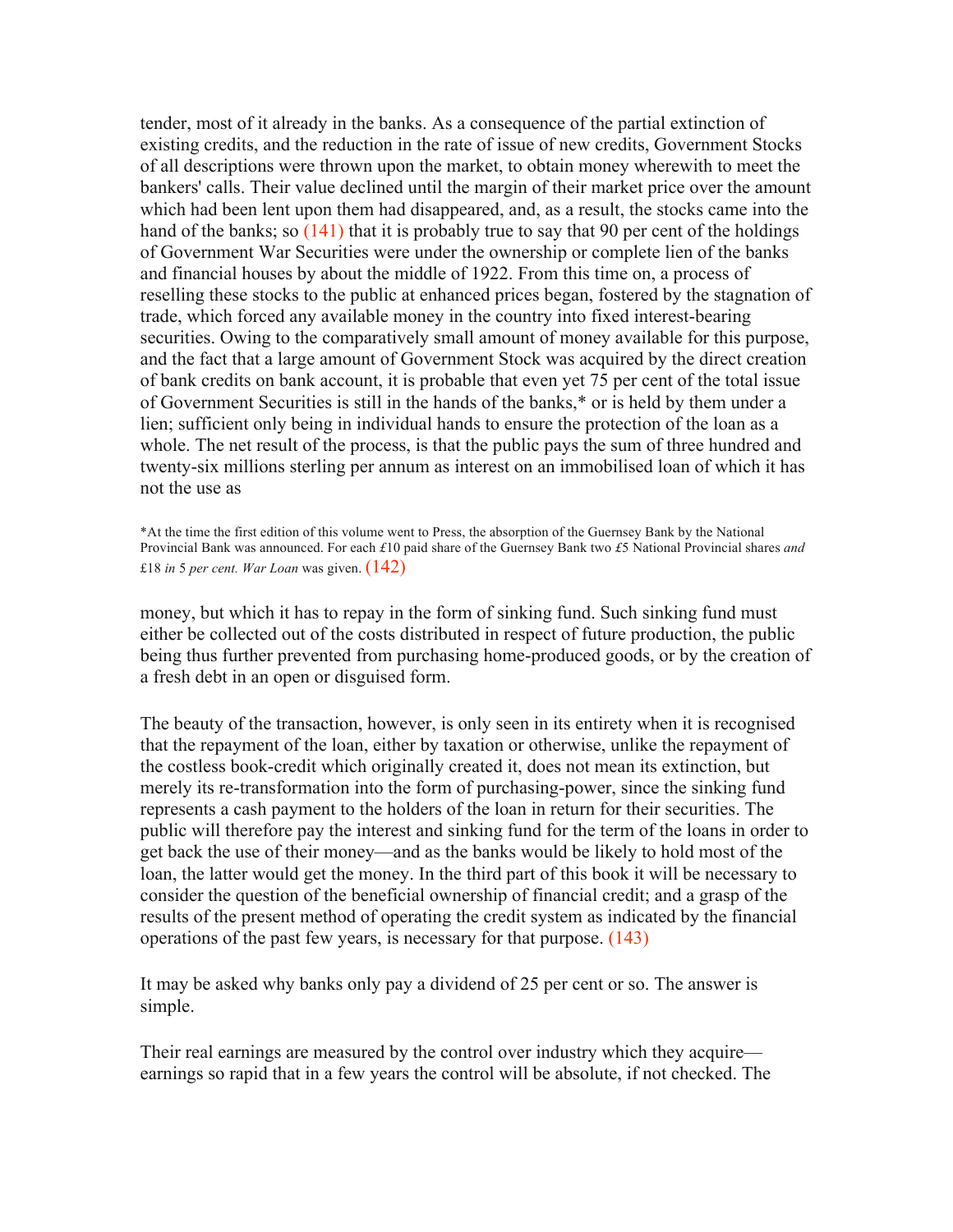amount distributed in dividends is, or could be, any desired dividend on this capital control. (144)

# CHAPTER VI

# TAXATION AND SERVITUDE

IN a remarkable document which received some publicity some years ago, under the title of "The Protocols of the Learned Elders of Zion," a Machiavellian scheme for the enslavement of the world was outlined. The authenticity of this document is a matter of little importance; what is interesting about it, is the fidelity with which the methods by which such enslavement might be brought about can be seen reflected in the facts of everyday experience.

It was explained in that treatise that the financial system was the agency most suitable for such a purpose; the inculcation of a false democracy was recommended; vindictive penalties for infringements of laws were advised; the Great War and the methods by which it might be brought about were predicted at least twenty years before the event; the imposition of (146) grinding taxation, more especially directed against Real Estate owners, was specifically explained as essential to the furtherance of the scheme. The methods by which the spurious democratic machinery and the journalistic organs of "Public" opinion could be enlisted on the side of such taxation, and an antagonism between the interests of the town and the interests of the country could be created, were explained with an accuracy of detail which can only be described as Satanic.

It is quite possible that this document is inductive rather than deductive in origin, that is to say, that some person of great but perverted talents, with a sufficient grasp of the existing social mechanism, saw and exploited the automatic results of it. If that be the case, the world owes a debt of gratitude to that mysterious author. He was substantially accurate in his generalised facts, and the inductive prophecies from them are moving rapidly towards fulfilment.

Making all due allowances for the defects in it which are only too obvious, the Anglo-Saxon character probably remains the greatest bulwark against tyranny that exists in the world to-day. That is a thesis on which a large number of volumes have been written, and it does (147) not seem necessary to expand it further. But if it be granted, it will be agreed that any attempt, either conscious or unconscious, to establish an effective hegemony over the whole of the world would be likely to concentrate on such methods as would paralyse the Anglo-Saxon.

Now, the British population, men, women, and children, are at the present time (1933) taxed to the figure of sixteen pounds seven shillings per head (or about sixty-five pounds per family), which is nearly three times the taxation per head of any other country in the world. Large estates are subject to succession and legacy duties which make it impossible for them to remain in private hands, and force them into the market in which they are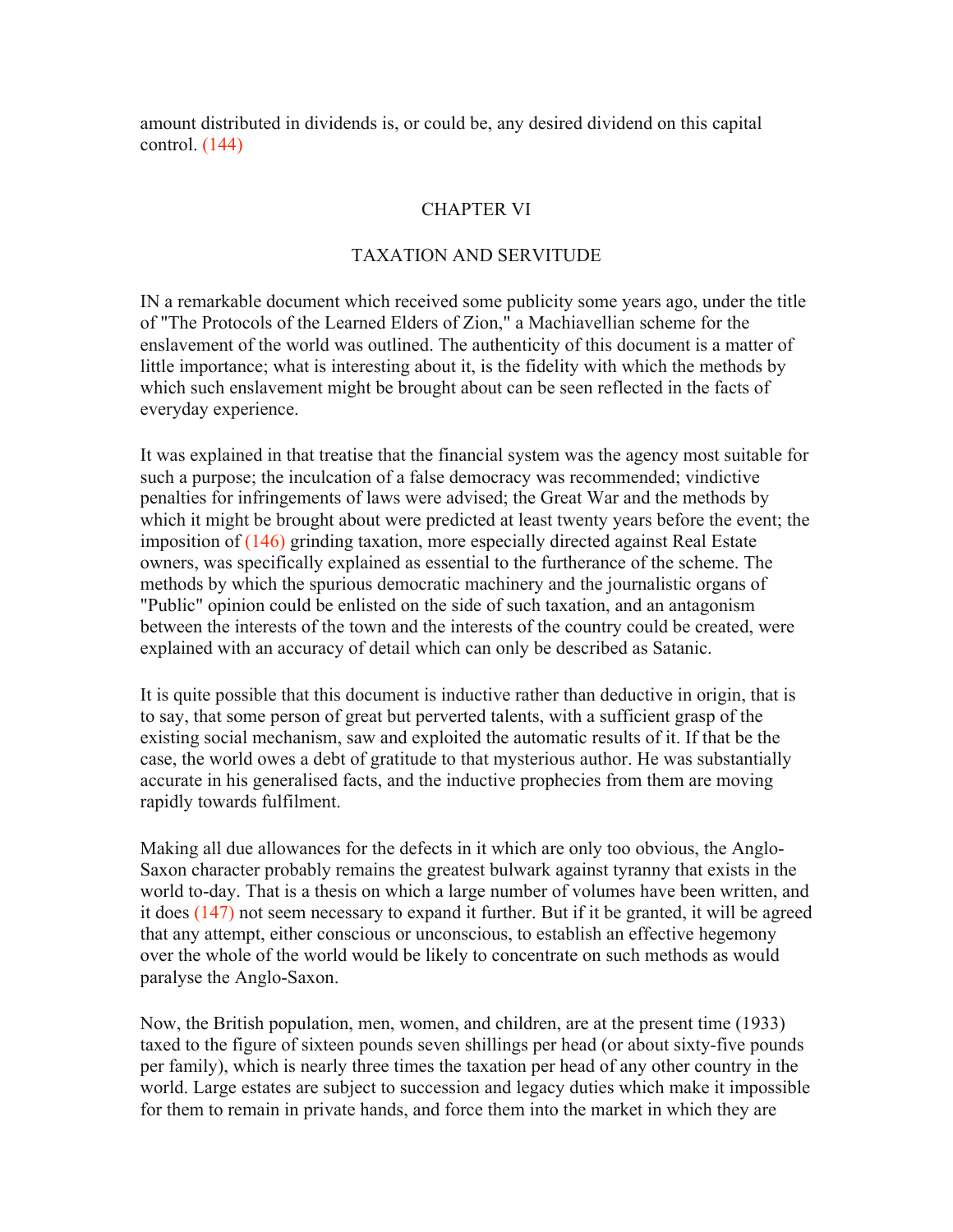acquired by corporations having access to the methods of creating financial credit. These two forms of taxation are concurrent, *i.e.* the enormous Capital Levy imposed by Succession and Legacy Duties, *so far from reducing general taxation, has been accompanied by a steady rise in such taxation*. In the United States the estimated value of all real and personal property (1923) is two hundred thousand million dollars. The bonded debt, public and private, *payable in gold* is one hundred and twenty thousand million dollars, and it is estimated that the total time (148) for interest and taxation to reach such proportions as will require the whole equity value of the United States to be mortgaged to meet it, is about twenty years. It is perhaps hardly necessary to mention that the bonded debt of the United States is held by very much the same class of financial organisation as that which is the chief owner of the bonded debt of Great Britain. The banks and financial houses are our creditors; and Capital Levies in reduction of debt are merely levies for the benefit of these institutions and enhance the attractions of the country paying them, as debt-contractors.

The portion of this taxation which is represented by interest on public debts, created more or less in the manner outlined in the previous chapter, is onerous in proportion as its destination is centralised. It is easy enough to see that it would not matter very much if the Debt of Great Britain were ten times what it is, even though the service or payment of that Debt were made on "orthodox" principles if the ownership of the Debt was uniformly distributed over the tax-paying population. Sixty-five pounds per annum per family would be collected in taxes, and (disregarding the cost of administration) the sixty-five (149) pounds per annum would be distributed as dividends. The operation would, in fact, be meaningless, from which observation we may deduce the interesting fact that presentday finance and taxation is merely an ingenious system for concentrating financial power. No proposal to *redistribute the National Debt has ever received the slightest encouragement from Socialist leaders*.

Now at first sight this would appear to lend colour to the simple Labour-Socialist idea that many men are poor, *because* a few are rich. *Post hoc, ergo propter hoc*. But once again, the matter is not quite so simple. It is perfectly true that a few men do become very rich by this process, and very many more have hopes of riches; that is how their cooperation is secured. But it is also equally true that their collective riches, in visible form, would represent a very small sum if equally distributed amongst the general population. The main tendency of the process is to concentrate the control of credit in a potential form in great organisations, and notably in the hands of the great banks and insurance companies.

It is well worthy of notice that the proposal for a Capital Levy, which was one of the main planks in the programme of the British Labour- (150) Socialist Party, was for a levy on *individuals, not on corporations or businesses.*

Apart from any more subtle explanation, even great banks hesitate to distribute their true profits for fear of attracting too much attention. It is an interesting and symbolical fact that every corner site, whether in town or village, sooner or later, falls into the hands of a bank. Comer sites are potential key positions. It may be stressing the theory a little too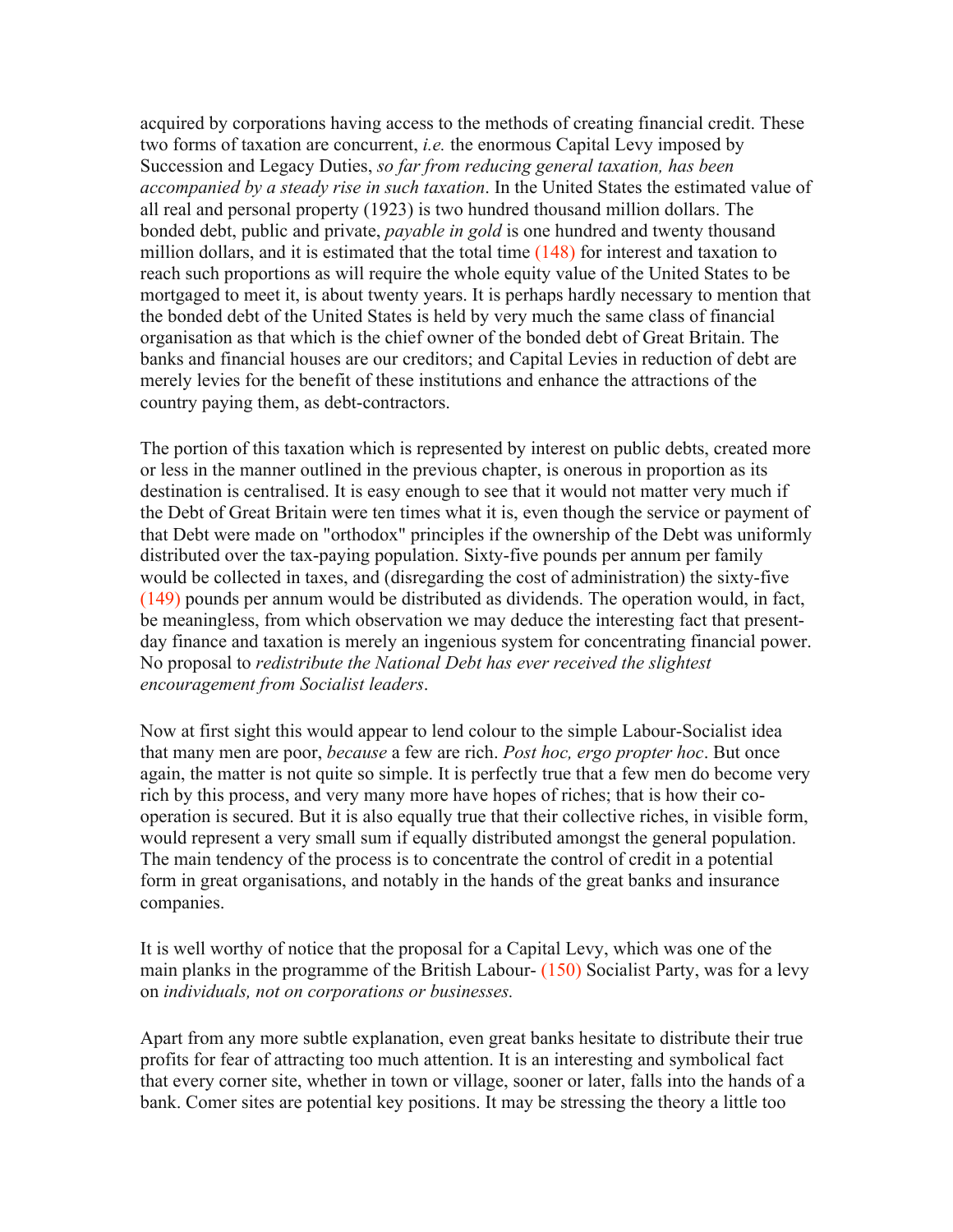far, to use it as an explanation of the fact that a recently built bank in Cleveland, U.S.A., has been designed with bomb-proof walls, and has machine-guns mounted at each comer of it. A polite intimation that his overdraft must be reduced, is a more effective argument to the average man than a threat by a machine-gun. But the idea is no doubt not dissimilar.

An organisation can only grow powerful at the expense of those involved in it, just as a tree can only grow at the expense of its soil. Corner sites, granite and marble buildings, to name only two of the more tangible signs of growth in the banking organisation, represent undistributed profits. Undistributed profits are simply cancelled credits; they are "savings" by an institution. They are credits transformed from a visible form represented by deposits, (151) into a potential form such as, for instance, the security for loans or mortgages. Every credit cancelled in this way, whatever form the cancellation may take, simply represents so much purchasing-power destroyed without the destruction to an equivalent amount in book price values, and the effect of it is that its equivalent amount in goods-values cannot be bought in one and the same credit area. It will be seen, therefore, that this concentration of securities in the hands of large organisations is a matter of much greater importance, than if even the same concentration took place in the hands of individuals who, in one way or another, disbursed the large sums thus received, since the disbursements would, in the nature of things, be spread over a very wide field of activity. But a functional organisation like a bank is only interested in consolidating the power and importance of banking, and uses the credit power that it obtains with the single aim of fostering this result. That is why we are building branch banks and other industrial buildings, instead of houses, and why such houses as are built are mostly cheap and nasty. There is not much granite and marble about the average post-war bungalow or cottage.

But however that may be, one result of the (152) process is indisputable. It still further restricts the money and purchasing-power at the disposal of individuals, and concentrates this money power in financial institutions. If the process is allowed to proceed without interruption, and it remains true that the possession of money is the only claim to the necessaries of life, then it is not difficult to see that within a short space of time, that condition of universal slavery to which the writer of "The Protocols of Zion" looked forward with such exultation, will be an accomplished fact.

The concentration of control over business firms, which is the accompaniment of the increasing dependence of the business world upon banking accommodation, is paralleled by the rapid elimination of a class of any considerable dimensions which can maintain its customary standard of life without commercial employment. Both commercial employer and commercial employed are therefore coming under an invisible control which is not subject to any criticism of its actions in respect to the giving or withholding of this "employment" without which civilised existence is becoming impossible. The obsolete system of chattel slavery had the vital defect that the slave could not fail to be conscious of his slavery, and consequently (153) required guarding. But the more insidious subjection with which we are threatened, promises a condition of affairs in which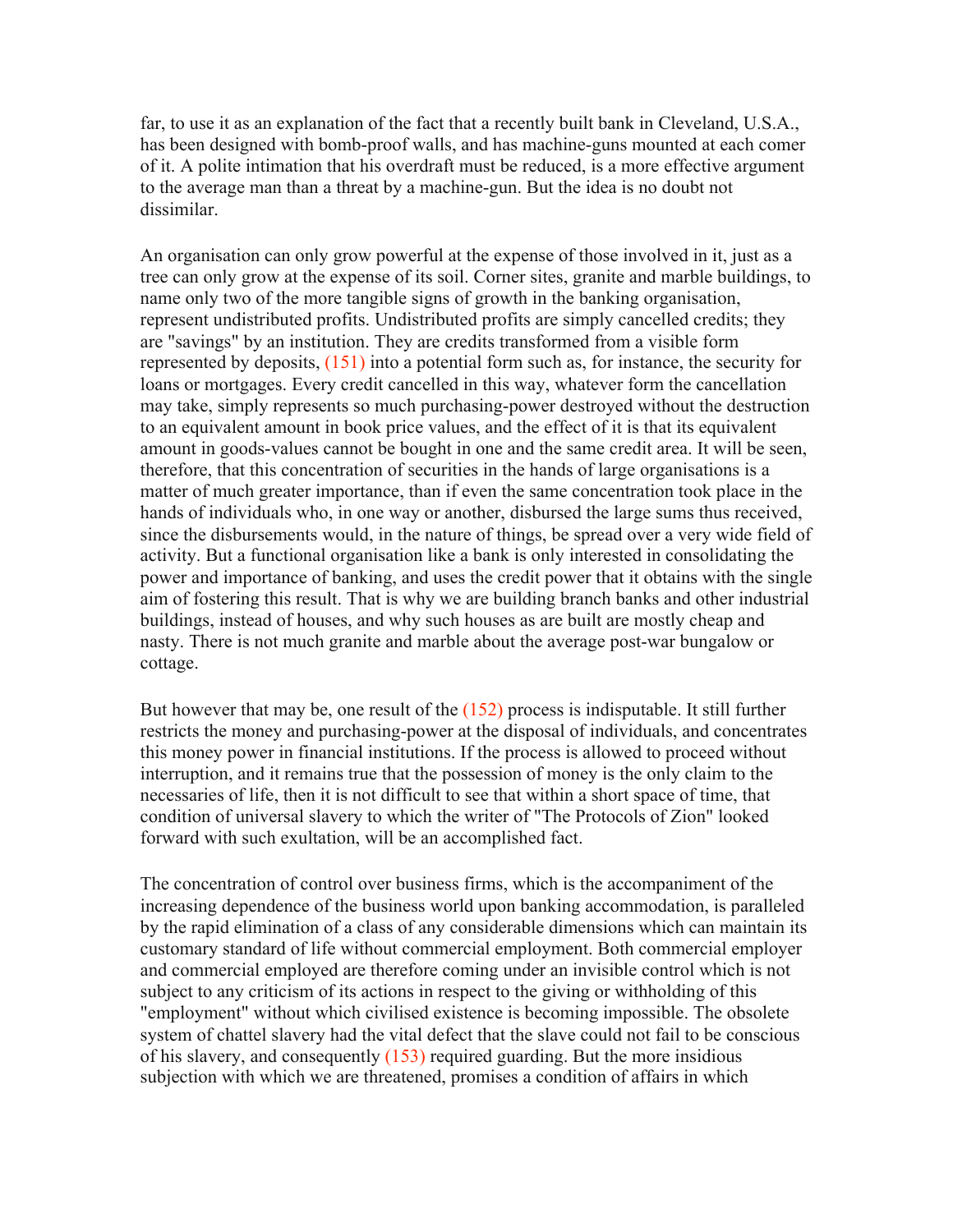servitude will only be granted as a privilege, and starvation following on degradation will be the alternative. (154)

#### CHAPTER VII

#### THE BID FOR WORLD POWER

TAKING into consideration the fact that all business is at present carried on with the express purpose of "making money," it might be imagined that even if the details of the money system were not matters of general knowledge, at any rate there would be little room left for discussion in regard to its main principles. But there is not even elementary consistency and agreement on the subject. One of the more obvious examples of this is the confusion which is in evidence in regard to matters of foreign exchange, and War Reparations.

It will be remembered that we are constantly being told that Great Britain, in particular, lives on exports of goods and services. In orthodox circles there is never any discussion in regard to this statement. It is regarded as axiomatic. It is how we become "rich." On the other hand, as a result of the determination to inflict punishment of all descriptions upon Germany for her crime of losing the War, and (156) to reward other countries for their virtue in winning it, severe economic penalties were imposed by the Treaty of Versailles. These penalties were assessed principally in terms of currency. It is common knowledge that these penalties, generally referred to as reparations, have not so far been successfully inflicted. Germany has herself expressed her willingness to pay; France in particular amongst her opponents has expressed her determination to make Germany pay. Germany has printed large quantities of paper money and has also incidentally greatly expanded her economic ability to produce, and thus, it might be imagined, to pay, but the payment has not taken place. The reason for this is quite simple, and has been explained in many orthodox quarters. Such payment can only take place by the export of German goods and services in return for a pledging of German credit based on the ability to deliver these goods and services. Notice the grim humour of the situation. At one and the same time and from one and the same source, it is being stated that Great Britain can only become rich by exporting goods and services. Germany, however, can only be penalised and presumably become poorer by exporting goods and services. A (157) science of finance and economics which will permit absurdities of this description to pass almost unnoticed, can hardly fail to produce chaos in the world. The country on which the "penalty" of reparations was inflicted is straining every nerve and sinew, not merely to export an amount equivalent to the money figure attached to the reparations, but to add to this amount by every means in her power. Great Britain, which was one of the nations very vocal in asserting that Germany must pay, is feverishly searching for methods either by tariffs or otherwise, which will prevent German goods, which are by common consent the only method by which Germany can pay, from entering this country, and is providing Germany with credits—in order that she may *import* British coal.

There must be in every country, a sufficient, if small, minority of persons who see these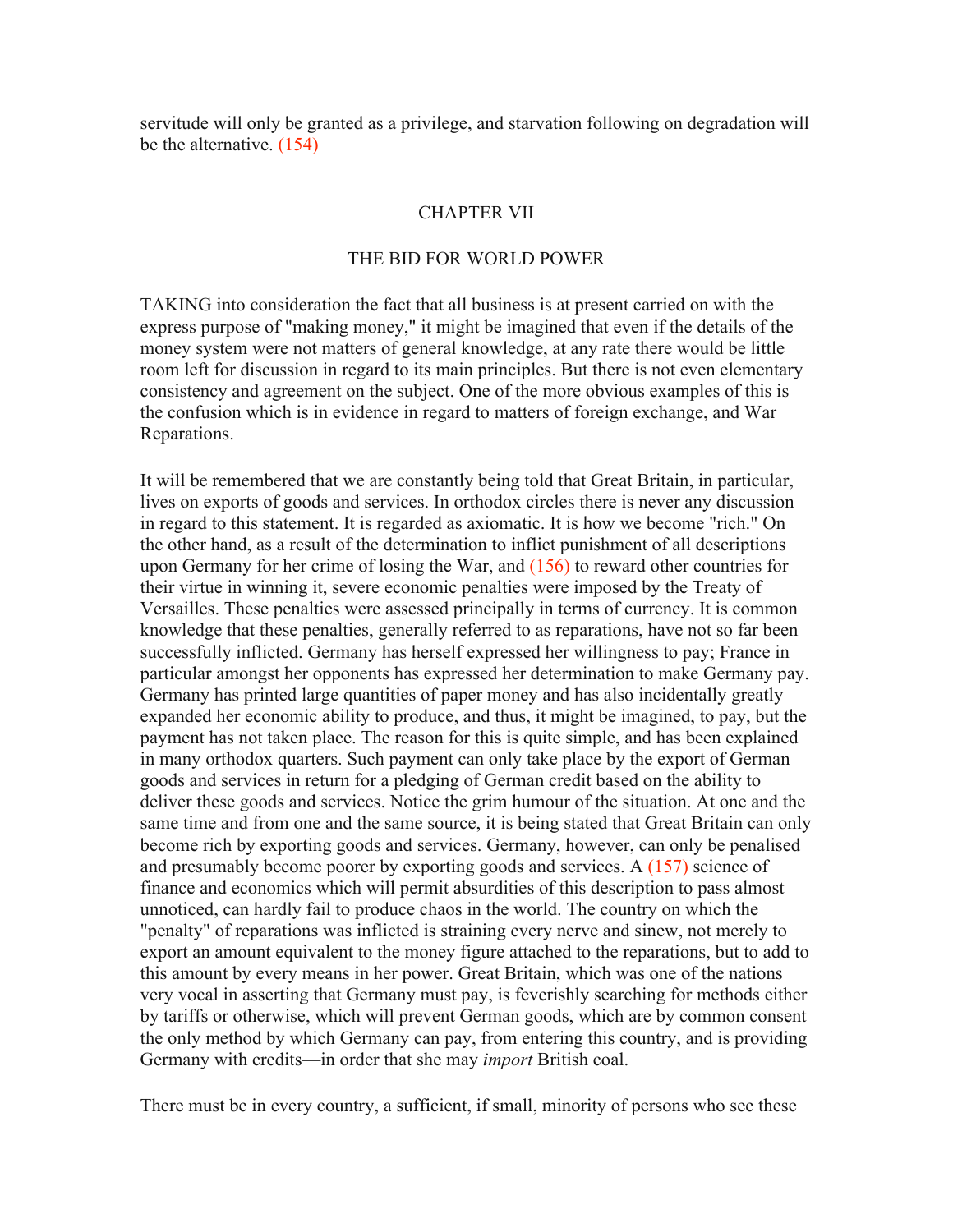absurdities and understand that they proceed, and can only proceed, from a radically defective or obsolete financial system. It can only be assumed that the silence of such persons is either dictated by fear of the results of a general exposure, or by complicity in the policy which is furthered by the existing situation.

Considered merely from the point of view of financial operations, and without trespassing on (158) the domain of world policy, it is not difficult to see that every advantage to finance, as a business, lies in rendering the Reparations Clauses of the Treaty of Versailles ineffective. To a financier, a country is simply something on which to base a mortgage. Just as a private estate which is not mortgaged is, to a money-lender, an excrescence on the landscape, so a country whose National Debt is not as large as is consistent with security is an object of solicitude to International Finance. If Germany's productive capacity for the next twenty years or so were effectively hypothecated to the service of the allies who were engaged against her in the late war, it is fairly obvious that she would not be good security for loans.

For this reason, if for no other, the efforts of the financial interests are likely to be directed to obstructing the payment of reparations, and finally to the cancellation of the obligation to pay them - a state of affairs which in the existing financial arrangements would no doubt be signalised by the grant of an "international" loan to Germany for a reconstruction of which, by all accounts, she is in no need.\*

If this line of argument be accepted, it will

 $*$  This paragraph was written in 1923. It has been justified in detail by events.—Note to Revised Edition.  $(159)$ 

no doubt occur to the reader that the insistence by the United States on the payment of the British Debt to America would seem to furnish a contradiction. It must be remembered, however, that it was necessary for someone to pay war debts, or the repayment of Financial Debt would be gravely discredited, and that the U.S. Government has so hedged round the repayment of the sums borrowed, as to make the British Debt merely a political weapon for the control of British policy. Further, it is to be remembered that the financial system is a centralising system; it can only have one logical end, and that is a world dictatorship. There seems to be little doubt that the temporary headquarters of this potential world dictatorship have been moved from country to country several times during the past five or six centuries. At one time it was in Italy and specifically in Genoa, then in the Low Countries and Lombardy, from whence came the Jewish Lombards who gave their name to Lombard Street. During the eighteenth and nineteenth centuries it has unquestionably been in London, but there is every indication that a change of headquarters to New York is contemplated. The financial and economic crippling of Great Britain, which under existing methods of finance would (160) be the result of the payment of a sum of £1,300,000,000, carried out by the process of purchasing American dollars or State Securities and cancelling them, would be a logical and necessary step to what is hoped will be the establishment of a final and indisputable Regency of the world.

We may therefore expect to see a greater diplomacy in operation, having as its objective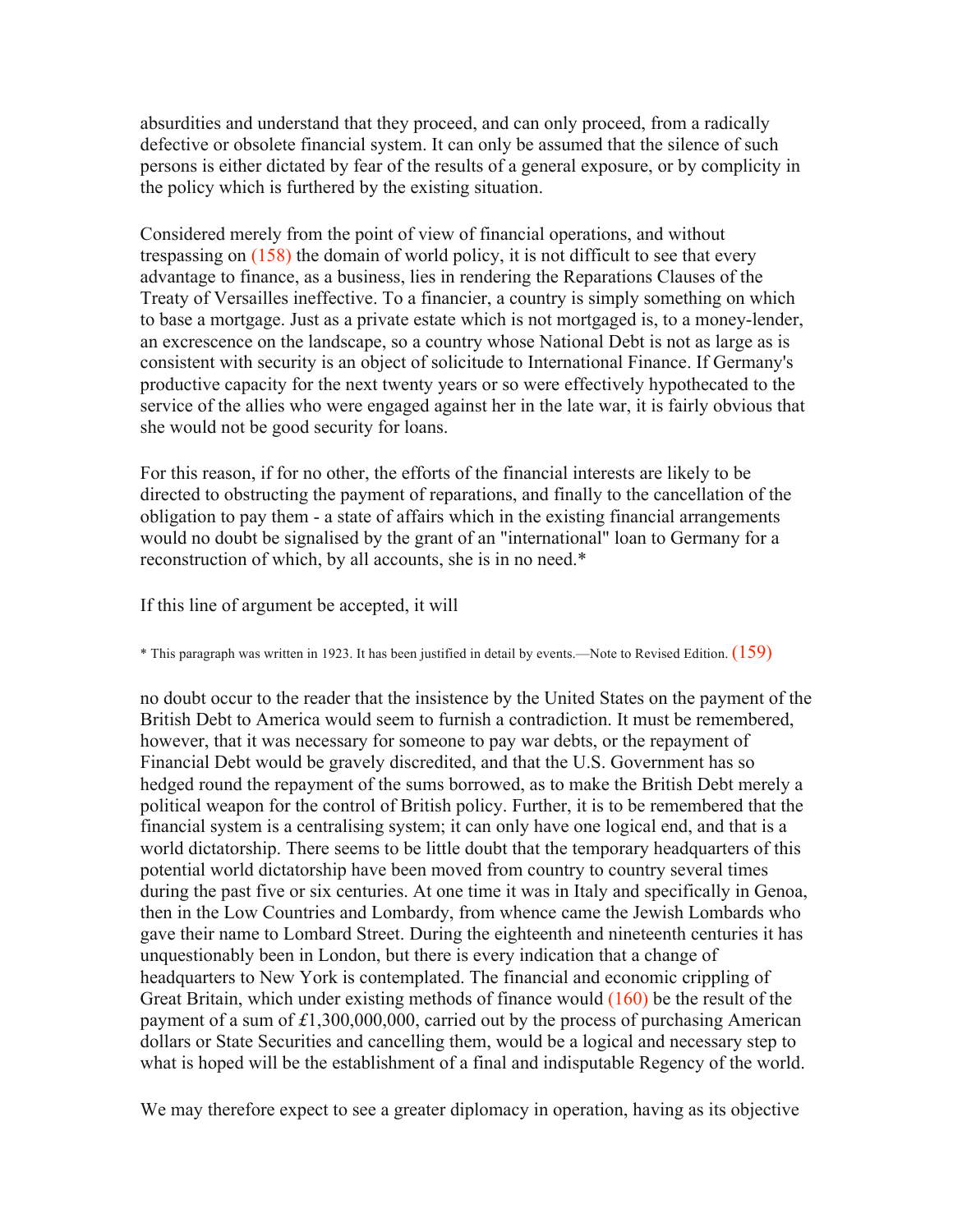the psychological, political, and military isolation of Great Britain contemporaneously with the economic and industrial emasculation which is at present proceeding. By forcing a policy of deflation on Great Britain, while at the same time pursuing a policy of inflation, the powers operating through the United States Political and Financial Government have, during the years 1918-1930, succeeded in destroying, to a considerable extent, the immense increase in productive and fighting power which existed at the time of the Armistice. A continual drain of the most skilled mechanics from this country to America has been the result of the immense disparity between the wages paid in the two countries during the same period of time. No pressure has been applied from Washington or Wall Street to secure a repayment of the indebtedness of any country other than Great Britain; (161) and, as a result, the onus of unpopularity has shifted to London in view of the impossibility of meeting American indebtedness without collecting the sums due from continental countries.

In short, it is impossible to doubt that the bid for world control, which emerged into the open in 1914, and was temporarily foiled in 1918, has merely shifted from Berlin to Washington and New York, and that the apparently better relations which exist between this country and America can only be attributed to a decision that effective resistance to the fresh attempt is for the moment impossible. The promptness with which any suggestion of departure from the imposed financial and fiscal policy has been followed by a severe fall in the sterling exchange on New York is, I think, sufficient evidence that the somewhat contemptuous friendliness which subsists in regard to Anglo-American relations at the present time can, and will be, replaced by unrelenting severity at any moment that British policy appears to run contrary to that of her creditors.

Just as, in the main, the mass of Germans were merely passive tools in the policy which resulted in the first Great European War, so it is no doubt true that the American people, as individuals, would repudiate personal complicity  $(162)$  in any similar plans. If it is true, as seems probable, that effective resistance to an imposed group policy is nearly impossible so long as the group has control of the credit of the individuals composing it, it is beside the point to pay serious attention to such a factor. The only line of action which can be effective in the emergency with which the world is confronted must be one which can paralyse or break up the group control of credit to which the majority of individuals in every country have become helpless slaves; and it is not without interest that the antagonism between the American people and the United States Government is crystallizing into an attack on the mutual support given to each other by the interests symbolised by Wall Street and Washington. (163)

### **PART III: THE DESIGN OF ECONOMIC FREEDOM**

# CHAPTER I

### THE STRATEGY OF REFORM

"In Europe we know that an age is dying. Here in America it would be easy to miss the signs of coming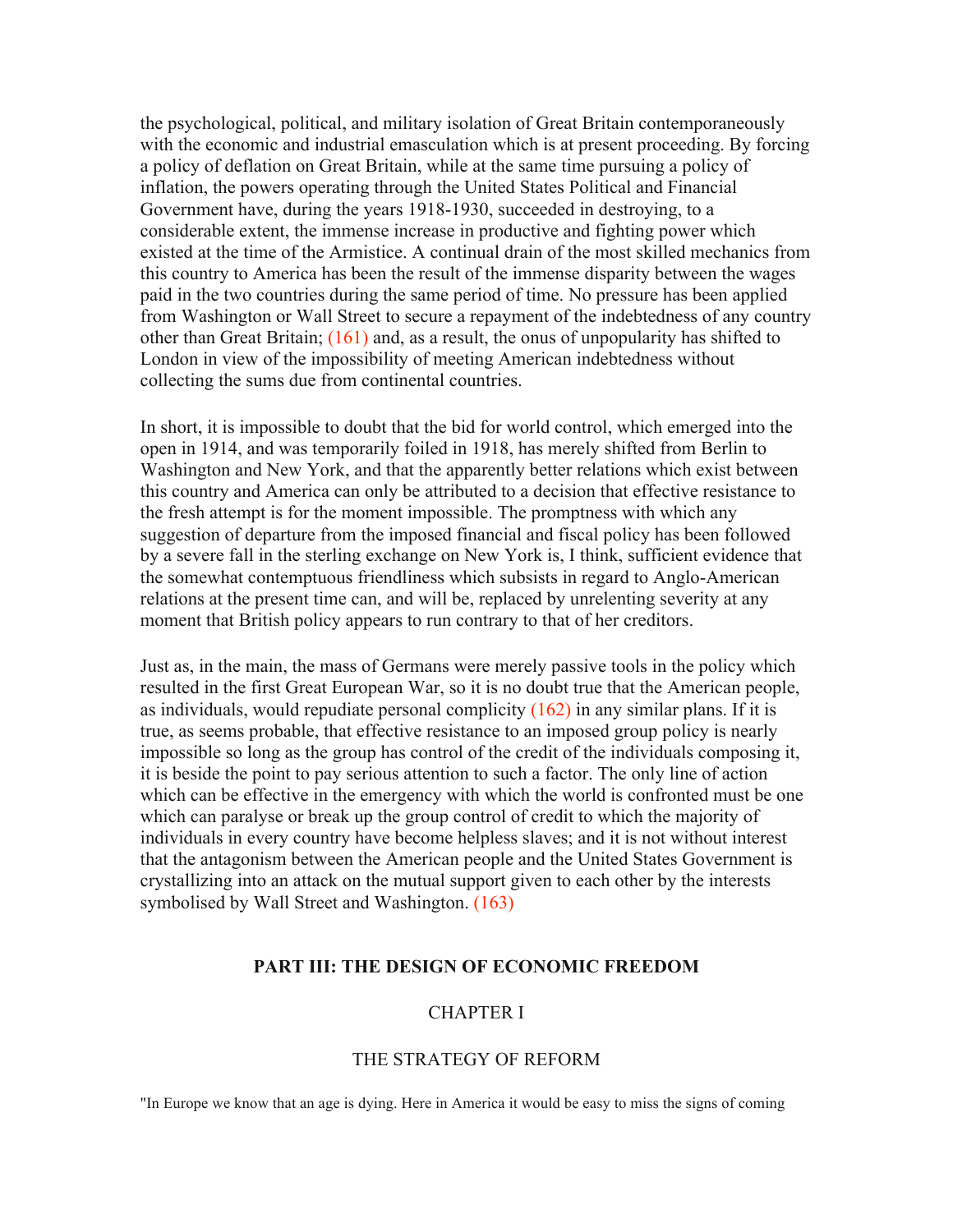change, but I have little doubt that it will come. A realisation of the aimlessness of life lived to labour and to die, having achieved nothing but avoided starvation, and of the birth of children, also doomed to the weary treadmill, had seized the minds of millions. "—SIR AUCKLAND GEDDES. (167)

IN considering the design, either of a mechanism or of an undertaking, it is first of all necessary to have a specific and well-defined objective, and, after that, a knowledge not only of the methods by which that objective can be obtained, but also of the nature and treatment of the forces which will be involved, the materials available, and their reaction to those forces.

The decision of objectives is the domain of policy. The decision of methods is technics, and the carrying out of those methods is technique. With the latter two the general public can have nothing to do, and therefore the submission of detailed schemes to the consideration of the public is a mistake where it is possible to avoid that course. It is a sound proceeding to submit a proposal to make a railway between A and B to the public as such; but to submit the engineering details of construction to the same general criticism would be absurd. (168)

We have seen in the preceding pages that there is a definite policy in operation in the world at the present time, and that policy is being supported from sources which seem superficially antagonistic. This policy, for want of a better term, can be described as the "Moral" or Classical policy; its mechanism is the mechanism of rewards and punishments; and its inevitable corollary is limitation—inhibition.

Denunciation of this policy in the abstract is beside the point; while natural, it is an attitude of mind not very dangerous to the system criticised. The point on which it is necessary to concentrate is that, whether or not this system has been the best method by which humanity could be brought to the point which it has now reached, a state of affairs has arisen out of it which is not merely intolerable in the abstract, but which in fact the modern man and woman will not tolerate. A policy which the majority of individuals concerned will not tolerate is a bad policy from a practical point of view. If it be objected that there is, in fact, no other policy operative in the world to-day, the only short answer which can be made is "Look at the world today"

The classical ideal is an imposed ideal. It is authoritarian, However hopeless at the (169) moment may seem the alternative, there will, I believe, be nothing but strife and distress in the world until an imposed *policy* is replaced by an agreed *policy*.

It has already been suggested that the chief aim of persons who may be regarded as executives of the Classical Policy is to avoid as far as possible any discussion on the policy itself and to direct public attention to a profitless wrangle in regard to methods. In Great Britain, Conservatives advocate the raising of prices by means of tariffs; Liberals advocate the lowering of purchasing-power by means of increased Death Duties and Insurance Schemes; Labour, the strangulation of individual initiative by means of nationalisation or a Capital Levy. The choice offered to the free and enlightened elector is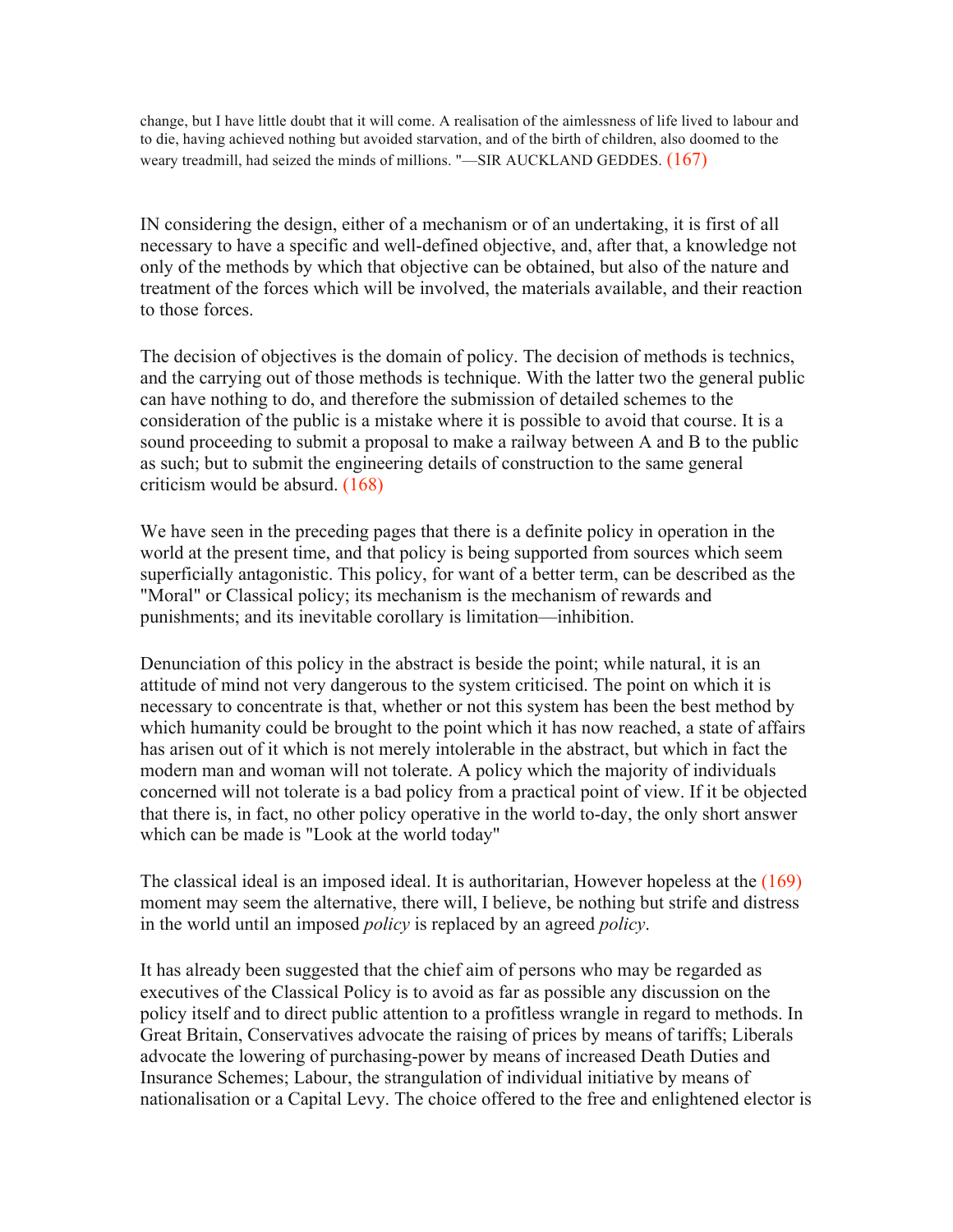between being hanged, boiled in oil, or being shot. In the United States every effort is made to rivet the attention of the public on tariffs or Prohibition, while crisis succeeds crisis, and the mortgagee grips the land with ever greater tenacity.

In this world it is action which counts. The only sense in which the phrase "Right is stronger than Might" is anything but pernicious nonsense is that, in the last event, might depends on the actions of individuals, and if it is (170) possible to affect the actions of individuals by something which we call "Right," "Might" and "Right" may eventually be found on the same side.

Now, we never get mass action out of altruism. Altruism is an occasional characteristic of individuals, never of mobs. It is part of the miasma of propaganda with which the world is flooded at the present time to pretend that such mass action as the entrance of Great Britain or America or France or any other nation into the Great War proceeded from altruistic motives. It is perhaps hardly necessary to stress the point that this was not so, but it is not without practical use to consider the methods by which mass action was attained.

Passing over the causes which induced, for instance, Great Britain as a nation to declare war against Germany, because very few persons would accuse nations of altruism, the first result of that declaration was an order to Regular Troops to proceed overseas. No altruism entered into the obedience to this order; mutiny would have been punishable by death. It is not unfair to say that the original means by which this Regular Force was enrolled was by the offer of a stable economic future, combined with an interesting career. (171)

Subsequent to the departure of the regular army, volunteers were called for. Amongst these volunteers were most unquestionably numbers of people actuated by great devotion to patriotic ideals. But it would be erroneous and misleading to say that these were in anything but a small minority. Love of excitement, pressure of public opinion, hopes of glory and advancement, fear of invasion, and by no means least, the very attractive financial terms which were offered, all played their part. The Derby Scheme by which the population was divided into categories was a remarkable example of enlisting a majority to coerce successive minorities. When finally these failed, the residue, by this time reduced to impotence, were compelled by conscription and by stark threats of punishment to join those who had been captured by more ingenious methods.

There was an exact parallel to this method of procedure in the proposal put forward in 1922 by the Labour Party, for a Capital Levy on fortunes over *£*5000. The minority is first penalised; and the majority is subsequently to be enslaved in successive batches.

As a result of the consideration of the care with which the financial and legal organisation (172) of the world has been perfected and has entrenched itself, it seems difficult to avoid the conclusion that when the milder methods, and the ability to manipulate public opinion, no longer function, the mask will be thrown aside and stark compulsion will be ruthlessly invoked. That is already happening in portions of the Middle West of America,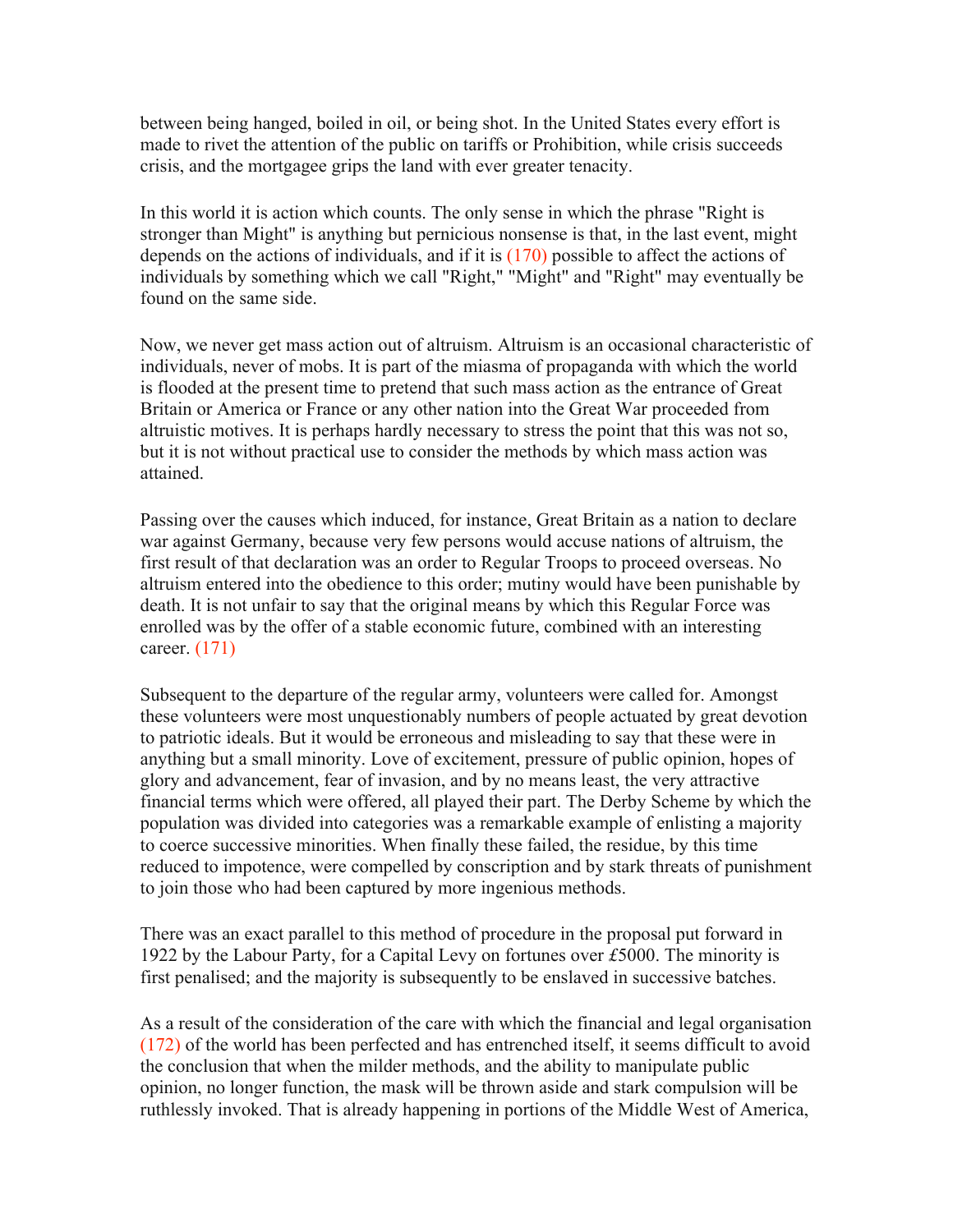where strikes are indistinguishable from minor military engagements; and much the same phenomena are observable in Germany. The "castor oil" methods of the Italian Fascisti were similar. The British Government representative on the Board of our only aeroplane company is, by a curious coincidence, the President of the Bankers' Institute. All this is important in considering the emphasis to be laid upon such questions as to whether the attainment of reform by political, that is to say, Parliamentary methods, or whether some variant of the "Direct Action" principle is the only possible path to effective change. There need be very little doubt that the forces of the State could all be applied to enforce a Capital Levy or the nationalisation of mines. Would those forces function to enforce a modification of the powers of banks and the methods by which the credit system is operated? The derisory results obtained in regard to the very modest efforts to (173) interfere with the price system during 1917-1918 lead one to doubt it.

Assuming for the moment, however, the comforting assumption that the will of the people, as expressed by their votes, must prevail, there is no doubt that the defeat of the power of political caucuses to draw up the agenda of an election is the immediate objective. The exact method by which to attain this end is immaterial so long as it is attained. The invalidation of an election, if less than 50 per cent of the electorate voted on the issues submitted to them, would be as good a method as any other. The recognition of the danger to the Hidden Government which is contained in some such procedure is no doubt responsible for the proposal (and in, certain areas, the Law) constituting abstention from voting a penal offence.

It would then be necessary to obtain a straight vote on major questions of policy. This does not seem to present insuperable obstacles. There seems to be no fundamental reason why an election should not be held on an issue as "Do you want employment, or do you want goods?" From this point, however, progress would appear difficult. The power of appointing members of committees—in short, the  $(174)$  power of patronage—is a jealously guarded asset. Short of holding an interminable series of elections, both on personnel and terms of reference, it is difficult to see how any effective check could be exercised over a determined and organised obstruction and misdirection of public attention such as is certain to be exercised by the interests attacked.

This superficial examination of the situation may be sufficient to indicate the unsuitability of Parliamentary machinery as an agency with which to deal with the issues involved. Let us, therefore, return to the springs of action in individuals. There is, doubtless, a certain small number of individuals whose interests are indissolubly wedded to the present economic and social system. The essence of their attachment to it is the fact that it places them in positions of enormous, if frequently hidden, power, and this power, far more than any material reward, is the object of their concern. These individuals are not amenable to any argument other than *force majeure*.

Now it is quite incontestable that the power of money is by far the greatest power which is wielded by this small minority of persons. The power to reward and punish, which is the power that they prize, is almost solely due to the fact  $(175)$  that most people in the world want money, and most people in the world cannot get it, except eventually by the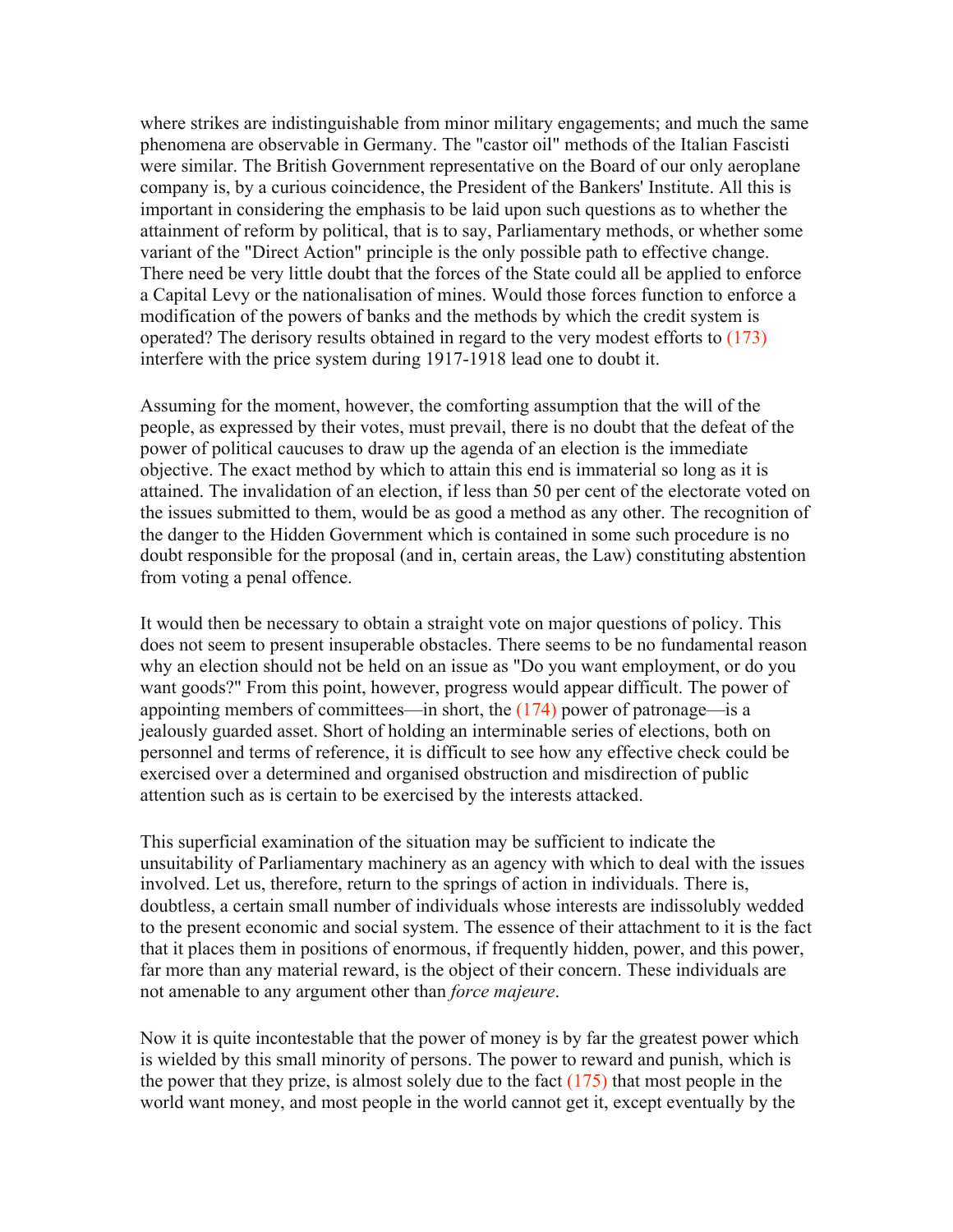acquiescence of those in executive control of the Financial System. By this power of money, this small minority can obtain the assistance of the majority, and thus retain the determinant of force

Taking the situation as a whole, therefore, it seems indisputable that sooner or later this monopoly of money power has to be attacked; that for reasons already explained, it is not being attacked now, and that taxation, so far from attacking it, enormously strengthens and consolidates its power; that until it is attacked, and successfully attacked, it can, by bribes under various disguises, always retain a majority. By the aid of this majority it can defeat an antagonistic minority, quite irrespective of whether that minority is "right" or otherwise, and the only method by which the minority can ensure that right is might, is by obtaining the control of those inducements which do, in fact, ensure mass action. This means, I think, that if we regard the distribution of money power to all individuals, in opposition in the present tendency to concentrate it in group-organisations, as the first aim of economic freedom, we are  $(176)$  driven to a somewhat hackneyed conclusion that the means and the end are in this case identical. We can only defeat money power with money power. (177)

# CHAPTER II

### SOUND MONEY

IF we clear away from our minds all the over-growth with which our conception of the industrial system is obscured, one fact seems to emerge clearly. The primary inducement by which the co-operation of the great majority of persons is obtained is through the necessity of "getting a living." That is to say, the first policy of an industrial system which would obtain the unhesitating acquiescence of the majority, is that it should deliver the goods and services that they require with the minimum amount of trouble to everybody. Not only is it indisputable that the industrial system does not do this at the present time, but it is not even publicly contended that this is its object. As a system, it is only considered to be open to criticism when it fails to provide full employment for everyone.

So far as the generally accepted methods of (180) democracy are adaptable to the situation, there is no shadow of doubt that the first and most important task of the majority is to vote on this single issue. And the first task for any executive, genuinely empowered by the majority to serve its best interests, is to devise means by which the desires of the majority can be given effective embodiment.

At this point it is valuable to recognise the parallelism which exists between the attributes of a political majority, on the one hand, and the economic consumer, and the political minority, on the other hand, and the economic producer. Just as a political majority is likely to be right on a matter which truly comes within the domain of policy, but is very probably wrong in its ideas as to how that policy can be made effective, so, conversely, it is undoubtedly true that the industrial technician (the "intelligent minority") is very apt to hold distorted views on the objective of the producing process in which he is so keenly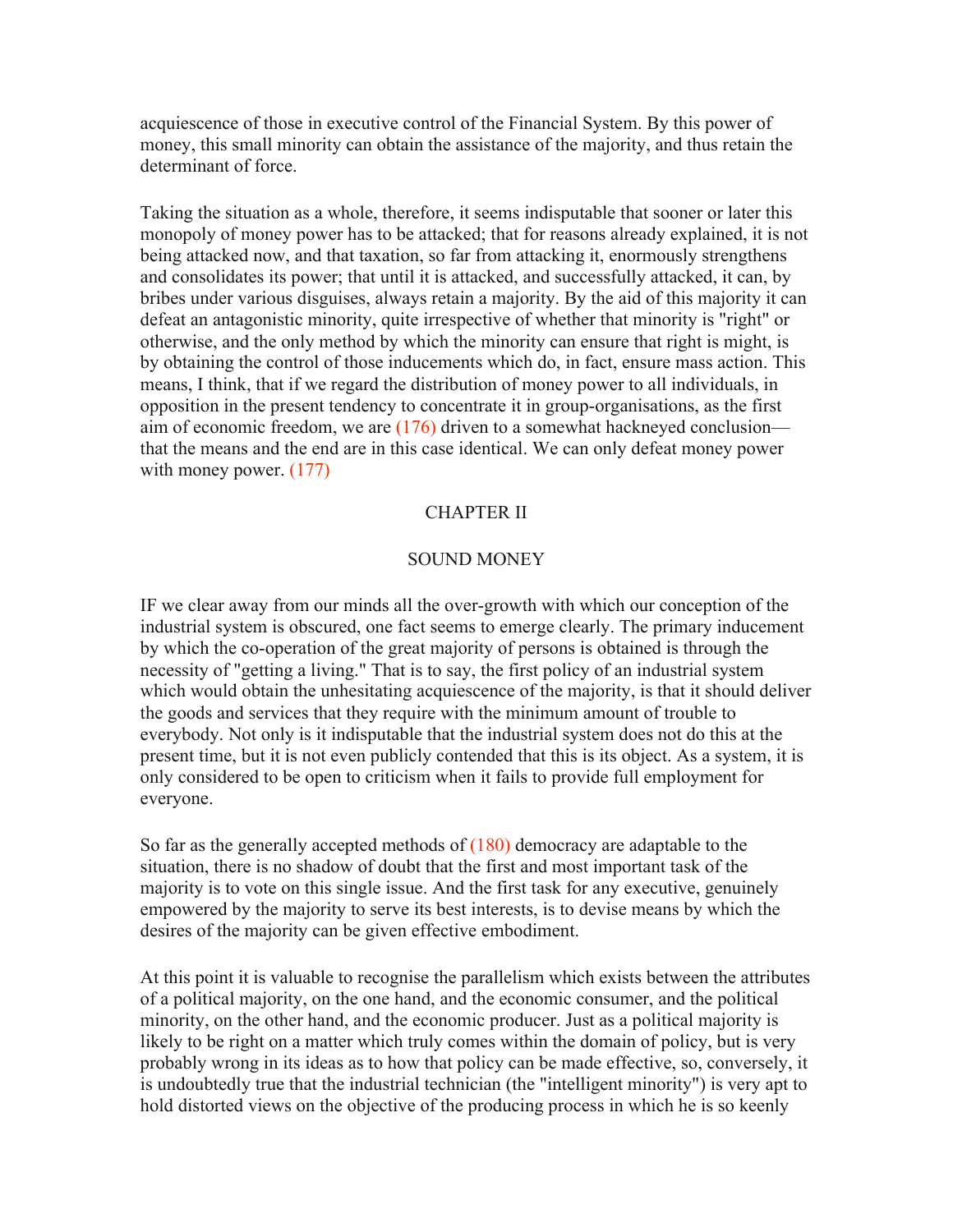interested; while being unquestionably the right and proper person to decide on the technique to be applied to a given programme of production. The parallelism extends with sufficient completeness to the proper relationship between the consumer (the "majority") and the programme of production, the (181) consumer being only legitimately interested in results.

It is also vital to notice that, so far from these relationships being in any sense theoretical, they are so automatic and inherent that they exist in a definite form in the world to-day. In spite of all the agitation for what has been called workers' control of industry (an agitation which has been pressed forward in every part of the world) such a thing has never been in effective operation, for the reason that it is against the nature of things. Finance directs, and always has directed, the programme of production. Finance is the technique of credit; and the origin of credit (though not the whole basis of credit) should be the consumer. "Workers' Committees," Soviets, and so forth, are crude creditdistribution societies, whose working is inferior as such to that of the orthodox bank. It is possible to remove every factor from the industrial system, except effective demand, and some sort of industrial system, however primitive in kind (even to the extent of digging for roots and climbing for fruit), will remain; but take away the desire, the need or the belief in the ability to consume, and not a seed will be planted nor a tool employed. It is not for lack of technical ability, (182) but for lack of effective demand, that civilisation today stands on the brink of irremediable catastrophe.

There is, therefore, no room for doctrinaire theorising in regard to the "aims of industry"; the trouble about industry is not that its aims are wrong, but that it fails to achieve them. And it fails to achieve them for a simple reason—the individual is divorced from the credit which is his, and, in consequence, does not duly function as a consumer. It is only necessary to recognise the natural relationships which underlie any sort of functioning of an economic society. If we recognise and admit these relationships, and make our arrangements accordingly, we have a machine which is designed to work in accordance with the only forces which are available to work economic machines, and the result is smoothness and efficiency. If we refuse to recognise these forces, or pretend that they have a direction which is contrary to the facts, or clamour for a change in their nature (a "change of heart"), we are likely to get an economic machine which is about as successful as would be a plough if installed for the purpose of driving an Atlantic liner. We are in the position of a would-be engineer who refuses to accept the principles of thermodynamics, and, (183) instead of endeavouring to improve the steam engine, tries to alter the properties of steam.

The financial relationships which correspond to these principles are fundamentally simple. The credit power which is based on the demand of the community as a whole for goods and services can only be effectively directed in detail by trained technicians, using that description, in the words of the Labour Party, "to include workers by hand and brain." But just as it is in the nature of things that ownership and finance are indissoluble, so, while emphasising the sphere of the technician in production, it is equally certain that his *product* belongs not to himself, but to the community from which he derives his financial energy. It is the business of the scientist, the designer, and the inventor, to place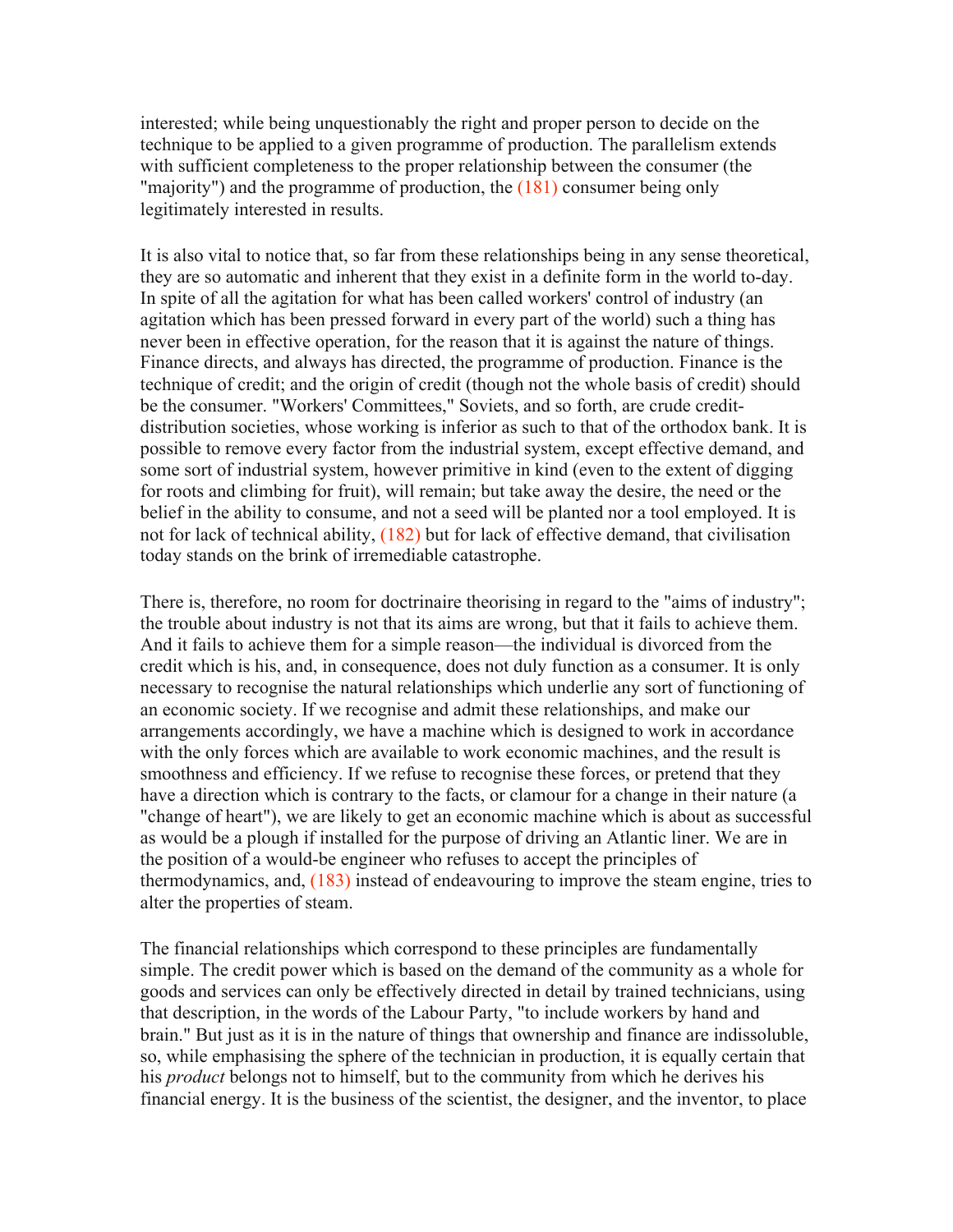before the individuals who compose the public the achievements which are considered possible. It, is the business of the public to say in what quantity and in what priority it considers those achievements desirable, and it is the business of the producer, in the general sense of the term, to act in accordance with the verdict, and to hand over the product to the general public—the consumer—of whom alike the producer and the inventor are a part. That is practically what happens at (184) present, with the vital exception that the order system which connects the individual with the producer does not function; whether by accident or design is largely immaterial.

One method by which it is possible to visualise in a familiar form the embodiment of such a set of relationships is in the conception of, let us say, Great Britain, Limited. If we imagine a country to be organised in such a way that the whole of its natural born inhabitants are interested in it in their capacity as shareholders, holding the ordinary stock, which is inalienable and unsaleable, and such ordinary stock carries with it a dividend which collectively will purchase the whole of its products in excess of those required for the maintenance of the "producing" population, and whose appreciation in capital value (or dividend-earning capacity) is a direct function of the appreciation in the real credit of the community, we have a model, though not necessarily a very detailed model, of the relationships outlined. Under such conditions every individual would be possessed of purchasing-power which would be the reflection of his position as a "tenantfor-life" of the benefits of the cultural heritage handed down from generation to generation. Every individual would be vitally interested in that her- (185) itage, and his clear interest would be to preserve and to enhance it. Contemporaneously with this, he might also be a "producer," and although it is probable that the money incentive in the form of wages could be made small in comparison with the dividends he would receive as a shareholder, the relation between these two forms of effective demand offers a flexible method of transition from the existing arrangements. It will be obvious that such a set of relationships does not impinge on what is commonly called the rights of property, so long as these rights are "consumers' " rights. It renders each individual immune from economic penalisation for his personal views, and thus forms the only effective bulwark against tyranny, and it places the underlying facts of co-operative production in a light in which they can be seen and grasped by the most modest intelligence. Under such an arrangement, wages and salaries become what they are in fact at present - merely a credit grant against future production, and a measure of the *human* energy put into production. This credit grant would be cancelled by the writing down of the national assets to an extent represented by the sum of wages and salaries, the assumption being, of course, that the wages and (186) salaries represent the consumption of goods over a given period which have to be debited against the production of the same period. The dividend which is declared over the equivalent period represents the division of the difference between actual consumption and actual production (both of actual products and production capacity) over the same period.

Pursuing this line of reasoning, it is not difficult to see that in the modern world a workable financial system is far more in the nature of an accounting and order system than an exchange system.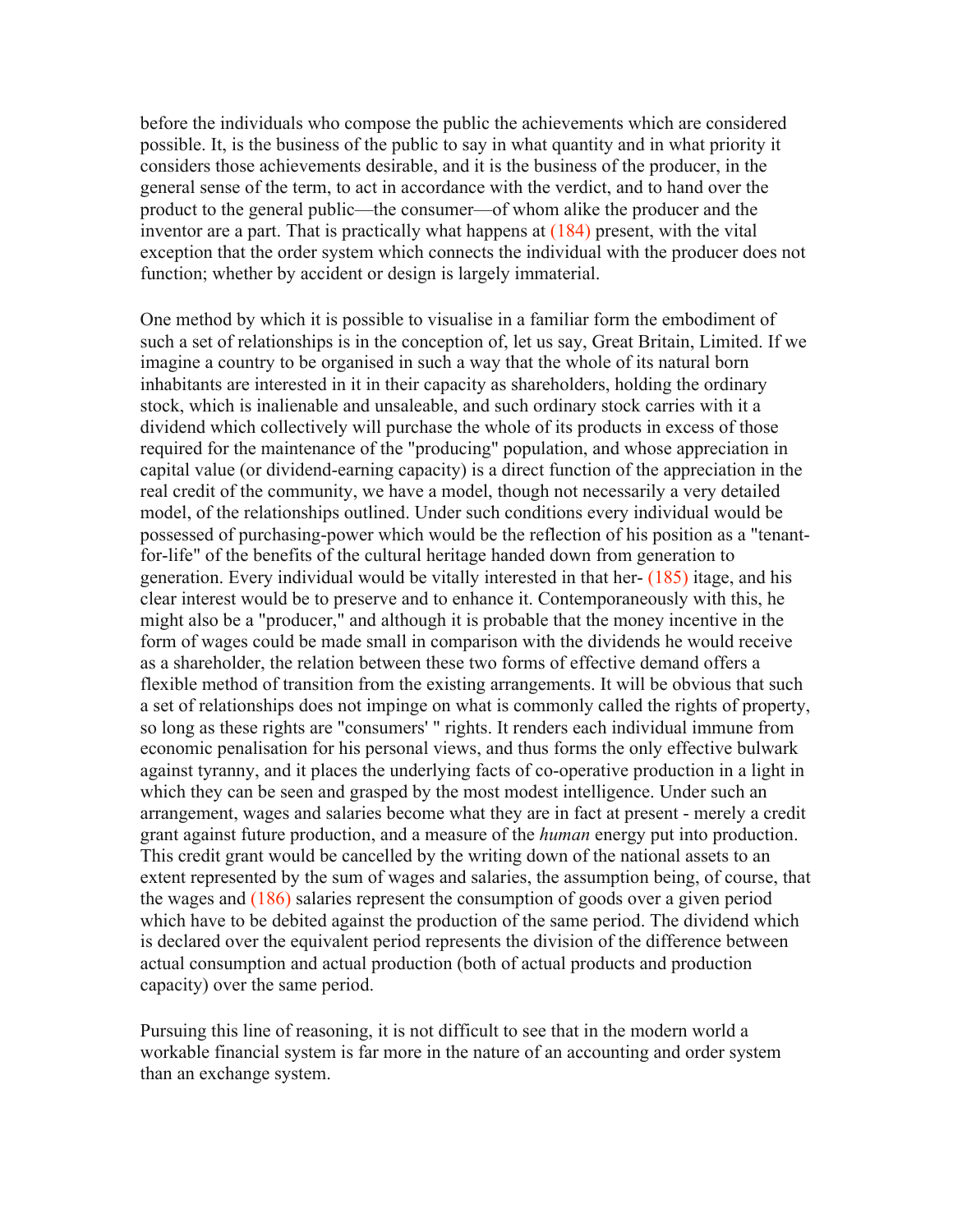When each man ploughed, sowed, and reaped his own harvest it was a reasonable argument both ethically and pragmatically that what he produced was his own to be used or exchanged for other products, as he saw fit. In this exchange process the use of tokens was an obvious development. Our word "pecuniary" (Latin, *pecus*, cattle), no doubt derives from the practice of using leather discs to represent a cow or a horse. The owner of the animal parted with the disc in return for suitable consideration, and when convenient the holder of the disc presented it and obtained delivery of the property. It is of importance to realise in this connection that (*a*) The owner of the cattle and the original (187) issuer of the money were the same individual; (*b*) To the extent that the system was in use, it was obviously its intention that production of goods and production of monetary units should keep in step—that each unit of real property should be represented by an equivalent unit of money and the destruction (or final delivery by its original owner) of a unit of real property would consequently involve the cancellation of the equivalent monetary unit, or its re-issue by a new owner.

It is easy to conceive that a simple monetary system of this nature would be an immense convenience to a pastoral community limited both in numbers and in the variety of its property, but that abuses (probably forgery and inflation) would grow as the system was enlarged and modified to meet a civilisation of greater complexity. These abuses would naturally produce a group of experts to deal with them and at once the general outlines of a nascent banking and credit system become evident. The transfer of the right to issue money from the property owner himself to a group of specialists alleged to be acting on his behalf would be an easy step.

Now, as emphasised in Chapter V, the factor transcending all others in importance in the (188) modern world is the cultural inheritance by the aid of which wealth in practically unlimited quantity can be produced by a small and diminishing amount of human labour. In order that a financial system may work in accordance with the necessities of the conception on which money rests fundamentally it is necessary :

(*a*) That the money equivalent of this property shall arise from and vest in the owners of the property.

(*b*) That it shall increase only as this property increases and decrease only as it decreases.

(*c*) That the relationship established between a unit of property and the money unit representing it shall be maintained.

The original conception of the classical economist that wealth arises from the interaction of three factors—land, labour, and capital, was a materialistic conception which did not contemplate and, in fact, did not need to contemplate, the preponderating importance which intangible factors have assumed in the productive process of the modern world. The cultural inheritance, and what may be called the "unearned increment of association" probably include most of these factors, and they represent not only the major factor in the production of (189) wealth, but a factor which is increasing in importance so rapidly that the other factors are becoming negligible in comparison.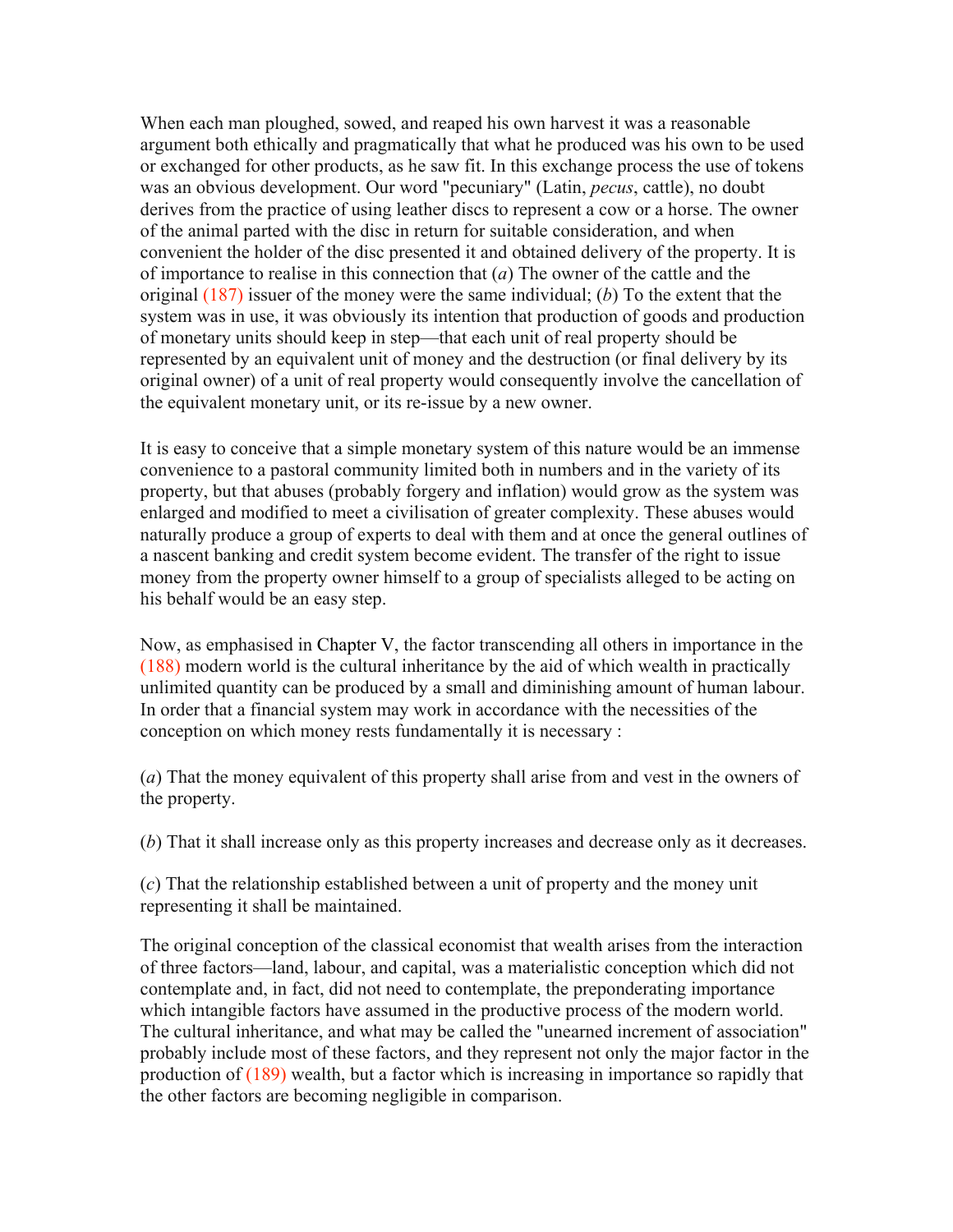It is both pragmatically and ethically undeniable that the ownership of these intangible factors vests in the members of the living community, without distinction, as tenants-forlife. Ethically, because it is an inheritance from the labours of past generations of scientists, organisers, and administrators, and pragmatically because the denial of its communal character sets in motion disruptive forces, threatening, as at the present time, its destruction. If this point of view be admitted, and I find it difficult to believe that anyone who will consider the matter from an unprejudiced point of view can deny it, it seems clear that the money equivalent of this property, which is so important a factor in production, vests in and arises from the individuals who are the tenants-for-life of it.

The question of its net increase is also beyond reasonable question. Every scientific invention and discovery, besides forming a real asset in itself and being essentially an addition to the assets of civilisation, reacts on other assets in a manner which automatically increases their value, just as the addition of a new subscriber to (190) a telephone exchange automatically increases the value of the telephone system to the existing subscribers by giving each one of them an additional line of communication. This factor, probably far more than the material assets of civilisation forms the basis of its real and growing store of wealth. To be set against this, is merely the depreciation and obsolescence of material assets, including consumption goods, and it is beyond question that on balance the yearly appreciation of wealth is greatly in excess of depreciation.

The relationship of money issued, to the goods against which it is issued, is completely maintained if prices are in the first place related to costs, and the value of the unit in which costs and prices are computed is consistently related to the changing ratio between production and consumption. This is not satisfactorily attained by any of the devices for the production of stabilised money, even if it were possible to achieve them, since a stabilised unit of money involves the adjustment of past values on a scale which seems to me, at any rate to be, fantastically impracticable. But if, without varying the accounting figures which apply to plant, machines, and other real property, we vary the purchasing power of these units for which they are accoun- (191) ted in accordance with the fundamental proposition that the true unit of account derives from the ratio

consumption production  $\overline{\phantom{a}}$ ,

the whole of our production values are automatically adjusted in accordance with the facts as these vary from day to day.

This may be put in the following mathematical form.

Let Y be any arbitrary unit and  $t =$  time, then the total production at any time is  $P = f(y,t)$ and total consumption at any time is  $C = \varphi(\gamma_1, t)$ . Rates of change of P and C with respect to time are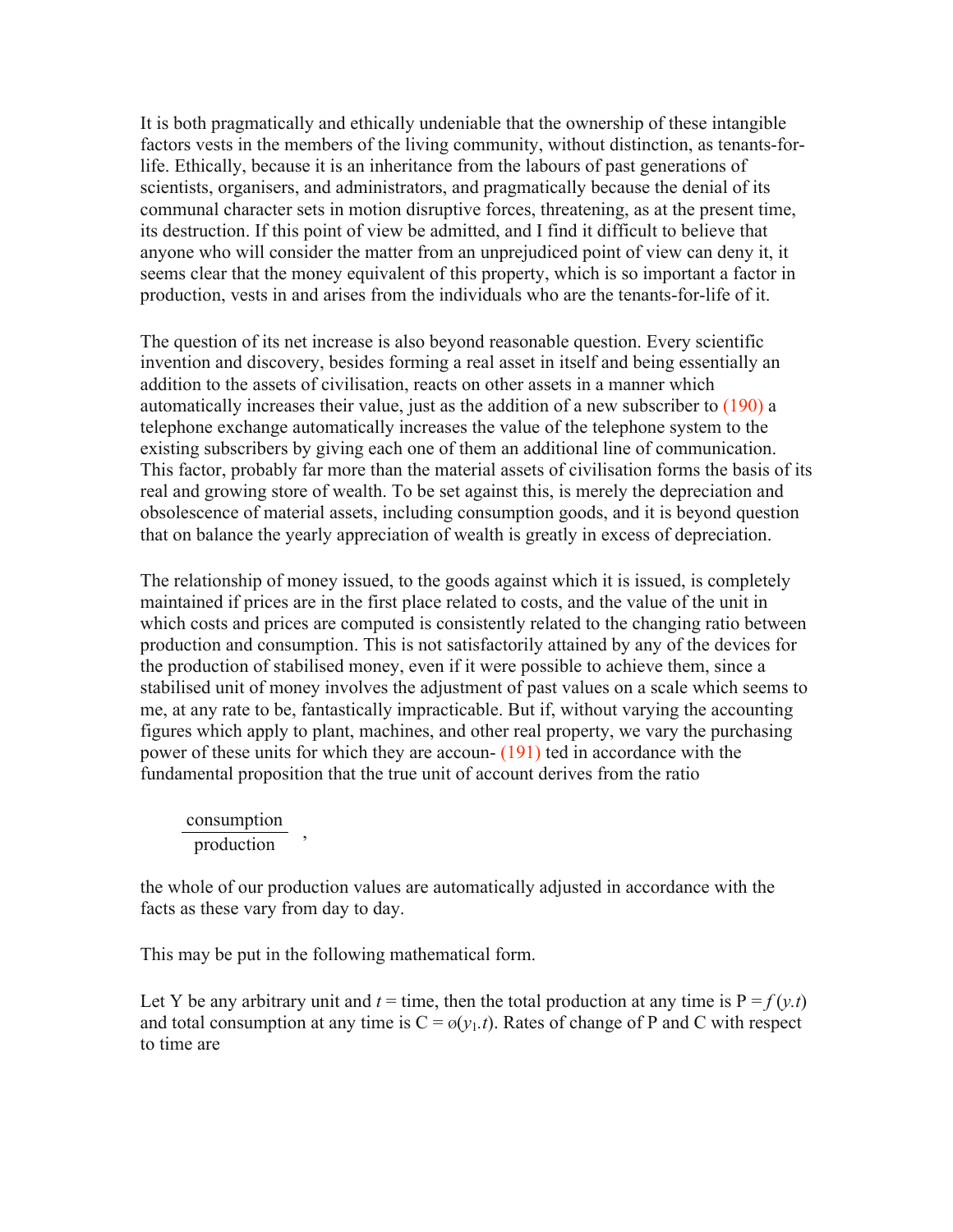$$
\frac{dP}{dt} = f, \quad (y.t) \text{ and } \frac{dC}{dp} = o, (y_1.t).
$$

Price varies as

$$
\frac{dC}{dP}
$$

This is an instantaneous value. Mean values can be found for a period and the price factor then becomes

$$
\int \frac{T_2}{T_1} \frac{dC}{dt} dt
$$
\n
$$
\int \frac{T_2}{T_1} \frac{dP}{dt} dt
$$

mean consumption-rate for selected period

*i.e.* price factor  $=$   $-$ 

mean production-rate for selected period

### (192)

It should be emphasised that the practical operation of a price factor of this character involves no difficulty and is, in fact, in various forms a commonplace of business operations at the present time. As compared with the complex system of discounts which are a feature of every business, and vary not merely from business to business, but from one department of the same business to another, the application of a uniform price factor for the purpose of reducing the general price level is a matter of elementary simplicity. As an appendix to this book a model scheme, intended in the first place to apply to Scotland, is attached, and it will be seen that a number of considerations not apparently arising from this theorem have been included, but on consideration it will probably be realised that the general principles explained in the foregoing pages form the basis of the conception underlying the proposals. (193)

### CHAPTER III

#### THE CRITICAL MOMENT

THERE are two hypotheses as to the method by which changes of so far reaching a character as those we have been discussing might come about, one of which may be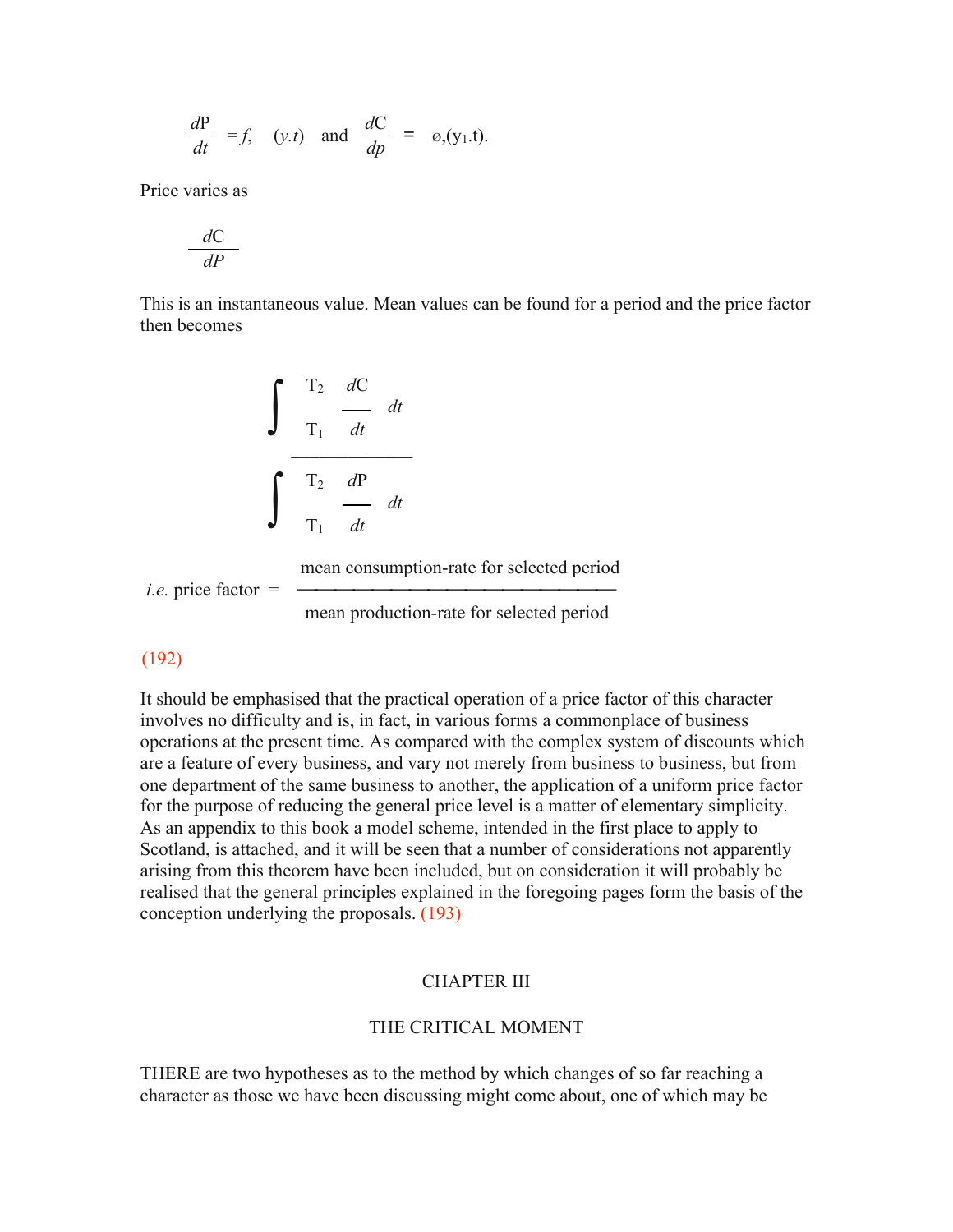described as the evolutionary method, and the second as the revolutionary. For my own part I am inclined to believe in the probability of a combination of the two.

The outstanding fact in regard to the existing situation in the world at the present time, is that it is unstable. No person whose outlook upon life extends even so far as the boundaries of his village, can fail to see that a change is not merely coming, but is in progress; and it requires only a moderately comprehensive perception of the forces which are active in every country of the world to-day, to realise that the change which is in progress must proceed to limits to which we can set no bounds.

That is to say, the break-up of the present (196) financial and social system is certain. Nothing will stop it; "Back to 1914" is sheer dreaming; the continuation of taxation on the present scale, together with an unsolved employment problem, is fantastic; the only point at issue in this respect is the length of time which the break-up will take, and the tribulations we have to undergo while the breakup is in progress. But while recognising this, it is also necessary not to fall into the error which has its rise in Darwinism; that change is evolution, and evolution is ascent. It may be; but equally it may not be. That is where the necessity for the revolutionary element arises; using, of course, the word revolutionary in a constructive sense.

There will probably come well within the lives of the present generation, a period at which the blind forces of destruction will appear to be in the ascendant. It does not seem to me to be necessary that this should be so, but it does seem to be probable.

There is, at the moment, no party, group, or individual possessing at once the power, the knowledge, and the will, which would transmute the growing social unrest and resentment (now chiefly marshalled under the crudities of Socialism and Communism) into a constructive effort for the regeneration of Society. This (197) being the case, we are merely witnesses to a succession of rear-guard actions on the part of the so-called Conservative elements in Society, elements which themselves seem incapable, or undesirous of genuine initiative; a process which can only result, like all rearguard actions, in a successive, if not successful, retreat on the part of the forces attacked. While this process is alone active, there seems to be no sound justification for optimism; but it is difficult to believe that the whole world is so bereft of sanity that a pause for reflection is too much to hope for, pending a final resignation to utter catastrophe.

When that pause occurs mankind will have reached one of those crises which no doubt have frequently been reached before, but which so far have failed to avert the fall of humanity back into an era of barbarism out of which new civilisations have slowly and painfully risen.

The position will be tremendous in its importance. A comparatively short period will probably serve to decide whether we are to master the mighty economic and social machine that we have created, or whether it is to master us; and during that period a small impetus from a body of men who know what to do and how to do it, may make the difference between (198) yet one more retreat into the Dark Ages, or the emergence into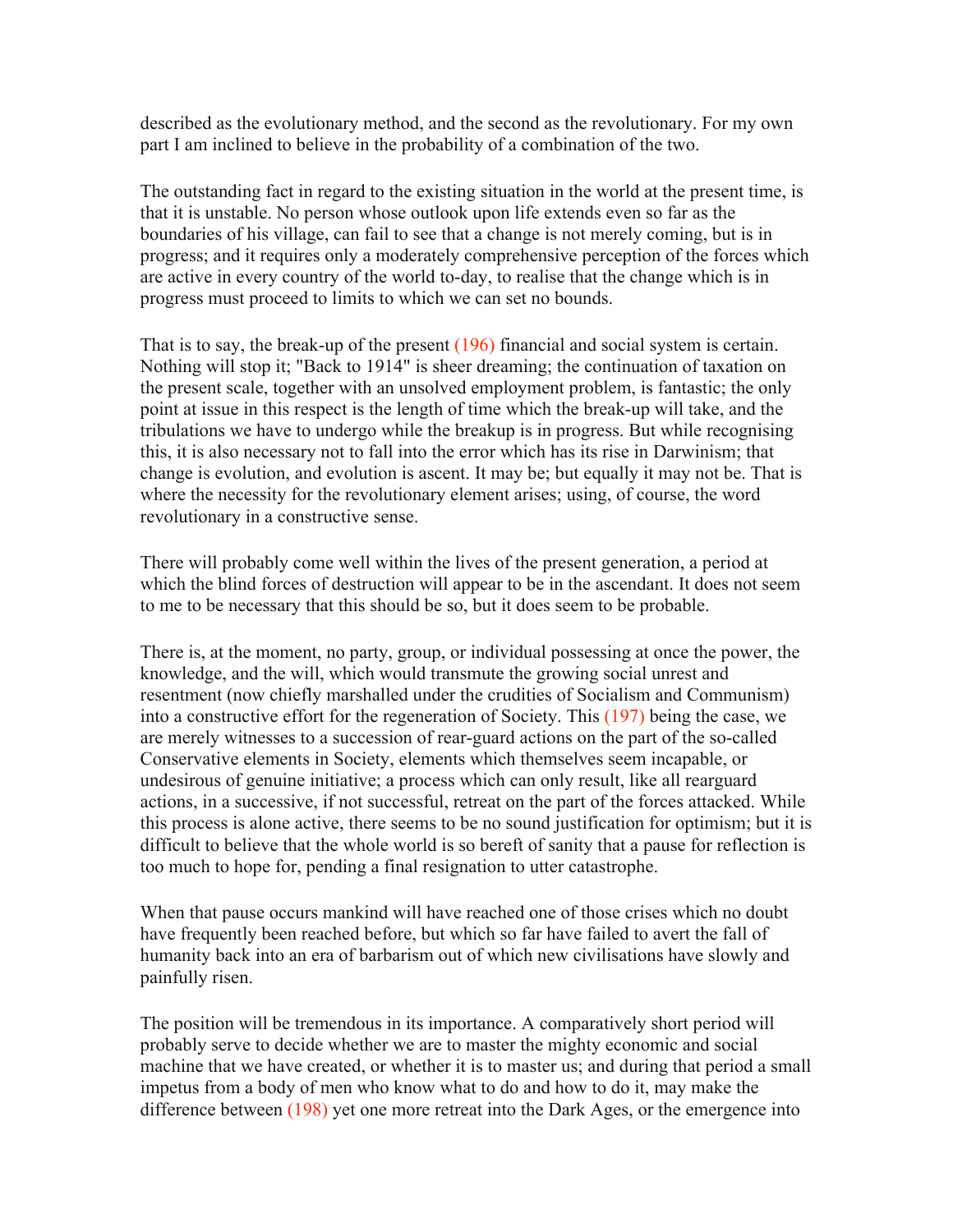the full light of a day of such splendour as we can at present only envisage dimly.

It is this necessity for the recognition of the psychological moment, and the fitting to that moment of appropriate action, which should be present in the minds of that small minority which is seized of the gravity of the present times. To have a clear understanding of the principles which underlie the problem is essential to those who may hope to play a part in its solution; it is even desirable that skeleton plans should be in existence to meet the situation as it can be seen to exist; but nothing can be more fatal to a successful issue than the premature publication of cut-and-dried arrangements which are likely to be out of date before their adoption can be secured. As the world is constituted to-day, effective action is only possible through certain centres of influence; that is to say, short of complete social anarchy as a preliminary to a new world, it is necessary to work through the arrangements which have grown up in the system with which we are all familiar.

While the evolutionary process depends most probably on the formula to which the present civilisation is working, and, given adherence to (199) that formula, is independent of human psychology, it is fairly obvious that the effectiveness of "constructive revolution" does depend, to a large extent, on this latter factor alone. In other words, although we can float down the Rapids and over the Falls without any struggling either on our part or on the part of those with whom we come in contact, the possibility of avoiding that uncomfortable journey, if there remains a possibility, requires definite exertion. And if the cataract must be run, a safe arrival on the waters of the placid lake which may lie beyond, is surely conditional on some sort of expert navigation. If the present onerous taxation is continued into an era of rising prices, we shall not have long to wait.

There are certain factors operative in human psychology which it is possible to recognise as helpful or the reverse. During a visit to New York I saw considerable numbers of fervent men and women carrying sandwich-boards and collecting-boxes through the financial quarters in and around Wall Street, bearing on them the legend, "The Salvation Army is Father Knickerbocker's best friend." It is perhaps hardly necessary to explain that Father Knickerbocker is generally taken to represent the respectability of solid, or perhaps preferably, liquid capital. (200) That is to say, it may be taken as a scientific statement of fact that one of the most dangerous opponents of a better, cleaner world, is the sentimental spirit which is entirely concerned with the beauties of a prospective Heaven, whether that Heaven is theological or moral. The head of the institution to which I have just referred, has recently elaborated the preceding statement by an intemperate attack on the "dole," basing his objection to it on the "demoralisation" of the recipient and not, of course, on the financial jugglery which accompanies it--an attitude entirely similar to that of the Puritan in his abolition of bear-baiting; not because it was cruel to the bear, but because it gave pleasure to the populace. The practical outcome of this Puritanism is always negative. In short, there is a type of sentiment which, under existing conditions, is able to attain great respectability, but which can, with very little difficulty, be identified with the formalism against which the Great Reformer of nineteen hundred years ago launched his most bitter invective; and wherever that is found, the prospect of effective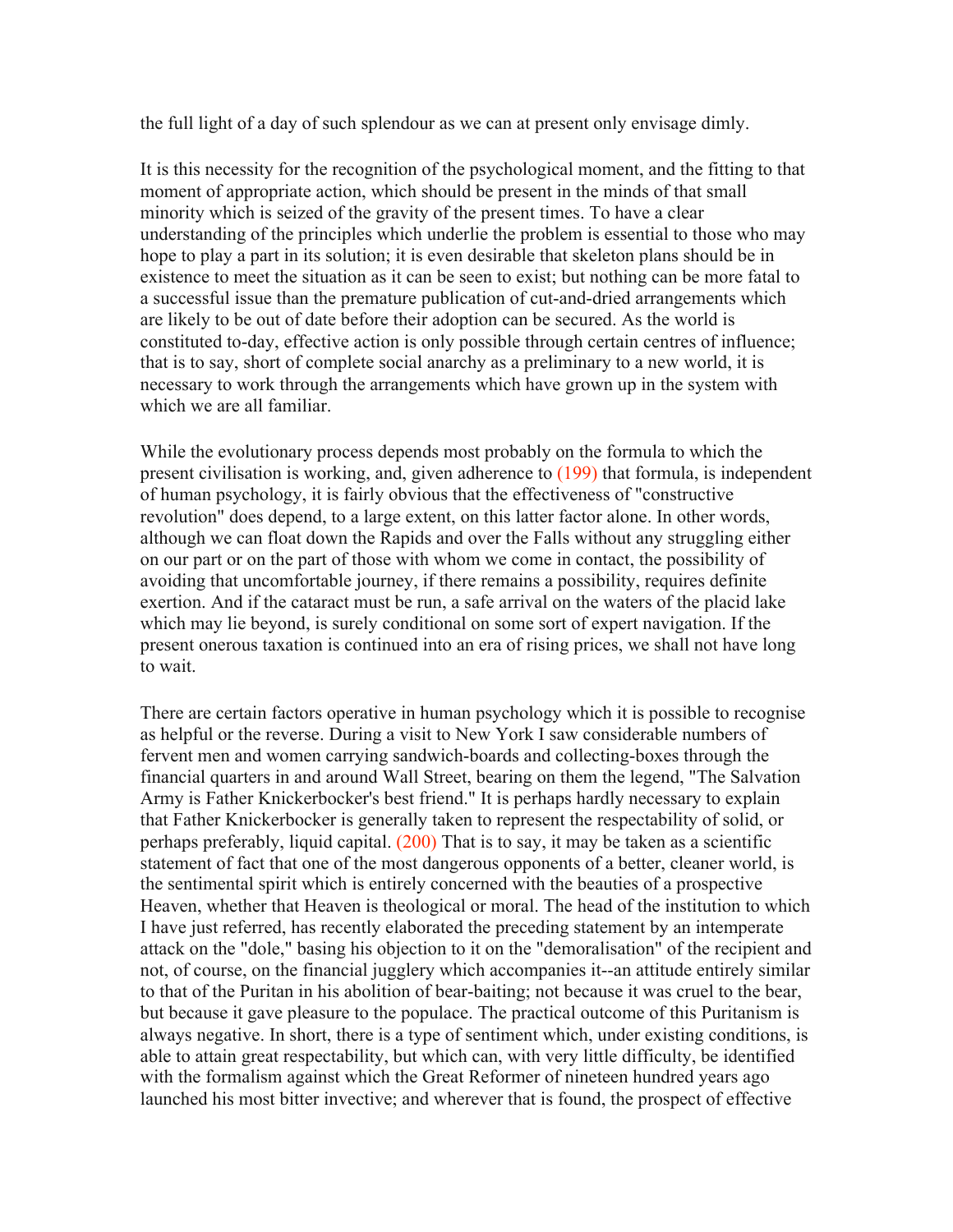assistance is not encouraging.

Again, it is only rarely that we find a response from those who have been "successful in business." On the whole, the most promising (201) type of mind is either that which has always been free from financial anxiety and yet, at the same time, is familiar with the technique of the modern world, or, on the other hand, the worker, whether by hand or brain, whose incentive is very largely artistic in origin, in the ranks of whom may of course be included practically all persons of really scientific temperament. Most unfortunately this latter class is, of all the divisions of Society, that least equipped, either by temperament or organisation, to exercise effective pressure.

Since, however, most men are complex characters, it is probably true that an effective appeal can be made to a large majority if the appeal is made in the right way. It is my considered opinion that the right way with most people is to discountenance severely any discussion of the general advisability of such matters as we have been considering, and, as far as possible, to put the appeal in the form: "Suppose that you yourself were offered certain conditions, such as we suggest, under which to carry on your business or your own personal economic life, would you accept them?"

With a majority of persons there is (no doubt as the result of the collective hypnotism generally referred to as education) a tendency to (202) uphold a social ideal from which their personal existence is a continuous effort to escape. That is to say, their social ideals and their social actions bear about the same relation to each other that the aspirations of the average individual in regard to an immediate translation to Paradise, as expressed on his occasional Sunday church-going, do to his wishes as expressed by his business activity during the week, and his concern at the onslaught of a cold in the head. If he can be kept on the more or less solid ground of his individual tastes, and the means which would enable him to achieve them, he is amenable to reason; let loose on social ideals, and we generally have something of about equal value to the theology of the Salvation Army - a thing which clearly has definite uses in connection with a given set of premises, but is not a hopeful source from which to look for a new direction of objective - is, in fact, frequently a vicious obstacle.

It hardly needs emphasis that a constant binding back of proposals for reform, to the moving events of the world, is of the utmost value; in fact, if it be possible to clarify the relation between the analysis of the financial system, the foci of discontent, and the logical remedy, with sufficient emphasis and over a  $(203)$  sufficiently wide area, then the stage will be set for the greatest victory which the human individual has, within history, achieved over the forces which beset him to his fall. (204)

### **APPENDIX**

# DRAFT SOCIAL CREDIT SCHEME FOR SCOTLAND

(1) Obtain from existing sources, such as company balance-sheets, land registration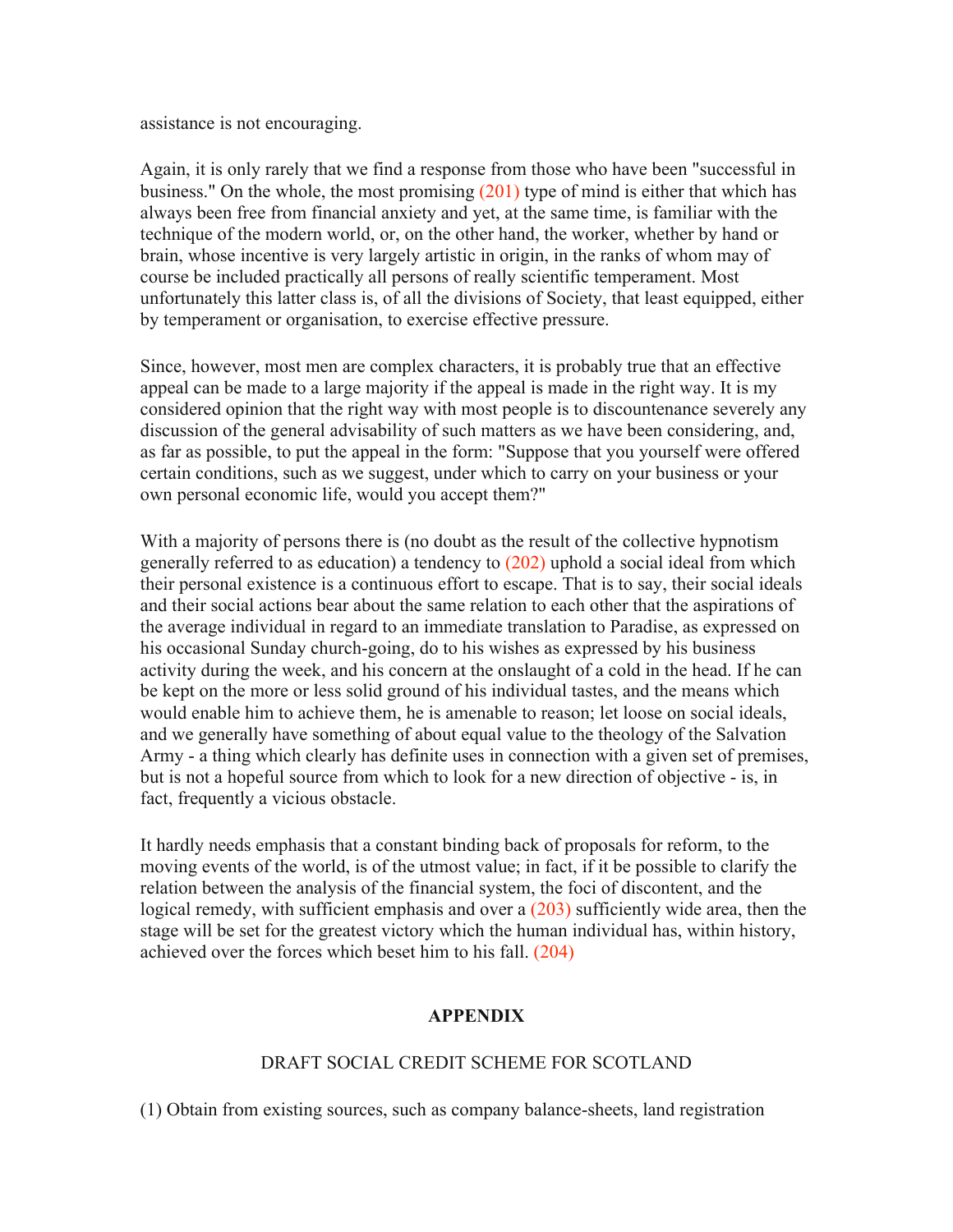offices, and insurance companies, such information necessary to place a money valuation upon the whole of the capital assets of Scotland, such as land, roads, bridges, railways, canals, buildings, drainage and water schemes, minerals, semi-manufactured materials. No distinction between public and private property. Replacement values to be used where the property is in use.

Add to this the sum representing the present commercial capitalised value of the population. Such a figure exists and varies with the actuarial expectation of life and the plant capacity of the country, and is something like *£*10,000 for a citizen of the United States at the age of twenty-five. From the grand total thus obtained a figure representing the price value of the Scottish capital account could be obtained. (205) Financial credit to any equivalent can be created by any agency such as a Scottish Treasury empowered by the Scottish people.

(2) As from the initiation of this scheme, the holding of any stock, share, or bond by a holding company or trustee will not be recognised. It is the intention that no shareholding in any industrial undertaking shall be other than in the form of equity shares of no par value, *i.e.* preference or common shares or stock. Bonded indebtedness will be recognised for purposes of compensation where held by individuals, upon a proper investigation, but where held by corporations will be subject to such terms of redemption as may seem desirable.

No transfer of real estate directly between either persons or business undertakings will be recognised. Persons or business undertakings desiring to relinquish the control of real immovable estate will do so to the Government, which will take any necessary steps to re-allot it to suitable applicants. No Government Department shall administer either directly or indirectly any business, whether agricultural, productive, or distributive, other than the administration of the financial and credit schemes, or receive payment for any services rendered to the public, other than in bulk. (206)

# THE INITIAL NATIONAL DIVIDEND

(3) For the purpose of the initial stages an arbitrary figure, such as 1per cent of the capital sum ascertained by the methods outlined in clause (1), shall be taken, and a notice published that every man, woman, and child of Scottish birth and approved length of residence, with the exception mentioned in the paragraph that follows, is to be entitled to share equally in the dividend thus obtained, which might be expected to exceed three hundred pounds per annum per family. It will be clearly understood that no interference with existing ownerships, so called, is involved in such a proceeding. The dividend to be paid monthly by a draft on the Scottish Government credit, through the Post Office and not through the banks.

Any administrative change in the organisation of the Post Office should specifically exclude transfer of the money and postal order department and the savings bank. No payments of the national dividend will be made except to individuals, and such payments will not be made where the net income of the individual for personal use, from other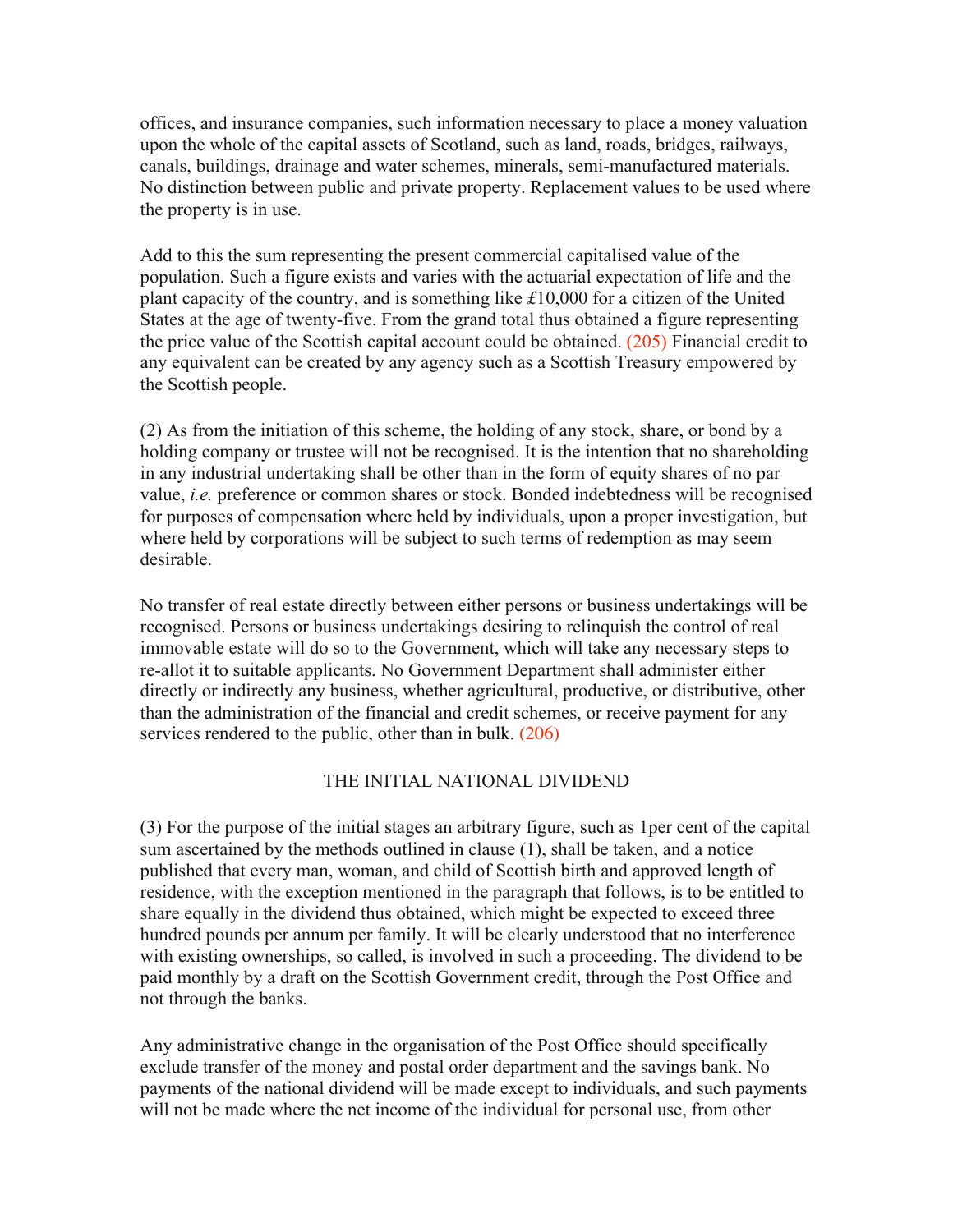sources, is more than four times that receivable in respect (207) of the national dividend. The national dividend will be tax-free in perpetuity, and will not be taken into consideration in making any returns for taxation purposes, should such be required. Except as herein specified this dividend will be inalienable.

# "ASSISTED PRICE" FOR REGISTERED BUSINESSES

(4) Simultaneously with the publication of the foregoing notice a figure to be published known as the discount rate, to replace the existing bank discount rate, a suitable value of this for initial purposes being 25 per cent. It is important that the figure should not be less than 25 per cent, and it might reasonably be higher.

(5) Simultaneously, an announcement to be published that any or all business undertakings will be accepted for registration under an assisted price scheme. The conditions of such registration will be that their accounts, as at present required under the Companies Acts, should contain an additional item showing the average profit on turnover, and that their prices shall, as far as practicable, be maintained at a figure to include such average profit, (208) where this is agreed as equitable for the type of business concerned (the suitable profit being, of course, largely dependent on the velocity of turnover). Undertakings unable to show a profit after five years' operation to be struck off the register.

# HOW FREE CREDITS WOULD BE ISSUED

(6) In consideration of the foregoing, all registered businesses will be authorised to issue with sales to ultimate consumers an account on suitable paper for use as explained in the following clause.

(7) Payment for goods will be made in the ordinary way, either by cheque or currency. The purchaser will lodge his receipted account for goods bought with his bank in the same way that he now pays in cheques, and the discount percentage of the amount of such account will be recredited to the consumer's banking account. Unregistered firms will not be supplied with the necessary bill forms for treatment in this manner, with the result that their prices will be 25 per cent, at least, higher than those of registered firms. (It is obvious that the larger the discount rate can be made, the greater will be the handicap of the non-registered firms.) (209)

The total of the sums credited by the banks to private depositors in respect of these discounts will be reimbursed to them by a Scottish Treasury credit. The capital account will be "depreciated" by such sums, and "appreciated" by all capital development. The existing banks will be empowered to charge an equitable sum for the services thus rendered.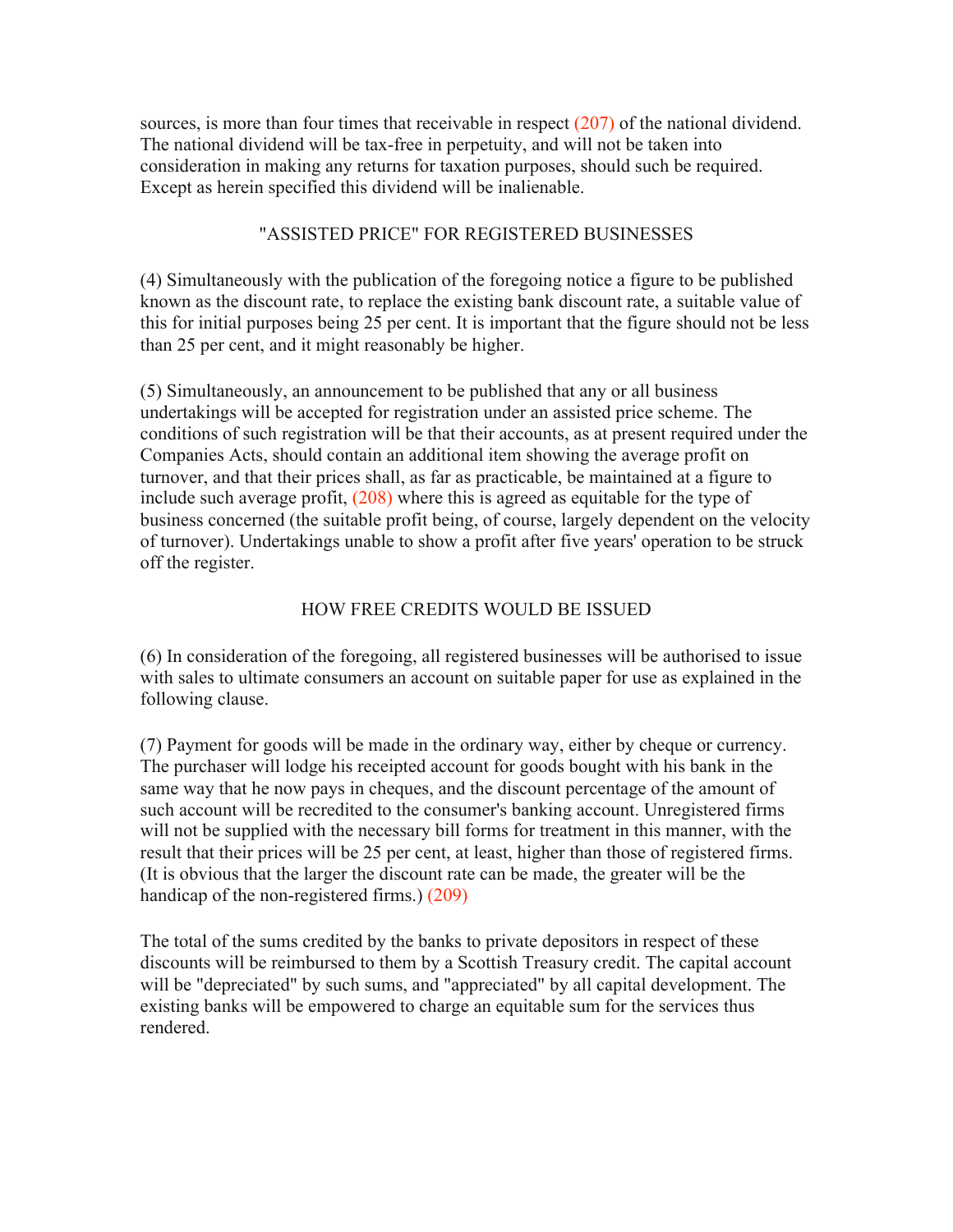### HOURS AND WAGES

(8) The hours of Government offices will be reduced to four hours per day. To meet the temporary congestion of work, additional staff will be employed, such staff, however, doing identical work with the existing staff in the form of a second shift, and sharing with the existing staff the chances of promotion irrespective of seniority. (The object of this is to discourage the well-known bureaucratic tendency to enhance the importance of existing staffs by employing additional numbers of persons ranking by virtue of seniority below the original officials, and, at the same time, to afford an opportunity of appointing a duplicate set of officials to check reaction without dislocation of existing routine.)

(9) Wage rates in all organised industries (210) will be reduced by 25 per cent where such reduction does not involve a loss to the wage-earner exceeding 20 per cent of the sums received in the form of national dividend. The wage rates ruling in 1928 to be taken as the basis against which the reduction would be made.

Any trade union violating a wage agreement to render its membership liable to suspension of national dividend, and any employers' organisation committing a similar offence, to be liable to suspension of price assistance or wage reduction.

# MUST ACCEPT EMPLOYMENT, OR--

For a period of five years after the initiation of this scheme, failure on the part of any individual to accept employment in whatever trade, business, or vocation he was classified in the last census, under conditions recognised as suitable to that employment (unless exempted on a medical certificate), will render such individual liable to suspension of benefit in respect of the national dividend.

(10) Taxation of specific articles or specific forms of property to be abolished. Any taxation found to be necessary to take the form either of  $(211)$  a flat non-graduated taxation of net income or a percentage *ad valorem* tax upon sales, or both forms of taxation together.

NOTES.

The price level of 1928 has been taken for the rough estimate of the items which, when added together, make up the Real Assets or Real Capital account of Scotland. The Financial Credit, which is equivalent to this, appears in a National Account as a contra-item. Money and Real assets are on opposite sides of the account (and should balance) not, as in a commercial account, on the same side of the account. (212)